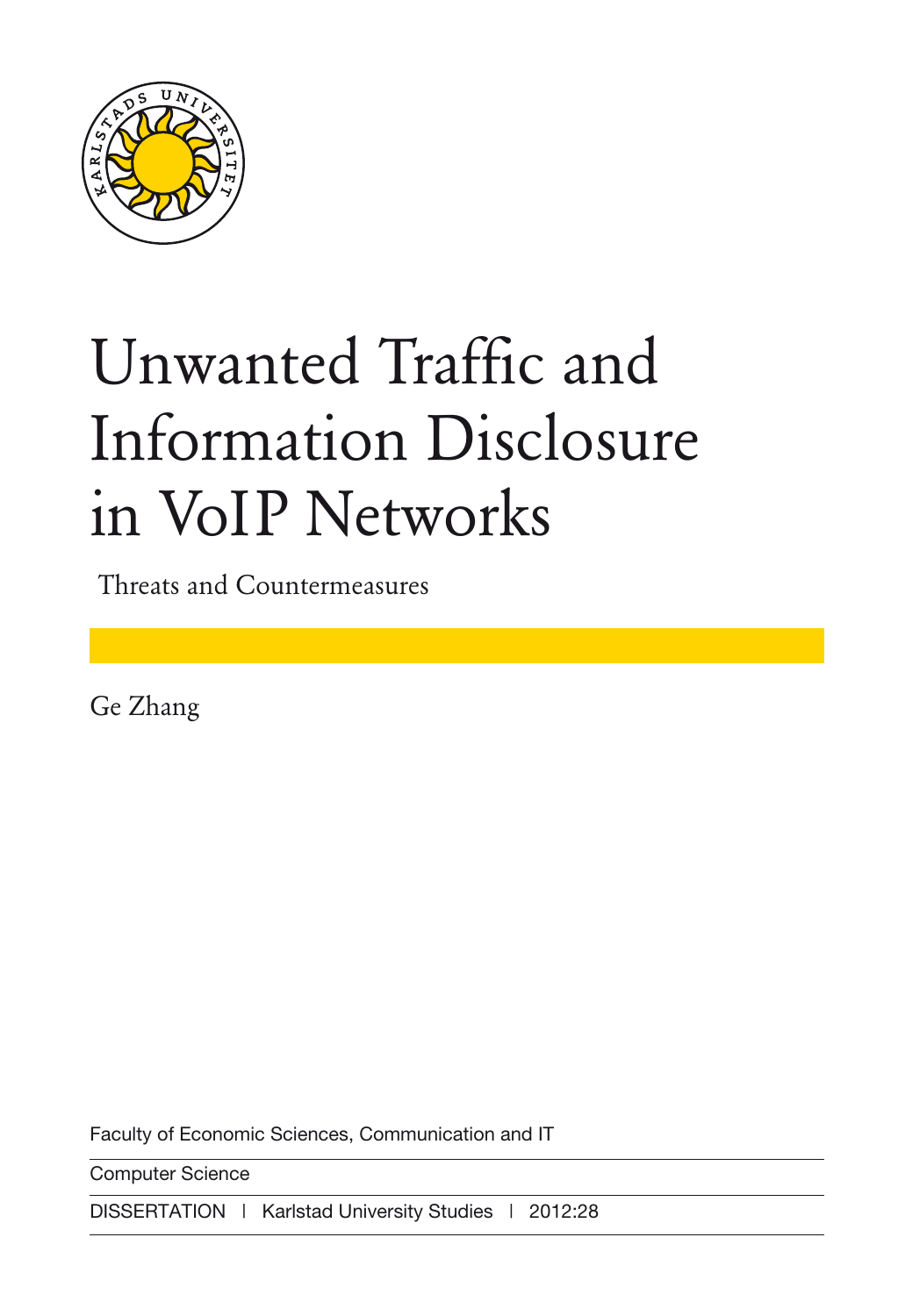# Unwanted Traffic and Information Disclosure in VoIP Networks

Threats and Countermeasures

Ge Zhang

DISSERTATION | Karlstad University Studies | 2012:28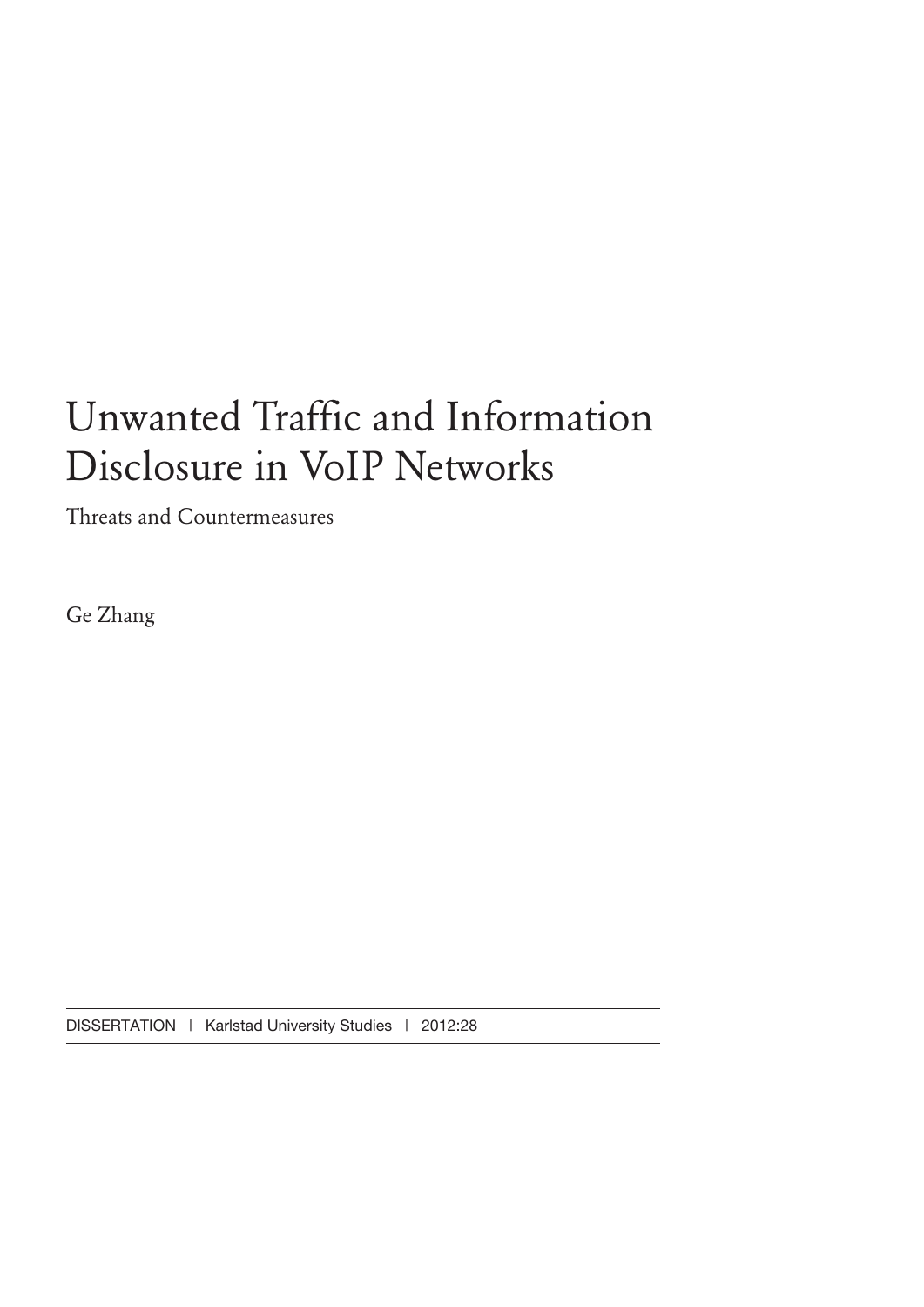Unwanted Traffic and Information Disclosure in VoIP Networks - Threats and **Countermeasures** 

Ge Zhang

**DISSERTATION** 

Karlstad University Studies | 2012:28

ISSN 1403-8099

ISBN 978-91-7063-432-1

© The author

Distribution: Karlstad University Faculty of Economic Sciences, Communication and IT Computer Science SE-651 88 Karlstad, Sweden +46 54 700 10 00

Print: Universitetstryckeriet, Karlstad 2012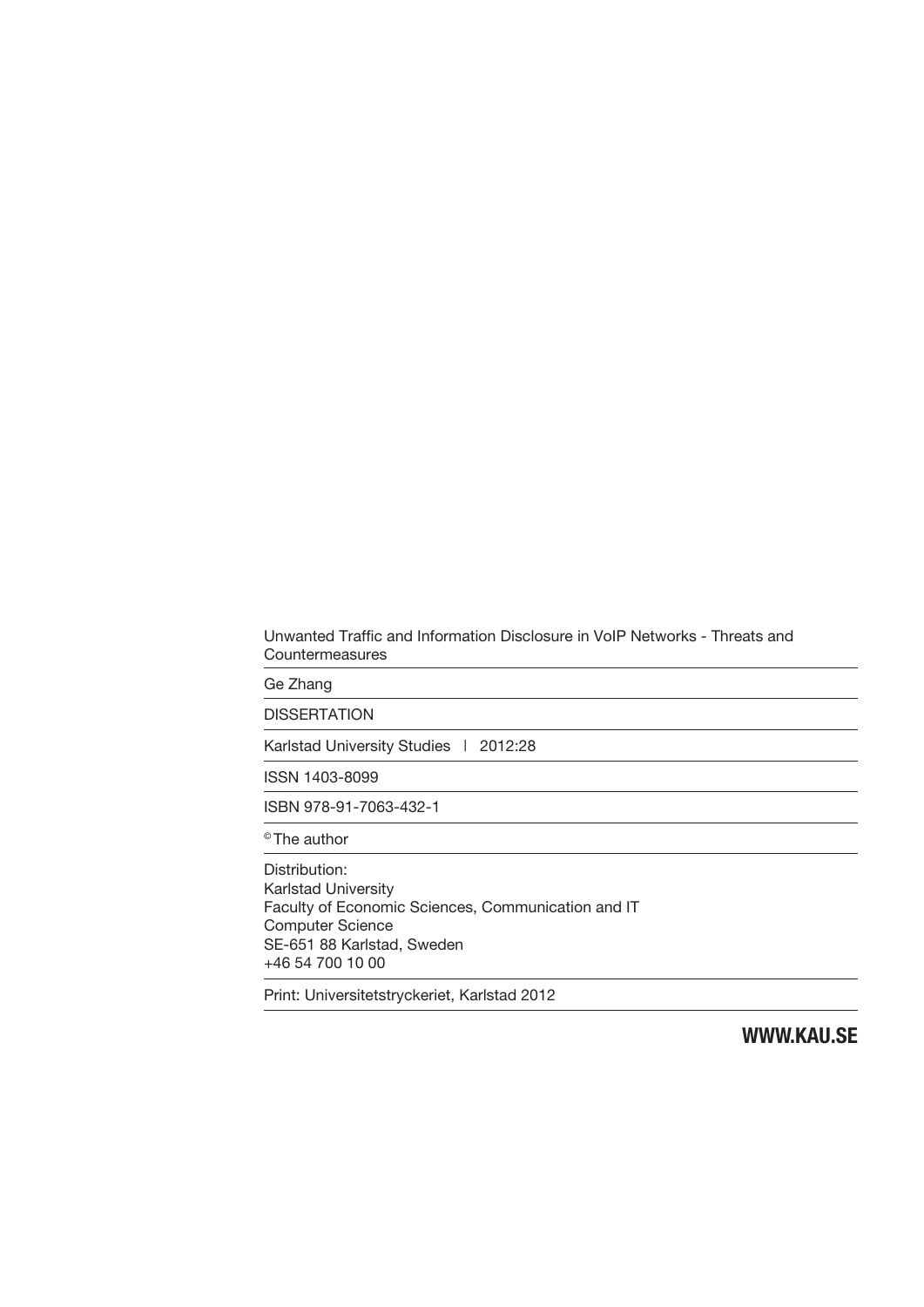"Know your enemy, know yourself and you can fight a hundred battles without disaster..."

"Thus, what is of supreme importance in war is to attack the enemy's strategy...."

> *The Art of War*  $Sun$  Tzu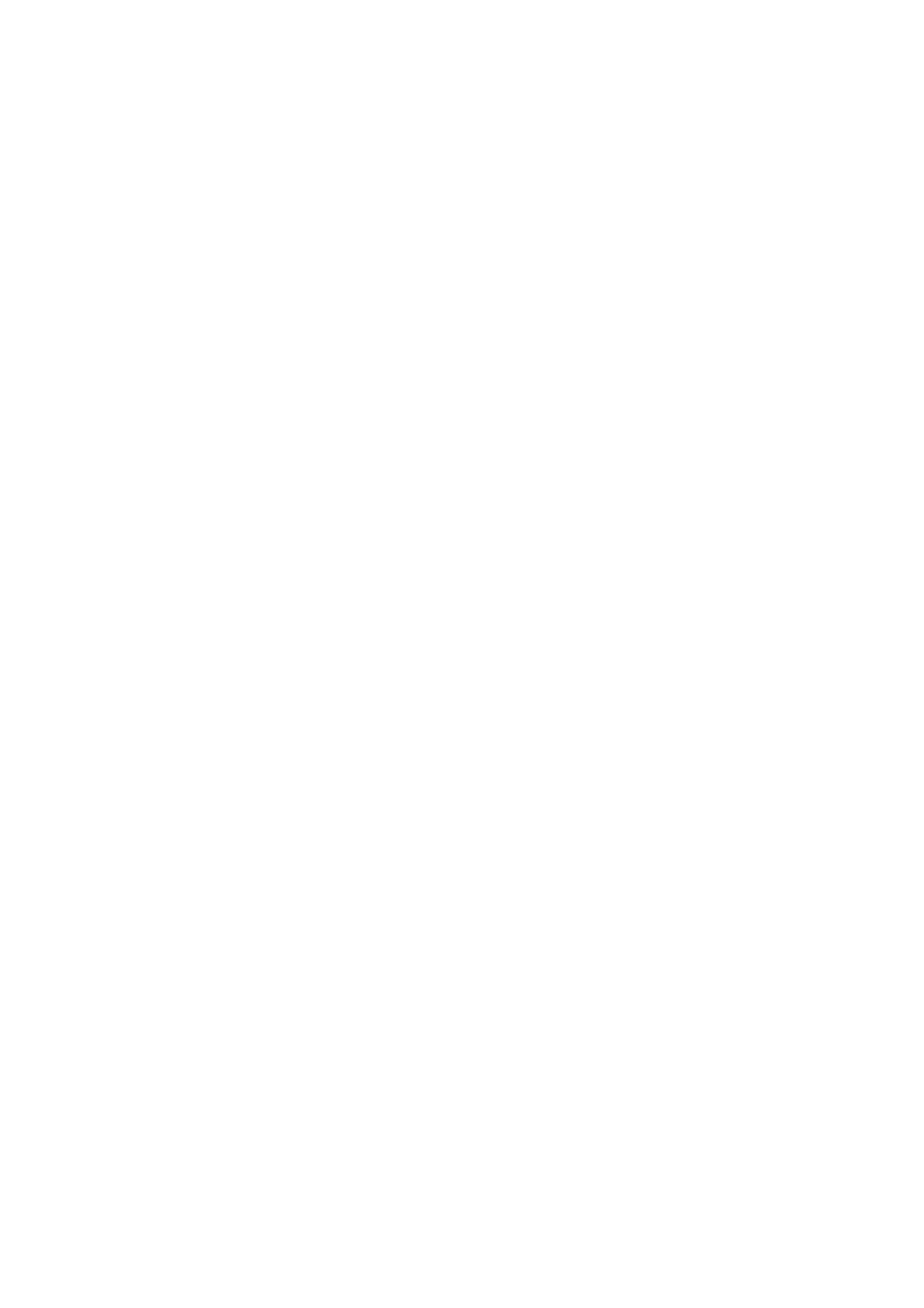# Unwanted Traffic and Information Disclosure in VoIP **Networks**

Threats and countermeasures

GE ZHANG D*epartment of Computer Science, Karlstad University*

# Abstract

The success of the Internet has brought significant changes to the telecommunication industry. One of the remarkable outcomes of this evolution is Voice over IP (VoIP), which enables realtime voice communications over packet switched networks for a lower cost than traditional public switched telephone networks (PSTN). Nevertheless, security and privacy vulnerabilities pose a significant challenge to hindering VoIP from being widely deployed. The main object of this thesis is to define and elaborate unexplored security  $\&$  privacy risks on standardized VoIP protocols and their implementations as well as to develop suitable countermeasures. Three research questions are addressed to achieve this objective:

- Question 1: *What are potential unexplored threats in a SIP VoIP network with regard to availability, confidentiality and privacy by means of unwanted tra*ffi*c and information disclosure?*
- Question 2: *How far are existing security and privacy mechanisms su*ffi*cient to counteract these threats and what are their shortcomings?*
- Question 3: *How can new countermeasures be designed for minimizing or preventing the consequences caused by these threats e*ffi*ciently in practice?*

Part I of the thesis concentrates on the threats caused by "unwanted traffic", which includes Denial of Service (DoS) attacks and voice spam. They generate unwanted traffic to consume the resources and annoy users. Part II of this thesis explores unauthorized information disclosure in VoIP traffic. Confidential user data such as calling records, identity information, PIN code and data revealing a user's social networks might be disclosed or partially disclosed from VoIP traffic. We studied both threats and countermeasures by conducting experiments or using theoretical assessment. Part II also presents a survey research related to threats and countermeasures for anonymous VoIP communication.

Keywords: Voice over IP, Session Initiation Protocol, Realtime Transport Protocol, Network Security, Denial of Service, Timing Attack, Privacy and Anonymity.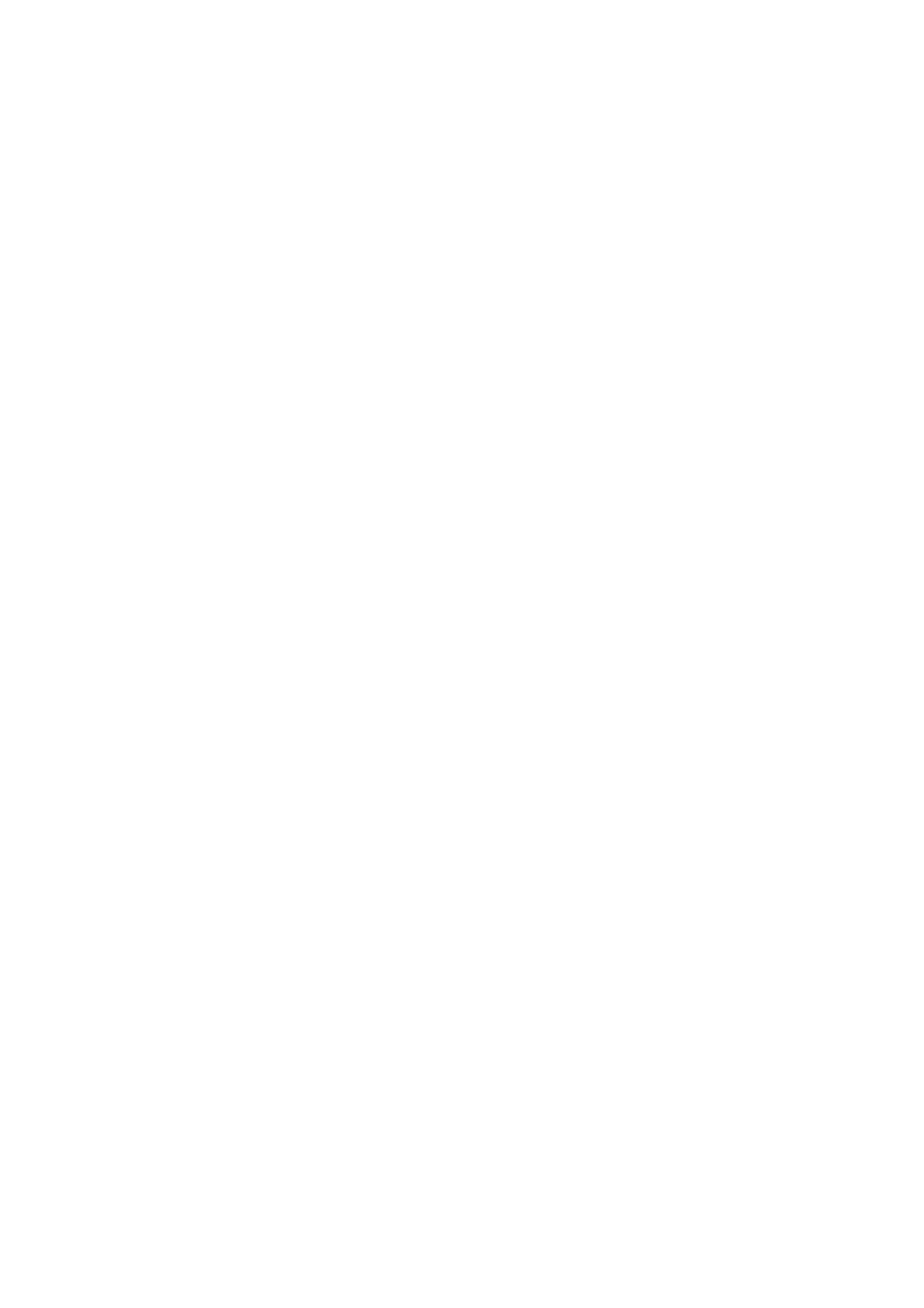# Acknowledgments

First and foremost I would like to express my sincere gratitude to my supervisor, Prof. Simone Fischer-Hübner, who has supported me throughout my thesis with her patience, knowledge and experience whilst giving me so much freedom to explore and discover new areas of Voice over IP security & privacy. I also would like to thank my co-advisor, Prof. Andreas J. Kassler, for many encouraging discussions regarding research and education.

I had the great fortune to work with those nice people in Computer Science Department at Karlstad University. For creating a great work environment, a sincere thank goes to all my colleagues. I am especially grateful to Inger Bran for the helpful administrative support. I also want to thank Stefan Alfredsson and Jonas Karlsson for helping me on vulnerability analysis lab configurations. Further, special appreciation is given to all and previous members of the Privacy and Security Group (PRISEC). They are Prof. Simone Fischer-Hübner, Prof. Stefan Lindskog, Dr. Thijs J. Holleboom, Dr. Leonardo A. Martucci, Hans Hedbom, Reine Lundin, Stefan Berthold, Tobias Pulls and Philipp Winter. I really enjoyed collaborating, discussing and exchanging ideas with such inspiring researchers. Moreover, great thanks go to the people who make my life in Karlstad so enjoyable. I would like to thank Peter Dely, Marcel Cavalcanti de Castro, Stefan Berthold, Mohammad Rajiullah, Andreas Lavén and Julio Angulo for organizing sports and games (gym, innebandy, soccer and Super.Mario on Wii). In addition, I also would like to thank those who provided delicious cakes on Fredags Fika.

Before coming to Karlstad, I have had good opportunities to work with other research institutes. My stay in Berlin at Fraunhofer FOKUS institute and Hasso-Plattner Institute (Potsdam) is a valuable experience because I started my early academic life there. My sincere thanks must go to Prof. Thomas Magedanz, Dr. Sven Ehlert, Dr. Yacine Rebahi, Prof. Christoph Meinel and Dr. Feng Cheng for supporting me with valuable advice and co-authoring papers.

I would like to thank my family in China for letting me pursue my dream for so long and so far way from home. My deepest appreciation must go to my parents, Jinyi Zhang and Ming Qian. I am forever indebted to them for their endless love and support. Furthermore, I would like to thank Mandi Zhang and Hui Xie for accompanying and encouraging me.

Finally, I want to thank C-BIC (Compare Business Innovation Centre) and .SE (Stiftelsen för Internetinfrastruktur) for their financial sponsorship of my research.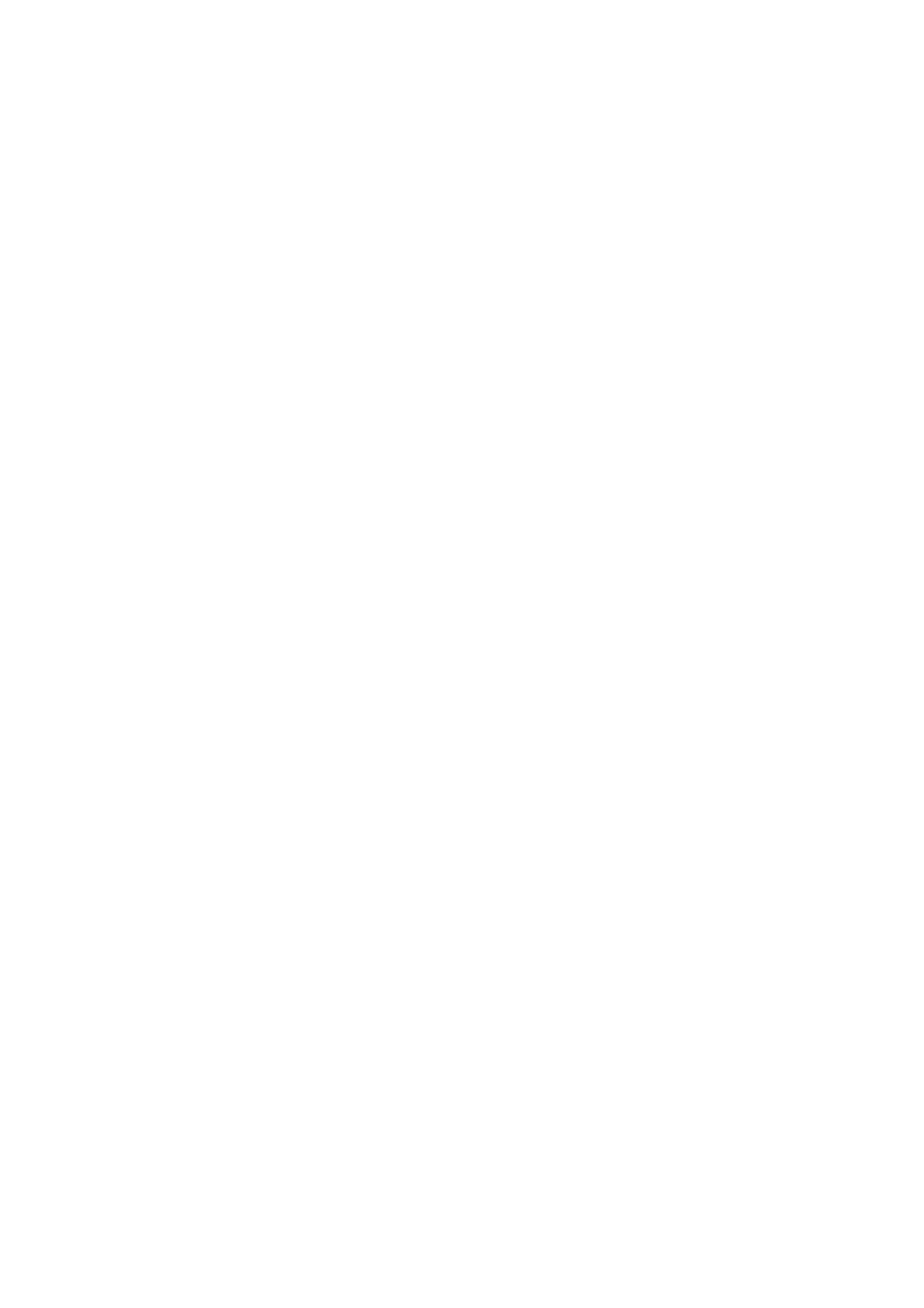# List of Appended Papers

This thesis is comprised of the following 10 peer-reviewed papers. References to the papers will be made using the Roman numbers associated with the papers such as Paper I.

Part I – Unwanted traffic:

- I. Ge Zhang, Simone Fischer-Hübner and Sven Ehlert: Blocking attacks on SIP VoIP proxies caused by external processing, *Special Issue on Secure Multimedia Services of Journal of Telecommunication Systems, 45(1)*, pp.61-76, Sep, 2010, Springer.
- II. Ge Zhang, Jordi Jaen Pallares, Yacine Rebahi and Simone Fischer-Hübner: SIP proxies: new reflectors? attacks and defenses, in proceedings of *the* 11*th Joint IFIP TC6 and TC11 Conference on Communications and Multimedia Security (CMS' 10)*, LNCS 6109, pp.142-153, Linz, Austria, May, 2010, Springer.
- III. Ge Zhang and Simone Fischer-Hübner: Detecting near-duplicate SPITs in voice mailboxes using hashes, in proceedings of *the* 14*th Information Security Conference (ISC' 11)*, LNCS 7001, pp. 152-167, Xi'an, China, Oct, 2011, Springer.

Part II – Information disclosure:

- IV. Ge Zhang, Simone Fischer-Hubner, Leonardo Martucci and Sven Ehlert: Revealing ¨ the calling history on SIP VoIP system by timing attacks, in proceedings of *the* 4 *th International Conference on Availability, Reliability and Security, (ARES' 2009)*, pp.135-142, Fukuoka, Japan, March, 2009, IEEE computer society.
- V. Ge Zhang and Simone Fischer-Hubner: Peer-to-peer VoIP communications using ¨ anonymisation overlay networks, in proceedings of *the* 11*th Joint IFIP TC6 and TC11 Conference on Communications and Multimedia Security (CMS' 10)*, LNCS 6109, pp.130-141, Linz, Austria, May, 2010, Springer.
- VI. Ge Zhang and Stefan Berthold: Hidden VoIP calling records from networking intermediaries, in proceedings of *the* 4 *th Principles, System and Applications of IP Telecommunications (IPTCOMM' 10)*, pp.15-24, Munich, Germany, Aug, 2010, ACM.
- VII. Ge Zhang: Timing attacks on a centralized presence model, in proceedings of *IEEE International Conference on Communications 2011 (ICC' 11)*, pp.1-5 Kyoto, Japan, June, 2011, IEEE communication society.
- VIII. Ge Zhang: Analyzing keystroke patterns of PIN code input for recognizing VoIP users, in proceedings of *the* 26*th IFIP conference on Future Challenges in Security and Privacy for Academia and Industry (IFIP SEC' 11)*, AICT 354, pp.247-258, Lucerne, Switzerland, June, 2011, Springer.
	- IX. Ge Zhang and Simone Fischer-Hübner: Timing attacks on PIN input in VoIP networks (short paper), in proceedings of *the* 8 *th Conference on Detection of Intrusions*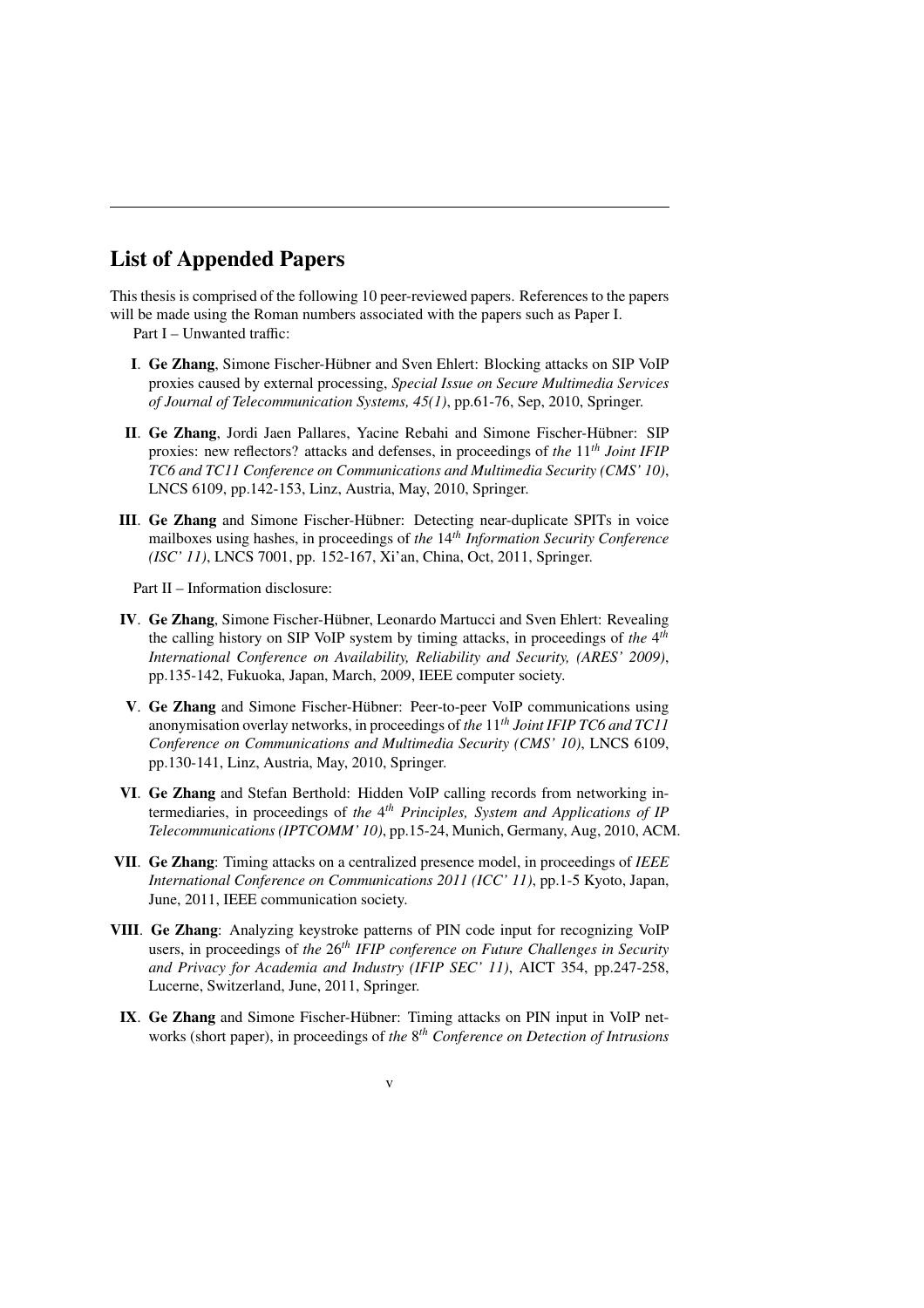*and Malware* & *Vulnerability Assessment (DIMVA' 11)*, LNCS 6739, pp.75-84, Amsterdam, The Netherlands, July, 2011, Springer.

X. Ge Zhang and Simone Fischer-Hübner: A survey on anonymous Voice over IP communications: Attacks and defences, *under submission*.

Some of the papers have been subjected to some minor editorial changes.

#### Comments on my Participation

I am the principal contributor to all papers listed above. The ideas of these papers stem from the discussion from co-authors and myself. In addition, my contributions also include design of the testbed, implementation of the prototypes, writing proof-of-concept programs and conducting experiments for evaluations.

Most parts of the written material was done by myself. Paper II is a joint effort between Karlstad University and Fraunhofer FOKUS Institute and the discussion part of Section 4.3 in Paper II was done by Jordi Jaen Pallares.

All the coauthors offered their help on proof-reading, commenting and revising the papers.

## Other Papers

Apart from the papers included in this thesis, I have also authored the following papers.

- 1. Ge Zhang, Sven Ehlert Thomas Magedanz and Dorgham Sisalem: Denial of service attack and prevention on SIP VoIP infrastructures using DNS flooding, in proceedings of *the* 1 *st Principles, System and Applications of IP Telecommunications (IPTCOMM' 07)*, pp. 57-66, New York City, USA, July, 2007, ACM.
- 2. Sven Ehlert, Ge Zhang, Dimitris Geneiatakis, Tasos Dagiuklas, Georgios Kambourakis, Jiri Markl and Dorgham Sisalem: Two layer denial of service prevention on SIP VoIP infrastructures, *the International Journal for the Computer and Telecommunications Industry (COMCOM), 31(10)*, pp.2443-2456, Jun, 2008, Elsevier.
- 3. Ge Zhang, Feng Cheng and Christoph Meinel: Towards secure mobile payment based on SIP, in proceedings of *the* 15*th IEEE International Conference on Engineering of Computer-Based Systems (ECBS' 08)*, pp.96-104, Belfast, UK, March, 2008, IEEE computer society.
- 4. Ge Zhang, Feng Cheng and Christoph Meinel, SIMPA: a SIP-based mobile payment architecture, in proceedings of *the* 7 *th International Conference on Computer and Information Science (ICIS' 08)*, pp.287-292, Portland, USA, May, 2008, IEEE computer society.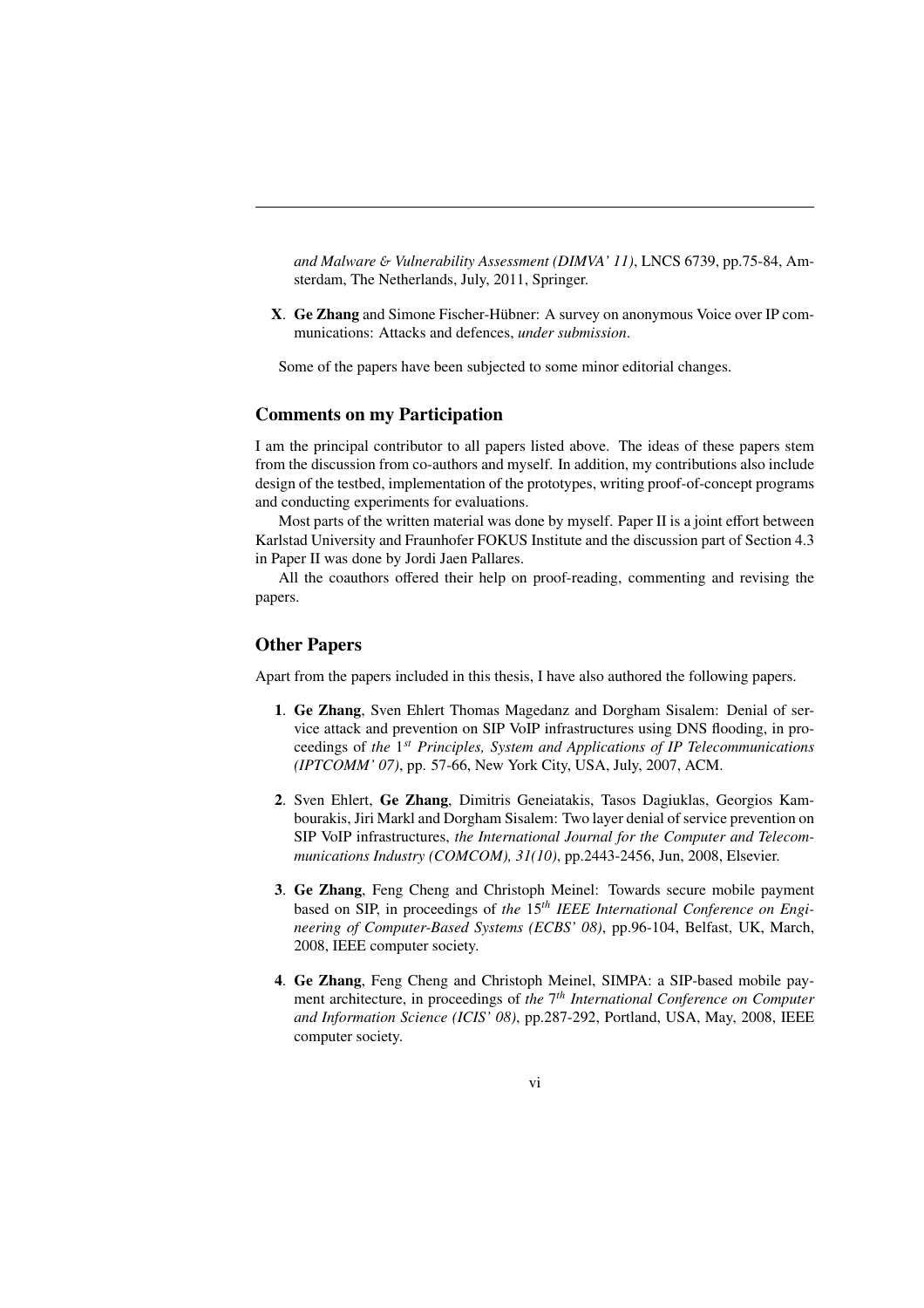- 5. Sven Ehlert, Ge Zhang and Thomas Magedanz: Increasing SIP firewall performance by ruleset size limitation, in proceedings of *the* 19*th IEEE International Symposium on Personal, Indoor and Mobile Radio Communications (PIMRC' 08), VoIP Technologies Workshop*, pp. 1-6, Cannes, France, Sep, 2008, IEEE communication society.
- 6. Ge Zhang: An analysis for anonymity and unlinkability for a VoIP conversation, in proceedings of *the* 5 *th IFIP Primelife Summer School*, AICT 320, pp.198-212, Nice, France, Sep, 2009, Springer.
- 7. Ge Zhang and Yacine Rebahi: Side effects of identity management in SIP VoIP environment, *Information Security Technical Report, 16(1)*, pp.29-35, Sep, 2011, Elsevier.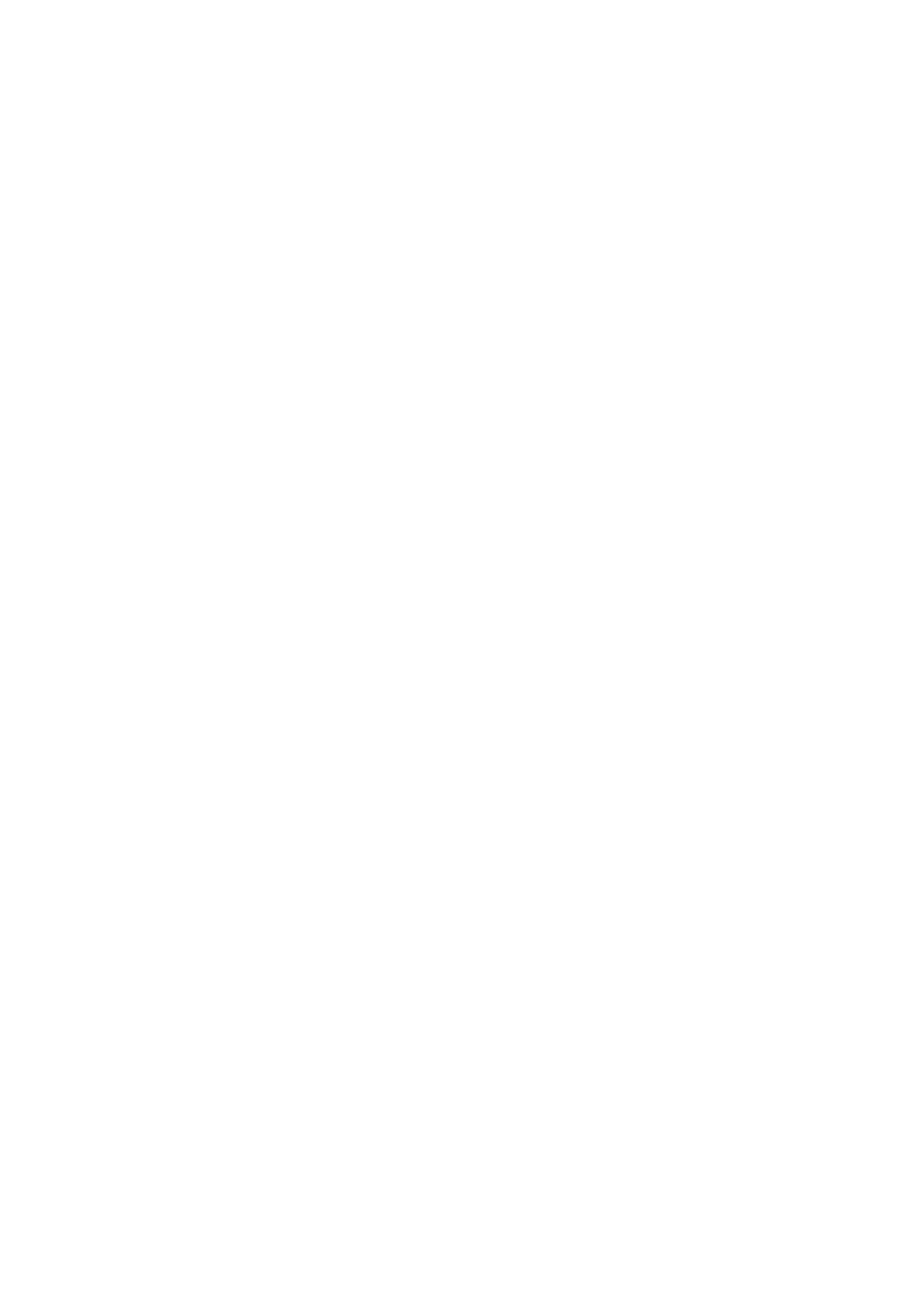# **Contents**

|              | <b>Abstract</b><br><b>Acknowledgements</b><br><b>List of Appended Papers</b>                                                                                 |                                            |  |  |
|--------------|--------------------------------------------------------------------------------------------------------------------------------------------------------------|--------------------------------------------|--|--|
|              |                                                                                                                                                              |                                            |  |  |
|              |                                                                                                                                                              |                                            |  |  |
|              | <b>Introductory Summary</b>                                                                                                                                  | 1                                          |  |  |
| $\mathbf{1}$ | <b>Introduction</b><br>1.1<br>Scope<br>1.2<br>Objective $\ldots \ldots \ldots \ldots \ldots \ldots \ldots \ldots \ldots \ldots \ldots \ldots$<br>1.3         | 3<br>4<br>$\overline{4}$<br>$\overline{4}$ |  |  |
| 2            | <b>Background</b><br>2.1<br>$VoIP$ .<br>The Session Initiation Protocol (SIP) $[12]$<br>2.2<br>The Realtime Transport Protocol (RTP) [13]<br>2.3             | 5<br>5<br>6<br>9                           |  |  |
| 3            | Security requirements and mechanisms for VoIP<br>3.1<br>3.2<br>3.3                                                                                           | 10<br>11<br>11<br>13                       |  |  |
| 4            | <b>Research questions</b>                                                                                                                                    | 15                                         |  |  |
| 5            | <b>Research methodology</b>                                                                                                                                  | 16                                         |  |  |
| 6            | <b>Related work</b><br>6.1<br>6.2<br>Information disclosure $\ldots$ , $\ldots$ , $\ldots$ , $\ldots$ , $\ldots$ , $\ldots$ , $\ldots$ , $\ldots$ , $\ldots$ | 17<br>17<br>18                             |  |  |
| 7            | <b>Contributions</b><br>7.1<br>Part II: Information disclosure in VoIP networks<br>7.2<br>7.3<br>Limitations                                                 | 20<br>20<br>20<br>21                       |  |  |
| 8            | <b>Summary of Papers</b>                                                                                                                                     | 22                                         |  |  |
| 9            | <b>Conclusions and Outlook</b>                                                                                                                               | 25                                         |  |  |
|              | Paper I: Blocking attacks on SIP VoIP proxies caused by external processing                                                                                  | 33                                         |  |  |
| 1            | <b>Introduction</b>                                                                                                                                          | 35                                         |  |  |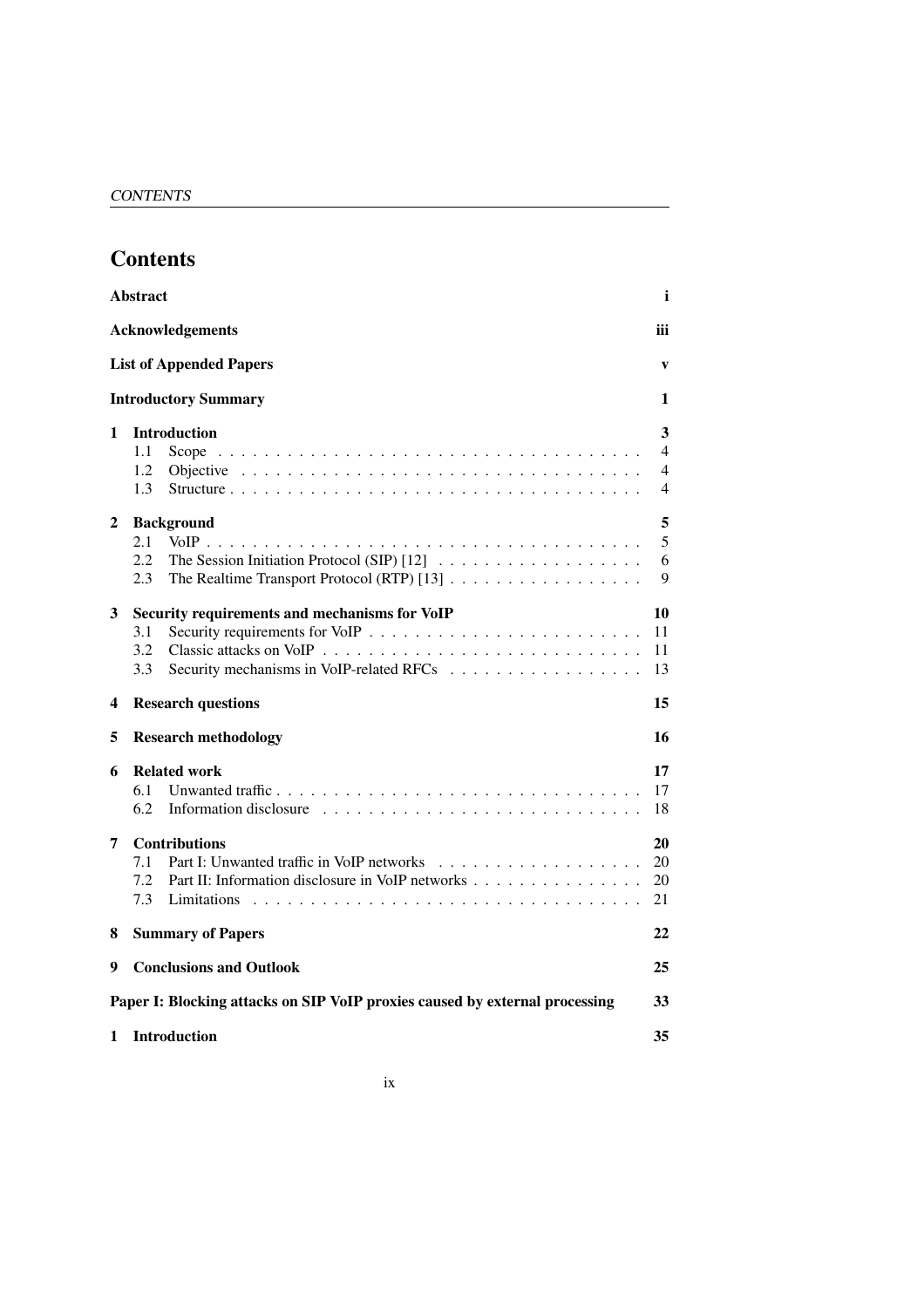| $\mathbf{2}$ | <b>SIP-based VoIP</b>                                                                                                                                                                           | 36                         |
|--------------|-------------------------------------------------------------------------------------------------------------------------------------------------------------------------------------------------|----------------------------|
| 3            | <b>Related Work</b>                                                                                                                                                                             | 38                         |
| 4            | <b>Blocking Attacks</b>                                                                                                                                                                         |                            |
| 5            | <b>Two Attacking Examples</b><br>Blocking Attack Using High-latency DNS Servers<br>5.1<br>Blocking Attack Using High-latency Web Servers<br>5.2<br>5.3                                          | 42<br>43<br>46<br>48       |
| 6            | <b>Experiments</b><br>6.1<br>Measurements of Latency in the Real World<br>6.2<br>6.3<br>Attack Tests Using a High-latency DNS Server<br>6.4<br>Attack Tests Using a High-latency Web Server     | 48<br>48<br>49<br>52<br>53 |
| 7            | <b>Defence Solutions</b><br>7.1<br><b>Proxy-based Solutions</b><br>7.2<br>Cache-based Solutions response to response the contract of the case of the case of the case of the case of the<br>7.3 | 55<br>55<br>56<br>60       |
| 8            | <b>Conclusion</b>                                                                                                                                                                               | 62                         |
|              | Paper II: SIP Proxies: New Reflectors in the Internet                                                                                                                                           | 65                         |
| 1            | <b>Introduction</b>                                                                                                                                                                             | 67                         |
| 2            | <b>Background of SIP and RFC 4474</b>                                                                                                                                                           | 68                         |
| 3            | <b>Reflecting attacks using SIP proxies</b>                                                                                                                                                     | 69                         |
| 4            | <b>Countermeasures</b><br>4.1<br>4.2<br>4.3                                                                                                                                                     | 75<br>75<br>75<br>76       |
| 5            | <b>Related work</b>                                                                                                                                                                             | 78                         |
| 6            | <b>Conclusions</b>                                                                                                                                                                              | 78                         |
|              | Paper III: Detecting Near-Duplicate SPITs in Voice Mailboxes Using Hashes                                                                                                                       | 81                         |
| 1            | <b>Introduction</b>                                                                                                                                                                             | 83                         |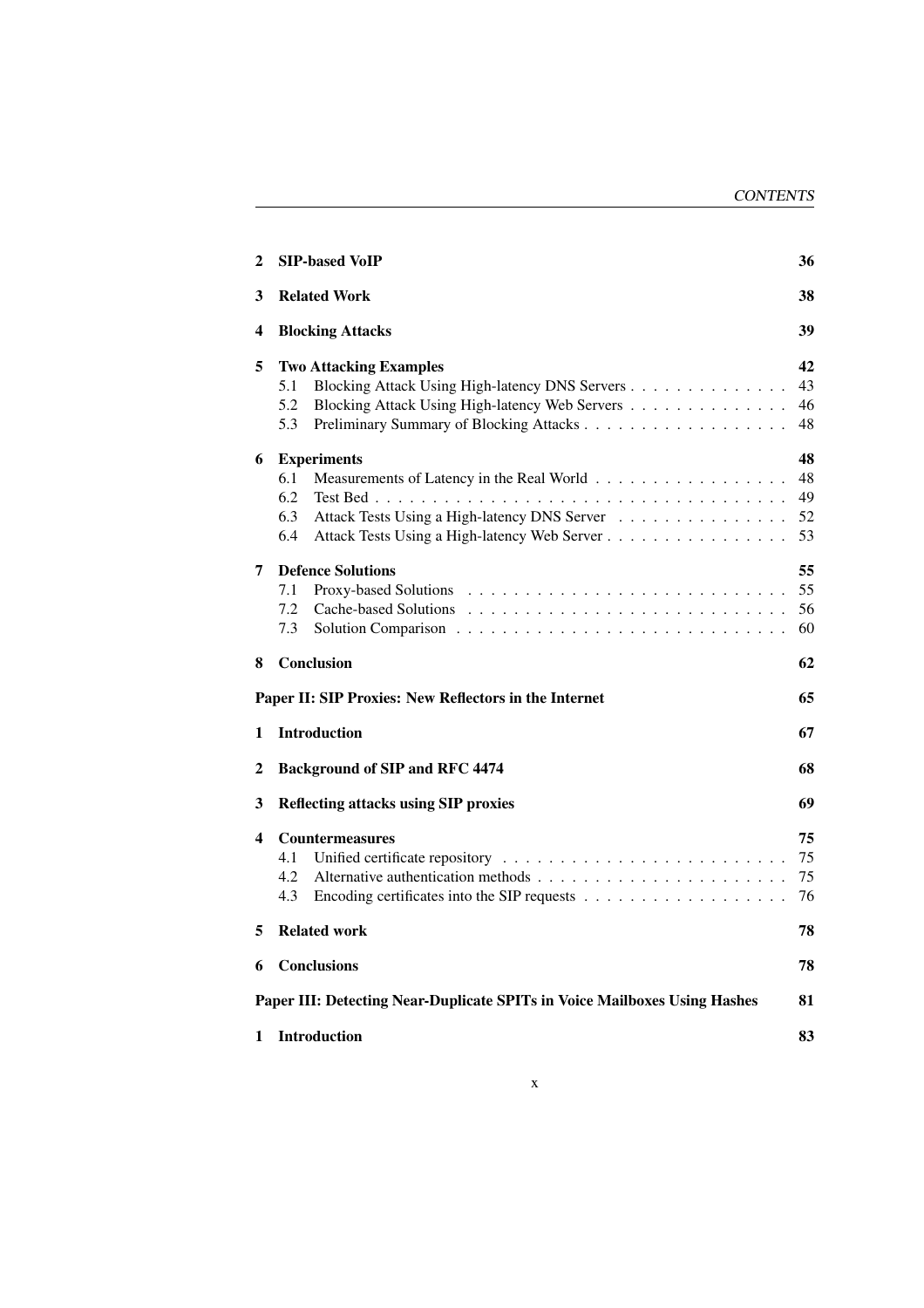| 2 | <b>Background</b>                                                             | 85       |
|---|-------------------------------------------------------------------------------|----------|
| 3 | The problems<br>3.1                                                           | 86<br>86 |
|   | 3.2<br>Near-duplicate SPIT                                                    | 87       |
| 4 | <b>Matching Algorithms</b>                                                    | 89       |
|   | 4.1                                                                           | 90       |
|   | 4.2                                                                           | 90       |
| 5 | <b>Experimental results</b>                                                   | 92       |
|   | 5.1                                                                           | 92       |
|   | 5.2                                                                           | 93       |
|   | 5.3<br>Result to detect unintentional near-duplicate SPITs                    | 94       |
|   | 5.4<br>Result to detect intentional near-duplicate SPITs                      | 95       |
| 6 | <b>Related Work</b>                                                           | 96       |
| 7 | Conclusion                                                                    | 97       |
|   | Paper IV: Revealing the calling history on SIP VoIP systems by timing attacks | 101      |
| 1 | <b>Introduction</b>                                                           | 103      |
| 2 | Voice over IP using SIP                                                       | 104      |
| 3 | <b>Timing Attack</b>                                                          | 106      |
|   | 3.1<br>Threat model                                                           |          |
|   | 3.2                                                                           |          |
|   | 3.3                                                                           |          |
|   | 3.4                                                                           |          |
| 4 | <b>Countermeasures</b>                                                        | 113      |
| 5 | <b>Related Work</b>                                                           | 116      |
| 6 | <b>Conclusion and future work</b>                                             | 117      |
|   | Paper V: Peer-to-Peer VoIP Communications Using Anonymisation Overlay Net-    |          |
|   | works                                                                         | 119      |
| 1 | <b>Introduction</b>                                                           | 121      |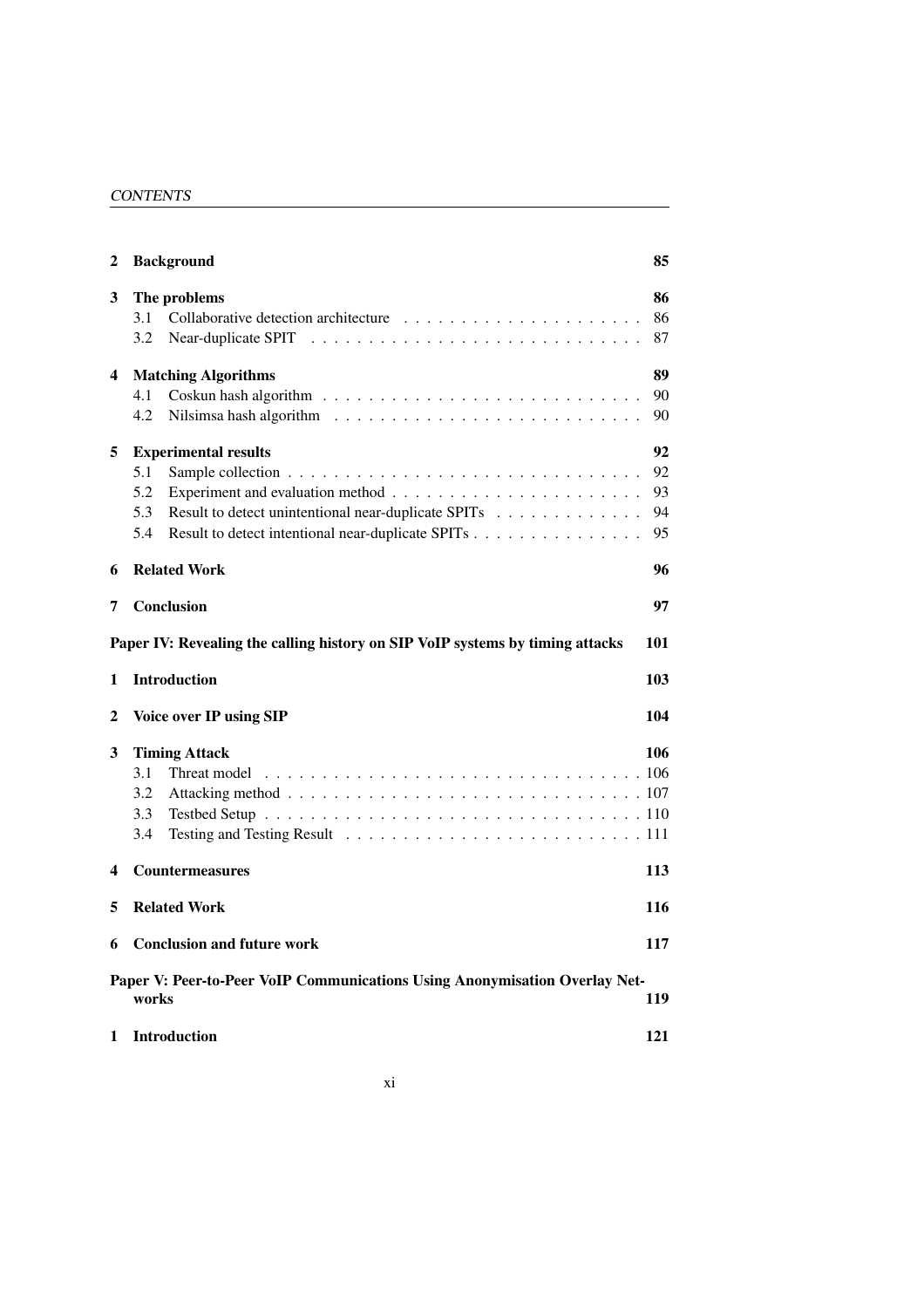| $\mathbf{2}$   | <b>Background</b>                                                                                                 | 122 |
|----------------|-------------------------------------------------------------------------------------------------------------------|-----|
|                | VoIP, codec and silence suppression $\ldots \ldots \ldots \ldots \ldots \ldots \ldots 122$<br>2.1                 |     |
|                | Anonymisation Overlay Networks (AON) 123<br>2.2                                                                   |     |
| 3              | <b>Related work</b>                                                                                               | 124 |
| 4              | <b>VoIP anonymization using AONs</b>                                                                              | 125 |
|                | System model $\ldots \ldots \ldots \ldots \ldots \ldots \ldots \ldots \ldots \ldots \ldots \ldots 125$<br>4.1     |     |
|                | 4.2<br>Threat model $\ldots \ldots \ldots \ldots \ldots \ldots \ldots \ldots \ldots \ldots \ldots \ldots 126$     |     |
|                | 4.3<br>Defensive method $\ldots \ldots \ldots \ldots \ldots \ldots \ldots \ldots \ldots \ldots \ldots \ldots 127$ |     |
|                | 4.4                                                                                                               |     |
| 5              | <b>Further threats</b>                                                                                            | 131 |
| 6              | <b>Conclusion and future work</b>                                                                                 | 131 |
|                | Paper VI: Hidden VoIP Calling Records from Networking Intermediaries                                              | 135 |
| 1              | <b>Introduction</b>                                                                                               | 137 |
| $\overline{2}$ | <b>Models</b>                                                                                                     | 138 |
|                | 2.1                                                                                                               |     |
|                | 2.2                                                                                                               |     |
| 3              | <b>Traffic analysis attacks</b>                                                                                   | 141 |
|                | 3.1                                                                                                               |     |
|                | 3.2                                                                                                               |     |
|                | 3.3                                                                                                               |     |
| 4              | <b>Protection methods</b>                                                                                         | 145 |
|                | 4.1                                                                                                               |     |
|                | 4.2                                                                                                               |     |
|                | 4.3                                                                                                               |     |
| 5              | <b>Open</b> issues                                                                                                | 150 |
| 6              | <b>Related Work</b>                                                                                               | 154 |
| 7              | Conclusion                                                                                                        | 155 |
|                | Paper VII: Hidden VoIP Calling Records from Networking Intermediaries                                             | 159 |
| 1              | <b>Introduction</b>                                                                                               | 161 |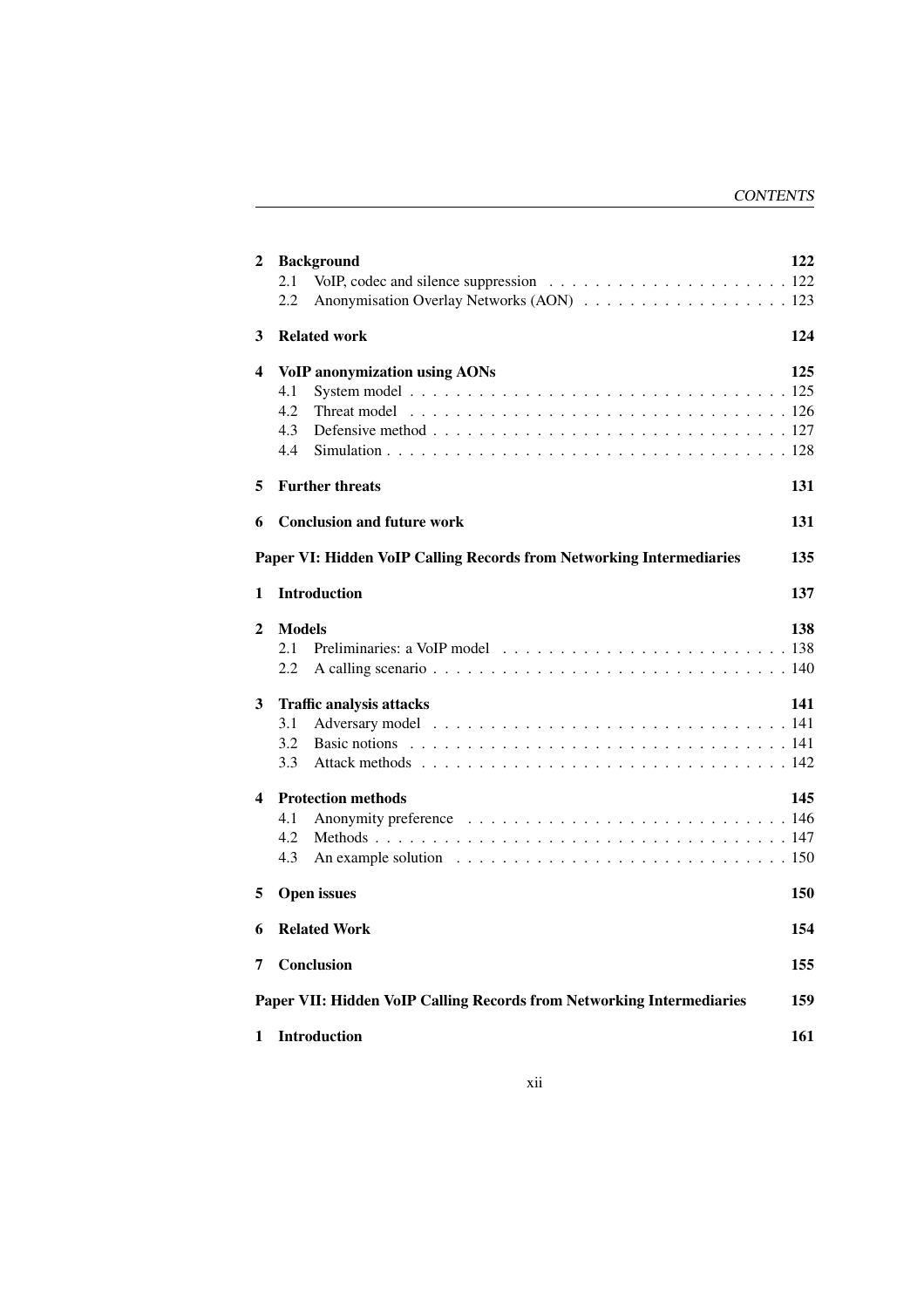| 2 | <b>Models</b><br>2.1<br>System model $\ldots \ldots \ldots \ldots \ldots \ldots \ldots \ldots \ldots \ldots \ldots \ldots \ldots 163$<br>2.2<br>Threat model | 163 |
|---|--------------------------------------------------------------------------------------------------------------------------------------------------------------|-----|
| 3 | Short term attack and its prevention<br>3.1<br>3.2                                                                                                           | 164 |
| 4 | Long term attack and its prevention<br>4.1<br>4.2.                                                                                                           | 167 |
| 5 | <b>Related Work</b>                                                                                                                                          | 170 |
| 6 | <b>Conclusion</b>                                                                                                                                            | 171 |
|   | Paper VIII: Analyzing Key-Click Patterns of PIN Input for Recognizing VoIP<br><b>Users</b>                                                                   | 173 |
| 1 | <b>Introduction</b>                                                                                                                                          | 175 |
| 2 | <b>Background in VoIP flows</b>                                                                                                                              | 176 |
| 3 | <b>Attacking method</b>                                                                                                                                      | 178 |
| 4 | <b>Experiments</b><br>4.1<br>4.2<br>4.3<br>4.4<br>4.5<br>Discussion on countermeasure $\ldots \ldots \ldots \ldots \ldots \ldots \ldots \ldots 183$          | 179 |
| 5 | <b>Related work</b>                                                                                                                                          | 184 |
| 6 | <b>Conclusion</b>                                                                                                                                            | 185 |
|   | Paper IX: Timing Attacks on PIN Input in VoIP Networks (Short paper)                                                                                         | 189 |
| 1 | <b>Introduction</b>                                                                                                                                          | 191 |
| 2 | <b>Background in VoIP</b>                                                                                                                                    | 192 |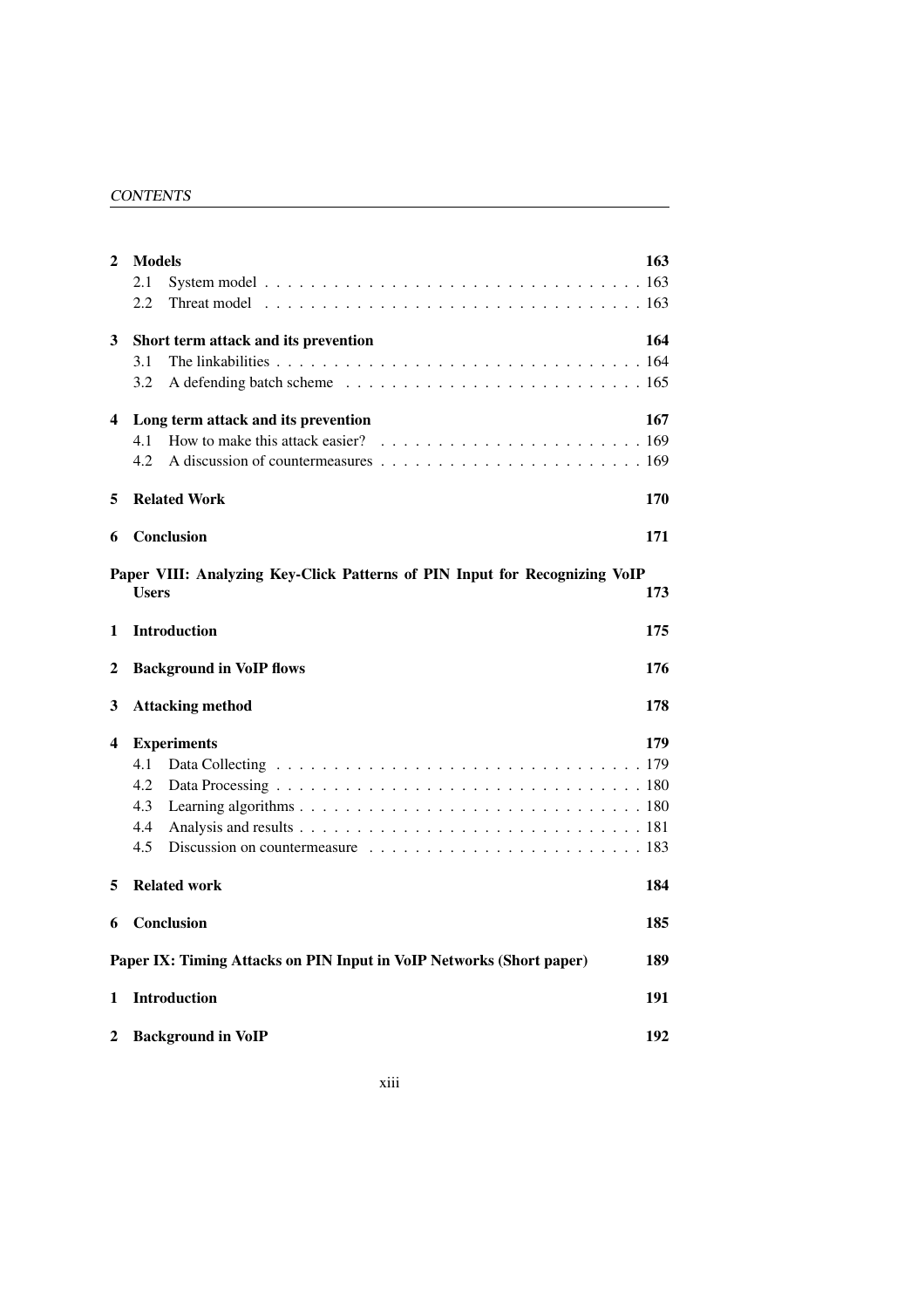| 3                       | <b>Attacks</b> |                                                                                                  | 193 |
|-------------------------|----------------|--------------------------------------------------------------------------------------------------|-----|
|                         | 3.1            |                                                                                                  |     |
|                         | 3.2            |                                                                                                  |     |
|                         | 3.3            |                                                                                                  |     |
| $\overline{\mathbf{4}}$ |                | <b>Experiments</b>                                                                               | 196 |
|                         | 4.1            |                                                                                                  |     |
|                         | 4.2            |                                                                                                  |     |
| 5                       |                | <b>Related work</b>                                                                              | 198 |
| 6                       |                | <b>Conclusion and future work</b>                                                                | 199 |
| 7                       |                | Appendix: Inter-stroke delay of key pairs                                                        | 200 |
|                         |                | Paper X: A Survey on Anonymous Voice over IP Communication: Attacks and                          |     |
|                         |                | <b>Defences</b>                                                                                  | 203 |
| 1                       |                | <b>Introduction</b>                                                                              | 205 |
| 2                       |                | <b>Background of VoIP</b>                                                                        | 206 |
|                         | 2.1            |                                                                                                  |     |
| 3                       |                | <b>Terminology and VoIP Anonymity</b>                                                            | 210 |
|                         | 3.1            |                                                                                                  |     |
|                         | 3.2            | Techniques and Implementations for Anonymous Communications 211                                  |     |
|                         | 3.3            |                                                                                                  |     |
|                         | 3.4            |                                                                                                  |     |
|                         | 3.5            |                                                                                                  |     |
| $\overline{\mathbf{4}}$ |                | <b>Survey of Proposed VoIP Anonymity Attacks</b>                                                 | 215 |
|                         | 4.1            | Attacks Based on Unencrypted Signaling Messages [26, 27] 216                                     |     |
|                         | 4.2            |                                                                                                  |     |
|                         | 4.3            |                                                                                                  |     |
|                         | 4.4            | Topology Analysis on P2P VoIP Networks [16] 225                                                  |     |
|                         | 4.5            |                                                                                                  |     |
| 5                       |                | <b>Survey of Proposed VoIP Anonymity Mechanisms</b>                                              | 227 |
|                         | 5.1            |                                                                                                  |     |
|                         | 5.2            |                                                                                                  |     |
|                         | 5.3            | Flow correlation resistance $\ldots \ldots \ldots \ldots \ldots \ldots \ldots \ldots \ldots 230$ |     |
|                         | 5.4            |                                                                                                  |     |
| 6                       |                | Conclusion                                                                                       | 236 |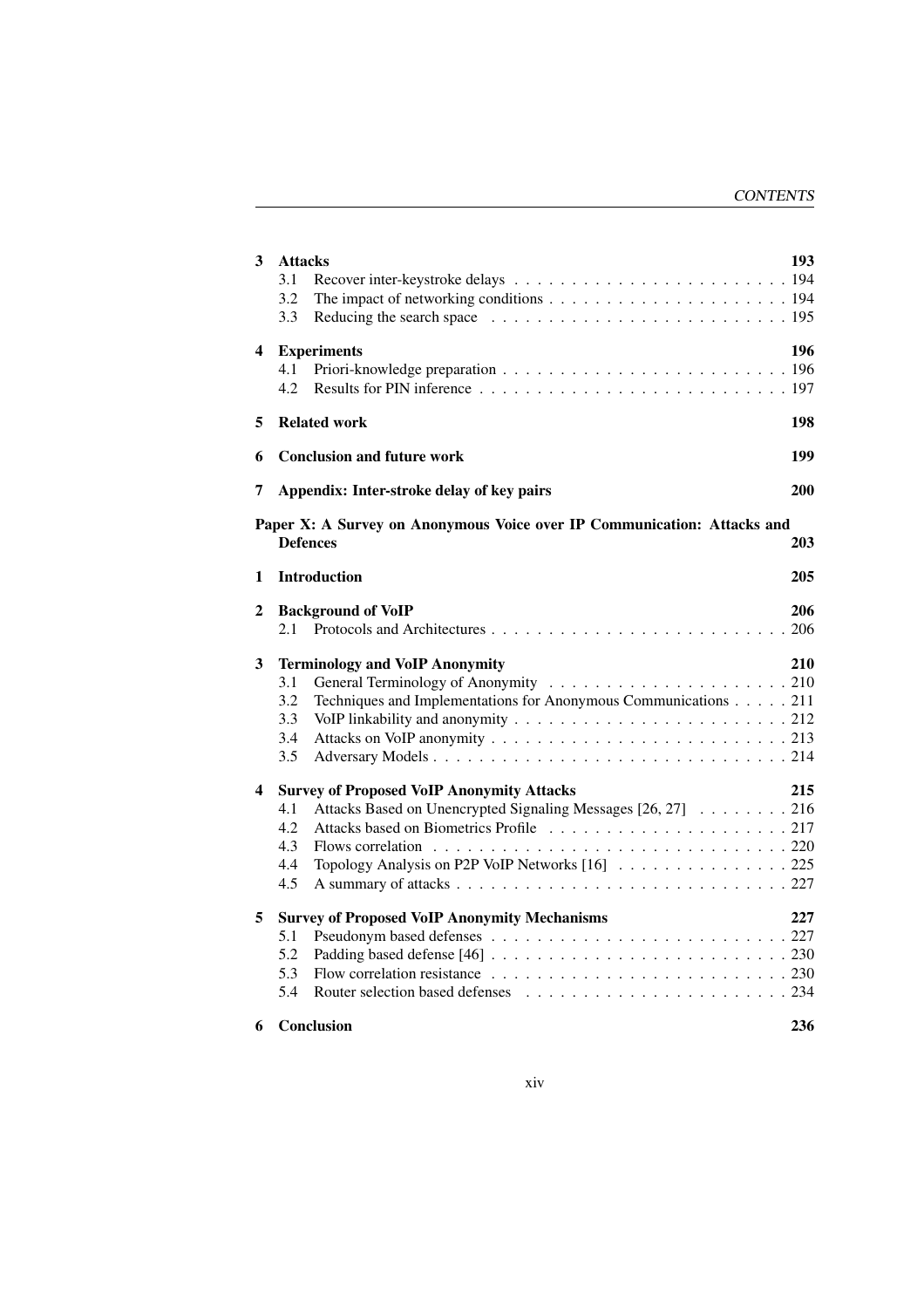# Introductory Summary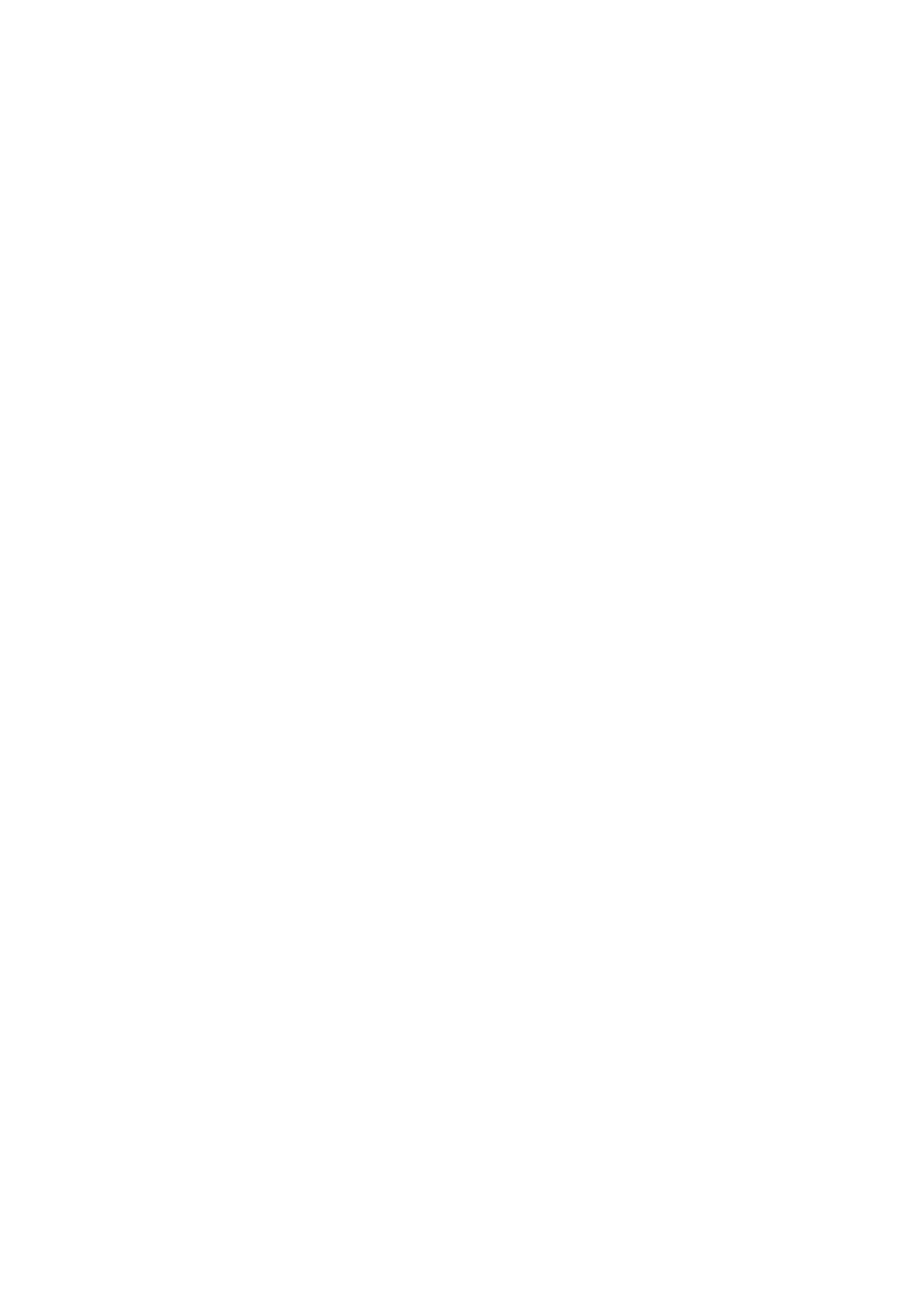# 1 Introduction

For almost one hundred years already before the emergence of the Internet, realtime voice communication across long distances has been implemented using Public Switched Telephone Network (PSTN). In recent decades, the Internet has quickly established itself as an excellent platform for data and multimedia content distribution. This development has motivated telephony service providers to consider new business models that can take advantage of Internet technologies and the protocols. Voice over IP (VoIP), the transmission of voice traffic using the Internet Protocol, is designed to provide telephony equivalent functions with additional benefits like cost saving and flexibility [1]. For these benefits, more and more people nowadays begin to make phone calls using VoIP (e.g., Skype [2]) on their computers. In addition, many companies also consider to setup VoIP infrastructures to reduce telephony costs. Nevertheless, the benefits of VoIP come along with some problems, one of which is the impact brought by security and privacy threats in the cyber space. The environment of VoIP makes it more vulnerable than PSTN: Many VoIP deployments use an interconnected network environment (e.g., the Internet) with standardized protocols, while PSTN is a closed network environment with proprietary protocols. Thus, it is easily possible for adversaries to find and exploit the vulnerabilities of VoIP implementations as well as to access the VoIP network infrastructures to launch attacks. Concrete examples have been presented in the real world: in 2006, an attacker was arrested and charged with making more than \$1 million by breaking into VoIP services and illegally routing calls through their lines [3]. Thus it is unlikely for current VoIP to completely replace PSTN considering the security and privacy issues. Therefore, reducing security and privacy threats for VoIP is an important task and many research projects have been conducted towards this goal [4–8].

VoIP has two kinds of vulnerabilities, as summarized in [9]: One kind is the vulnerabilities of VoIP protocols and their implementations. The vulnerabilities of VoIP protocols need to be assessed by analyzing standardized VoIP protocols and understanding the vulnerabilities present in the protocols. This will be helpful for the development of security mechanisms that can be incorporated into the protocol specifications. The countermeasures against attacks can be easier to design if the potential flaws and their exploitations are understood. The other kind is inherited vulnerabilities coming from existing network infrastructures (e.g., a router on the network layer, or a DNS server on the application layer). VoIP applications rely on these infrastructures and thus the vulnerabilities on them may affect VoIP as well. In this way, all components in a VoIP network need to be protected, no matter it is a VoIP components or not. In addition, the interface between VoIP and non-VoIP components needs to be carefully designed. Compared to many popular applications on the Internet like email and web surfing, VoIP has higher requirement on real time. Thus, security mechanisms need to be designed carefully in regard to performance tradeoff.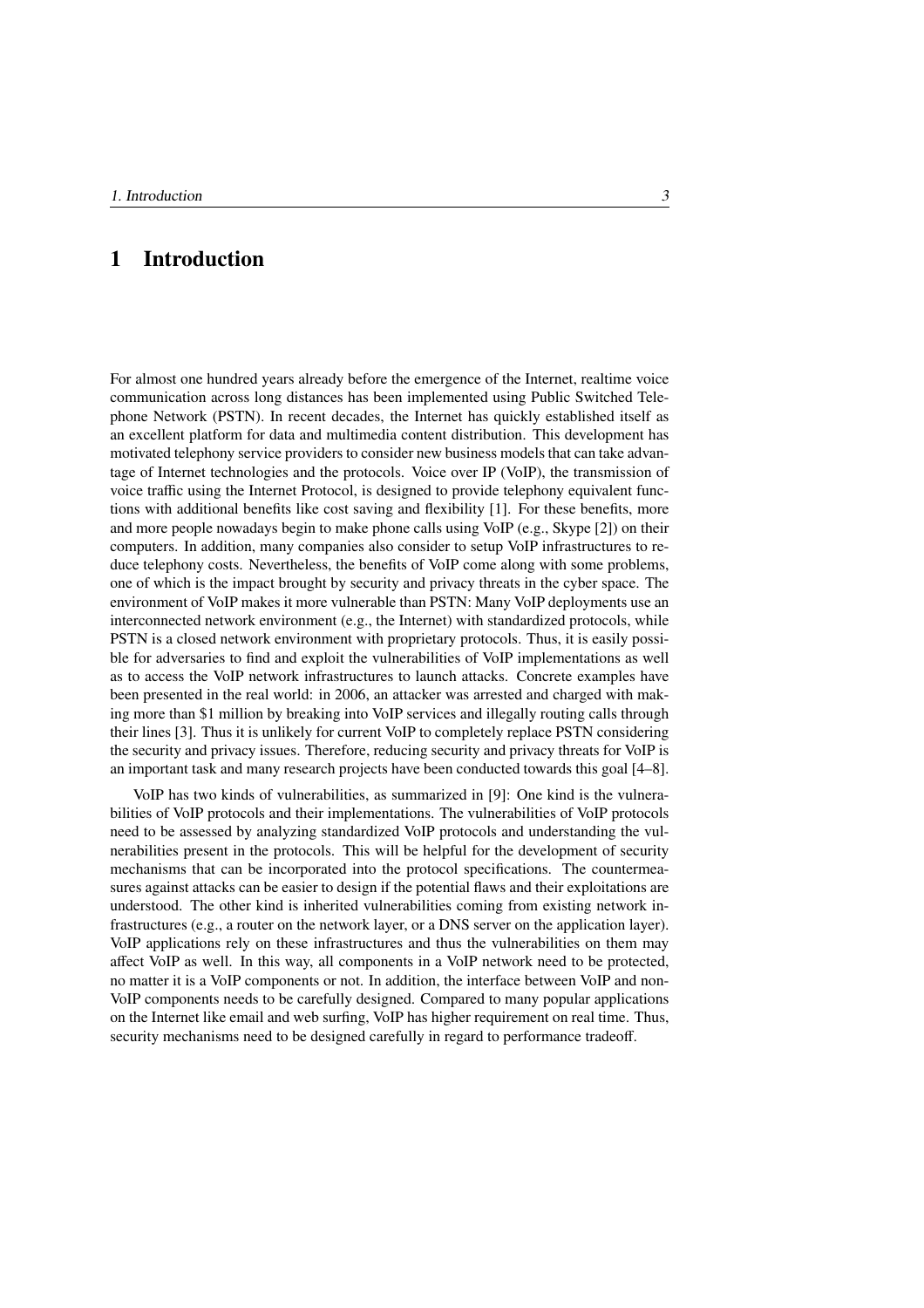#### 1.1 Scope

In this thesis, we have studied the VoIP services using IETF standardized protocols rather than those using proprietary ones. Although Skype [2], a VoIP service using proprietary protocols, currently gains a significant success on business, it is difficult to analyze its details. Also it is not easy to setup a testbed to validate assumptions. In contrast, IETF standardized protocols are well documented and published for analysis. Moreover, there are a lot of open source VoIP products using standardized protocols available for both services and endpoints. Therefore, it has been feasible for us to implement test environments which allow us to evaluate our ideas and hypothesis in practice. In addition, standardized protocols have also been widely adopted by industry [10]. For these reasons, our research is only focused on IETF standardized protocols. Two kinds of protocols are especially important for VoIP. One is the signaling protocol which does not transmit voice packets, but is designed for establishing, controlling, modifying and terminating communications. Another is the voice transport protocol which transports voice traffic with realtime features. In this thesis, the scope of our research focuses on the Session Initiation Protocol (SIP) for signaling and the Realtime Transport Protocol (RTP) for voice transport.

The types of security and privacy studies in this thesis are unwanted traffic and information disclosure. Unwanted traffic may be caused by Denial of Service (DoS) attacks and Spam. These threats significantly reduce the availability of services and the user quality of experience. Information disclosure impacts confidentiality and privacy. VoIP traffic may disclose information about a user's secrets like PIN code or her social relations. Furthermore, there are instances where one also would like to make calls while staying anonymous. This thesis investigates both issues.

#### 1.2 Objective

*The objective of this thesis* is to define and elaborate unexplored security and privacy risks in VoIP networks, especially including (1) unwanted traffic, like Denial of Service (DoS) attacks and Spam; and (2) information disclosure, like profiling Call Detail Records (CDR), buddy lists and users' PIN codes. We are also interested in finding out how easily these risks can be exploited by attackers in the real world, and in consequence, how high the risks are for VoIP services and users. We furthermore follow the objective to elaborate and develop several defending solutions to eliminate or minimize the impacts caused by the risks. Finally, we would like to know which solutions are the most practical and efficient.

#### 1.3 Structure

This thesis presents an introductory summary and a collection of 10 papers in the area of security & privacy of VoIP services that were either authored or co-authored by the author of this thesis. The rest of the introductory summary is organized as follows. Section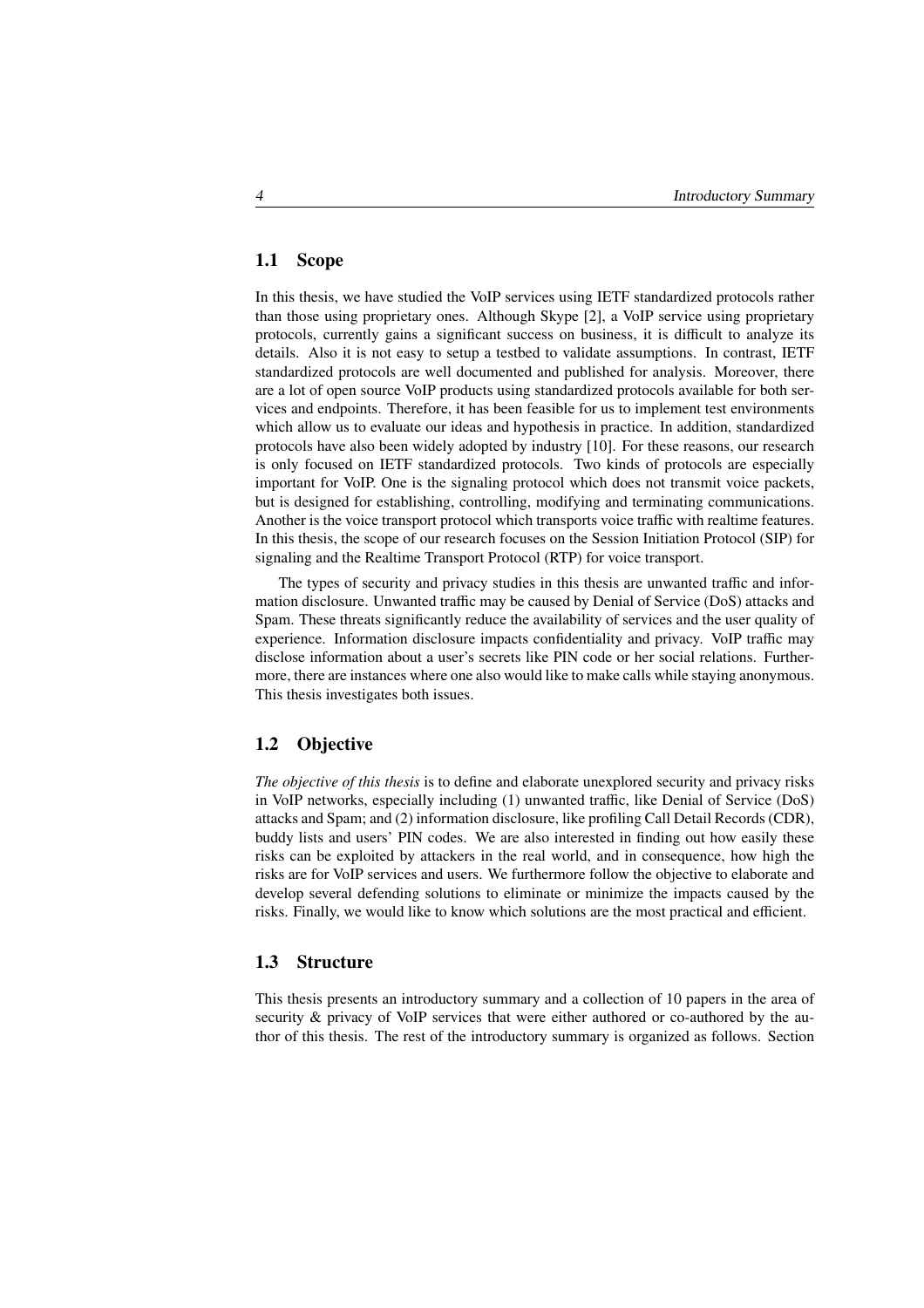2 presents fundamental background on standardized VoIP protocols. Section 3 lists some general security and privacy considerations for VoIP services. Further, Section 4 outlines the research questions of this thesis and Section 5 discusses the research methodologies that we applied. Related work to this research is outlined in Section 6, followed by a summary of our contributions in Section 7. Section 8 summarizes the contents of the 10 included papers which are divided into two parts: unwanted traffic and information disclosure. Finally, Section 9 provides the main conclusions of this thesis with an outlook on future work in this direction.

# 2 Background

This section presents with the basic concepts of VoIP and its standardized protocols.

## 2.1 VoIP

The Internet Protocol (IP) [11] is the standard for data transactions. Content of email and web pages are data and thus those applications can be built on the top of IP. When voice transport is combined with IP, two basic functions are required: (1) A *signaling* function for establishment, modification and termination of a voice conversation, and (2) a *voice transmission* function that carries voice traffic. There are both *standard protocols* and *proprietary protocols* for the implementation of the two functions. The Internet Engineering Task Force (IETF) standardizes protocols like Session Initiation Protocol (SIP) [12] for signaling function and Realtime Transport Protocol (RTP) [13] for voice transmission function. The specifications of the protocols are published as Request for Comments (RFC) on the IETF's homepage [14]. In contrast, the details of proprietary protocols, like Skype [2], are not available to the public, but are maintained internally.

Built on IP networks, VoIP has its own advantages and disadvantages compared with PSTN. The major advantages of VoIP include:

- 1. Low costs: By allowing voice to be converged on existing IP networks (e.g., Internet), the costs for deploying and operating VoIP services are lower than traditional PSTN. Another reason for low costs is that VoIP infrastructures can be softwarebased. Especially, there are a number of open source VoIP products (e.g., kphone [15], kcall [16], X-Lite [17], SER [18], OpenSIPS [19]). Installing these free software products on computers or smart phones, instead of buying expensive PSTN equipments, saves money for both users and service providers.
- 2. Flexible and extendable features: VoIP can be converged on IP networks along with other applications. Therefore it can provide more features than traditional PSTN services. For example, it is easy to integrate audio, video, game and email features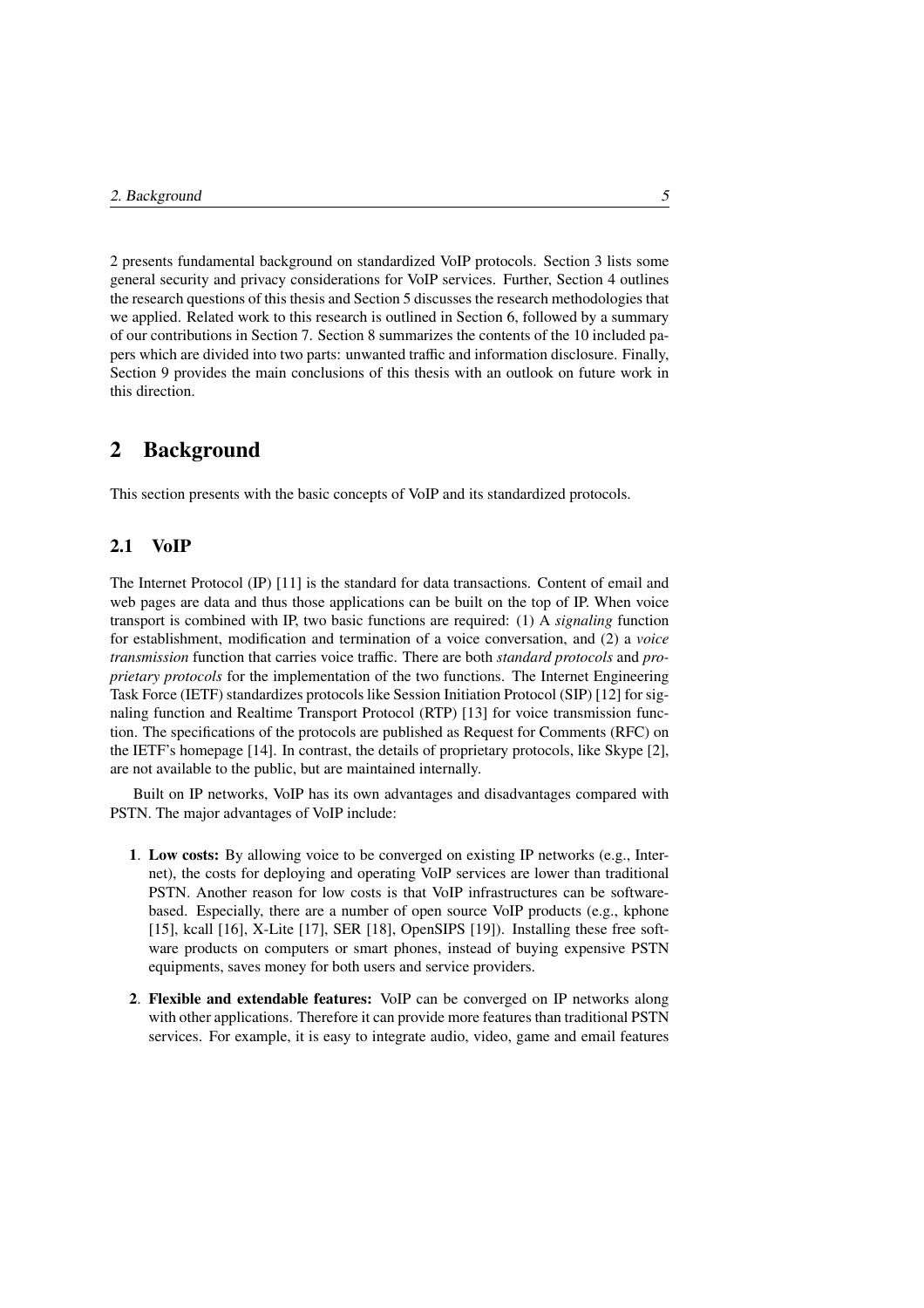together with VoIP. In addition, software-based infrastructures can be easily updated. In contrast, PSTN infrastructures are not flexible since they are mostly hardwarebased and are designed for specific purposes.

Nevertheless, there are also some disadvantages with VoIP as well:

- 1. Security  $\&$  privacy threats: VoIP is deployed on interconnected IP networks (e.g., the Internet), an open network environment with public protocols. Thus, it is possible for unauthorized users to access the network infrastructure. In addition, VoIP applications need support from other applications (e.g., DNS servers), the vulnerabilities of those can pose a risk to VoIP services as well. In comparison, within a closed network environment and proprietary protocols, the costs of intruding PSTN networks is higher than the costs of intruding VoIP networks.
- 2. Quality loss: There are many quality issues for VoIP that do not exist for PSTN. Since PSTN infrastructures are implemented for specific purpose and the resources are reserved for each individual, acceptable quality can be guaranteed for PSTN. Nevertheless, IP networks are designed to support multiple purposes without resource reservation. Thus, load of the network varies from time to time. As a result, the quality of data transmission cannot be assured, which may lead to unexpected latency and packet loss. As telephony services are time-sensitive, these quality problems become the most essential barriers for VoIP applications. In addition, it is challenging to tackle both the security  $\&$  privacy threats and the quality loss. For instance, a security mechanism applied to a VoIP system may introduce more latency since additional operations (e.g., encryption/decryption) are needed. This might lead to quality loss.

# 2.2 The Session Initiation Protocol (SIP) [12]

#### 2.2.1 SIP message format

SIP is a text-encoded signaling protocol based on some elements inherited from HTTP [20] and SMTP [21]. SIP users are identified by a Uniform Resource Identifier (URI) [22], a universal string with a pair of domain name and user name registered for this domain (e.g., sip:ge.zhang@kau.se). SIP transactions follow a *request* and a *response* manner. Some examples of SIP requests for voice conversation are given below:

- **INVITE:** Initiates a SIP transaction to setup a session.
- ACK: Acknowledgement of final response to INVITE.
- **BYE:** Terminate an undergoing session.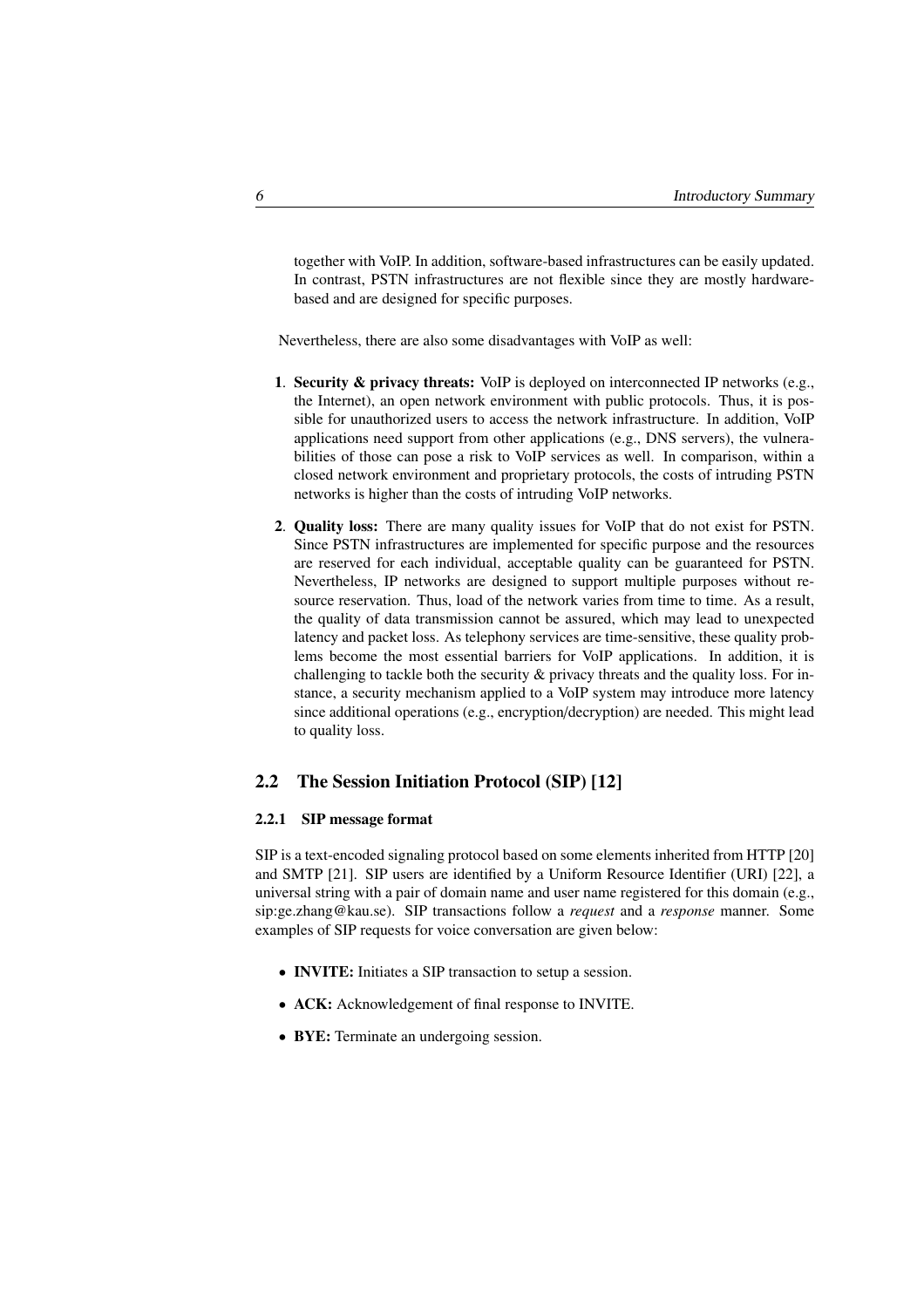

Figure 1: An example of SIP INVITE request

There are a variety of SIP response types. SIP response codes are divided into six classes by the first digit of the code:

- 1xx: Provisional the request has been received but the processing is unfinished.
- 2xx: Success the request has been received and accepted.
- 3xx: Redirection the request should be delivered to another place.
- 4xx: Client error the request cannot be processed due to error in the request.
- 5xx: Server error the request cannot be processed due to server's failure.
- 6xx: Global failure the request cannot be processed at any server.

Both SIP requests and responses are following the message format including three elements: (1) the *first line*, containing either a request method or a response code, a request URI and the SIP version; (2) the *headers*, containing a list of message headers with values for SIP transactions; (3) the *message body*, can be text-based content for different purposes. An example message for the SIP INVITE request is shown in Figure 1, indicating that the caller of "sip:alice@kau.se" invites the callee of "sip:bob@iptel.org" for a VoIP conversation. Several message headers dedicated to routing purposes are explained as follows:

- *To:* indicates the URI of the message recipient.
- *From:* indicates the URI of the message originator.
- *Contact:* indicates one or more SIP URIs of the originator by which the recipient can contact with the originator directly. They can be different from the one in the *From* header.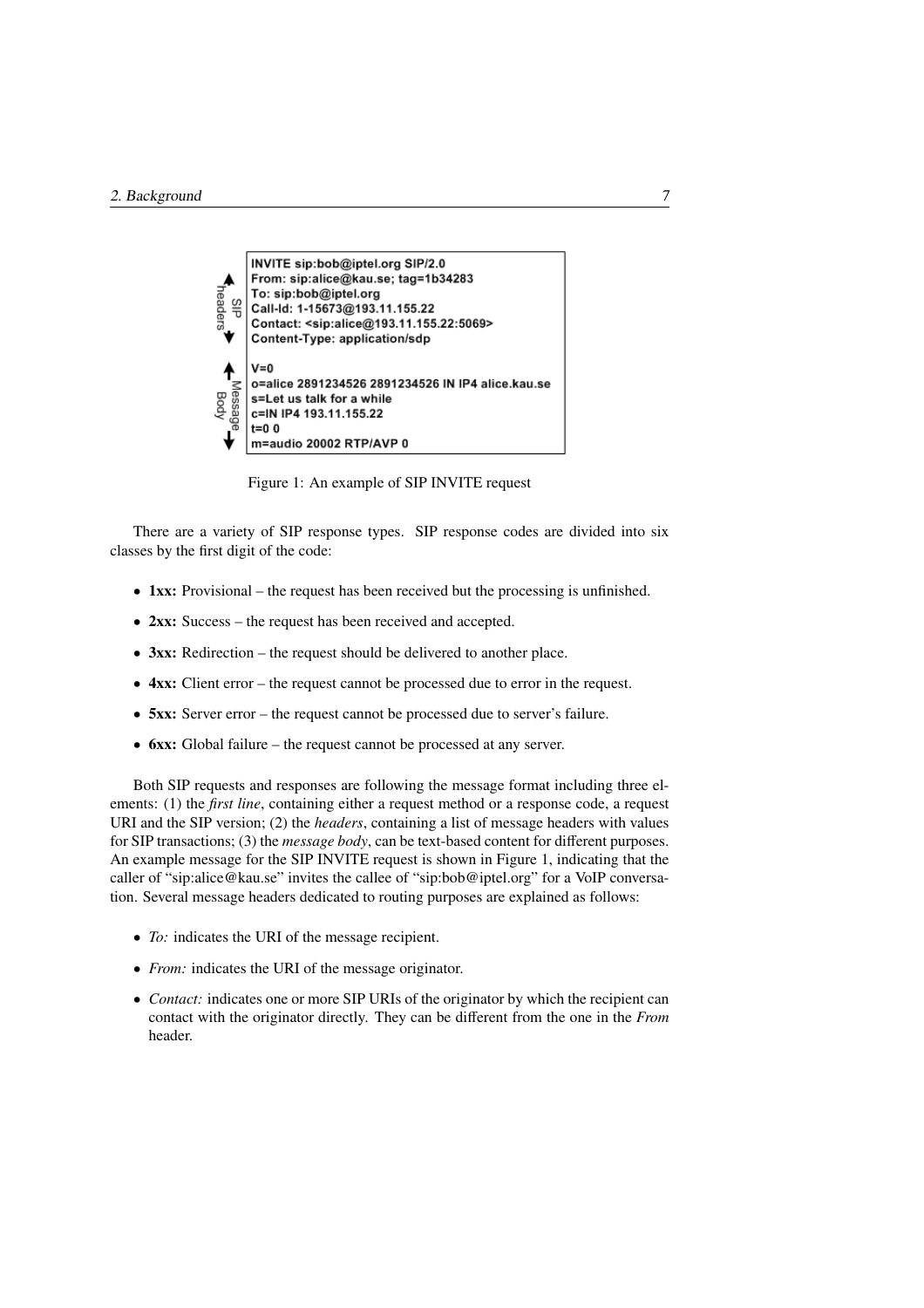

Figure 2: SIP traffic flows across 2 domains

#### 2.2.2 SIP architecture

A SIP network consists of different entities. For simplification, we classify them into two types: *Server* and *User Agent (UA)*. A server provides services (e.g., registering users, locating users and relaying traffic) to the users within a service domain. A UA is a user's equipment connected to the networks to make or answer calls. With regard to SIP network topology, the architecture can be either Client/Server (C/S) or Peer-to-Peer (P2P), as follows:

- Client/Server (C/S): In this architecture, there are centralized servers deployed to provide different services (e.g., user location, traffic relay, session management, etc). The users rely on the servers to build conversations. In this case, a service provider can easily manage calling requests and traffic. However, the requirement on the capability of servers is high and the whole systems will be brought down in case of the failure of servers.
- Peer-to-Peer (P2P): In a P2P architecture, a user relies on other peer nodes for the provision of services. There might be still servers deployed, but the servers only provide limited functions (e.g., enable users to login to the network).

A SIP call may cross several SIP domains, an example of which is shown in Figure 2. Alice, the caller, is located in the domain kau.se and Bob, a callee, is located in iptel.org. Initially, Alice sends an INVITE request to one of the local proxies. This INVITE request indicates that she wants to talk with Bob at iptel.org. Then, the local proxy forwards this INVITE request to the remote proxy at iptel.org. The request is finally delivered to the UA of Bob. If Bob wants to accept the call, his UA will reply with a 200 OK response back through the proxies. After Alice has sent an ACK message to confirm the request, the signaling handshaking is accomplished. Thus, Alice and Bob will build a peer-to-peer voice session in which they can talk with each other by means of exchanging voice packets. Note that voice packets are not routed by SIP proxies. When Alice wants to tear down the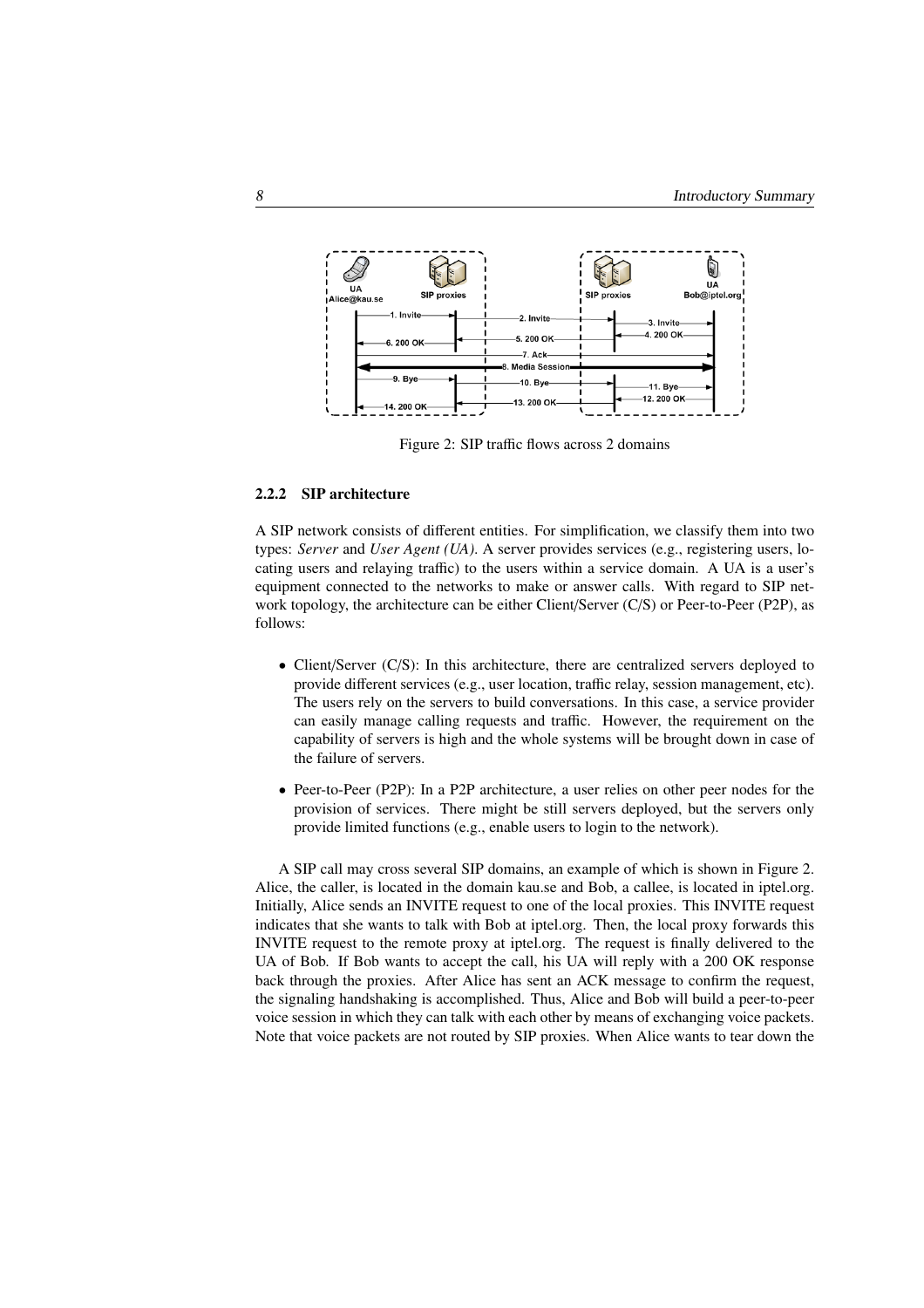conversation, her UA will send a BYE request to Bob, and Bob's UA will reply with a 200 OK response. Then the call is terminated.

Sometimes SIP proxies require support from other application servers. In Figure 2, the proxies in "kau.se" domain need to resolve the domain name "iptel.org" before forwarding the INVITE message. Thus, the proxy may contact a DNS server for a recursive DNS query of "iptel.org". The message cannot continue to be processed until a DNS answer is received. It is named an *external processing* since the processing depends on a non-VoIP component. Papers I and II discuss the security risks related to external processing.

#### 2.2.3 SIP presence message

The primary function of SIP is to deal with voice sessions, but it also has extensive functions such as conveying presence information, which is to express whether someone is available or not. When a user changes status (e.g., from "idle" to "busy"), his/her UA will multicast the up-to-date presence information to his/her buddies. In this way, a caller can get a brief overview of a callee's willingness before launching a call. Therefore, presence services provide a better quality of experience to users. Paper VII discussed the problem of information disclosure from presence traffic.

#### 2.3 The Realtime Transport Protocol (RTP) [13]

Once a session is established, voice packets will be transmitted using a voice delivery scheme. For instance, the Realtime Transport Protocol (RTP) [13] is the IETF standardized voice delivery protocol. RTP provides end-to-end delivery services for data with real-time characteristics over IP networks. In a session, the communication partners constantly send RTP packets to each other in a fixed time interval (e.g., 20 ms). The payloads of RTP packets are encoded and decoded from analog audio signals by a codec algorithm (e.g., G.711 [23] and Speex [24]). Speech signal is sampled at 8-64k samples per second (Hz) by a user-agent. As a performance requirement, the RTP packet inter-arrival time is fixedly selected between 10 and 50 ms, with 20 ms being the common case. Given a 8kHz voice source, we have 160 samples per packet with 20 ms packets interval. In addition, RTP not only can carry payload for encoded voice, but also is used to indicate a user's keystrokes on the phone pad. It is used by Interactive Voice Response (IVR) which enables a telephone user to interact with an automatic answering machine. For example, a user can be given a menu and asked to make a choice by pressing a number button after her call is established. Paper VIII and IX discuss the problem of information disclosure on keystroke from RTP traffic.

The communication partners must have already negotiated the same codec for encoding/decoding. Two codec properties are related to Paper III, V and VI in this thesis:

• Silence suppression: It allows discontinuous voice packets transmission [25], which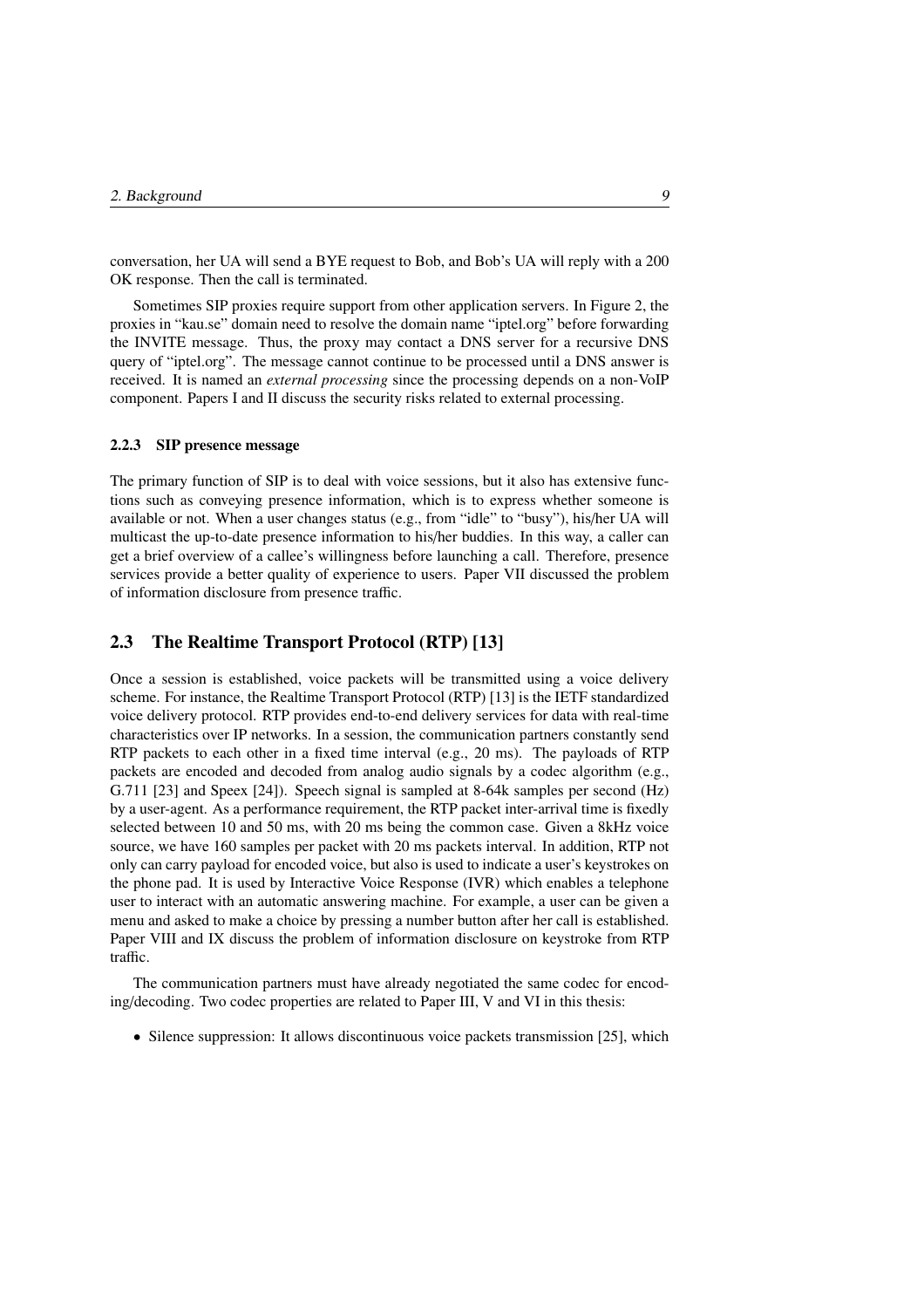is a capability to recognize the silent periods and to stop producing voice packets during these periods. Thus bandwidth can be significantly saved with little performance impact. If silence suppression is not applied, the voice packets are generated constantly with a fixed time interval (e.g., 20 ms).

• Coding bit rates: Two types of coding bit rates can be distinguished: *Fixed Bit Rate (FBR)* and *Variable Bit Rate (VBR)*. FBR codec (e.g., G.711) employs a fixed codebook with constant bit rate. Thus the generated voice packets have the same packet size. On the other hand, VBR codec (e.g., Speex) can employ an adaptive codebook with variable bit rate. It exploits the fact that some sounds are easier to represent than others. For instance, fricative sounds require lower bit rates than vowels. Thus the fricative sounds need fewer bits to be encoded to save bandwidth. In this way, UAs produce voice packets with different packet sizes.

The transmission of RTP packets is Quality of Service (QoS) sensitive with three issues that are frequently taken as criteria to evaluate:

- End-to-end delay: It indicates the time interval between encoding a voice packet at the sender and decoding it at the recipient. The delay will affect the quality of experience when it reaches a certain threshold. According to [26], users will notice a significant hesitation in their partners' response if the end-to-end delay is above 250 ms.
- Delay jitter: It refers to the variation of packet interarrival time. It is caused by network congestion and improper routing during the transmission of voice packets. As a solution, the receiver can buffer packets to eliminate delay jitter. In return, however, buffering packets introduces more end-to-end delay and impacts interactivity.
- Packet loss: Voice packets might be accidently dropped during the transmission. Retransmission of lost voice packets is not helpful since the packets are time-sensitive. Fortunately, VoIP applications can endure a certain level of packet loss. The level of endurance depends on the codec design.

# 3 Security requirements and mechanisms for VoIP

VoIP is applied in an open and insecure environment. Therefore, additional security enhancements for VoIP are necessary. This section introduces basic security requirements and threats to VoIP with its security mechanisms.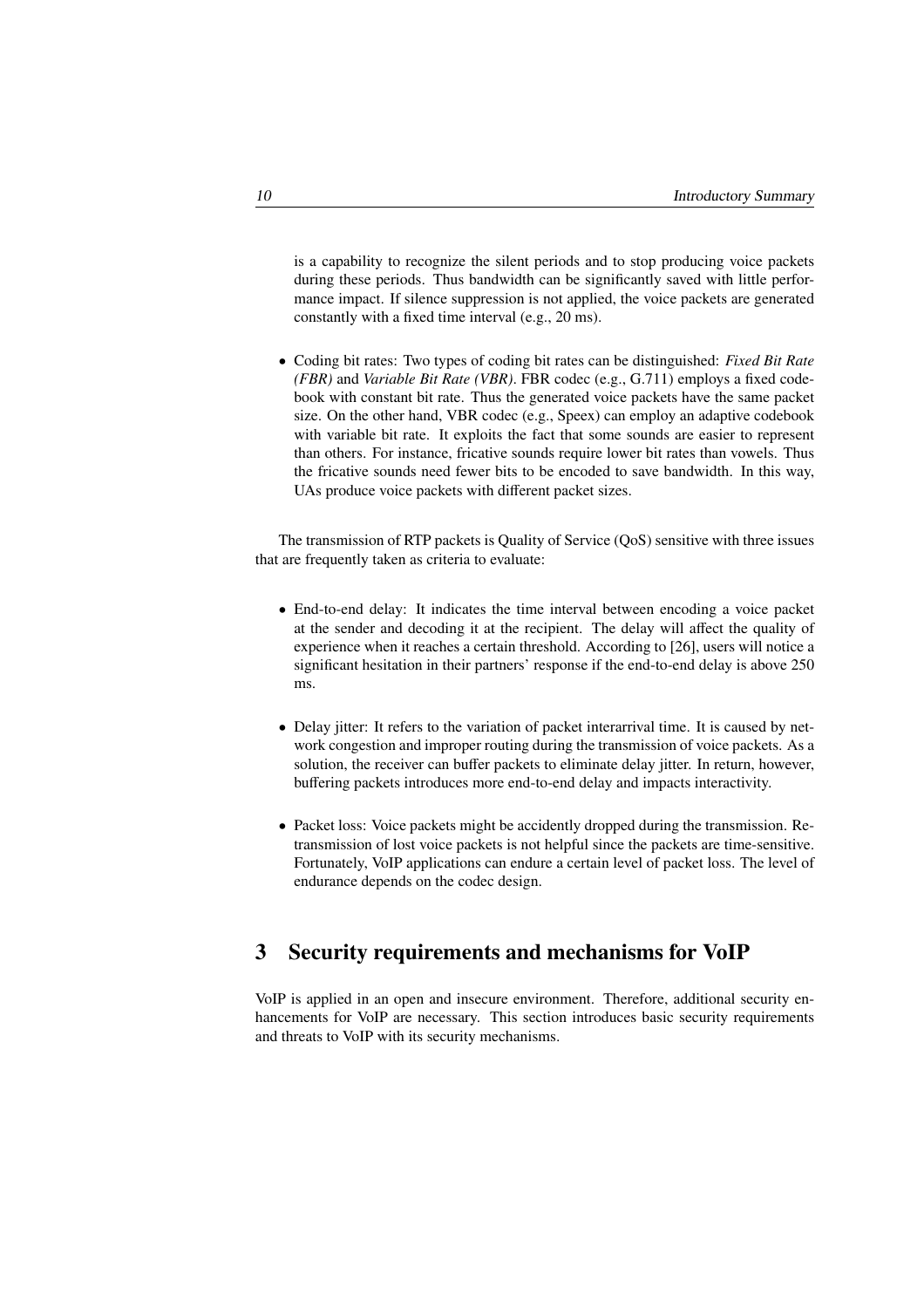## 3.1 Security requirements for VoIP

The security requirements for SIP services are examined according to basic security components (confidentiality, integrity, availability) defined in [27].

- Confidentiality means that secret information should not be disclosed to unauthorized parties. When it comes to VoIP, secret information includes content of signaling and voice traffic. Further, VoIP service providers often wish to conceal their network configurations as well as to withhold user information (e.g., calling history).
- Integrity means that data should not be modified without authorization or in an improper manner. There are two types of integrity: *data integrity* and *data source integrity*. Regarding VoIP services, data integrity means that VoIP traffic should not be modified by unauthorized intermediaries. Data source integrity means that the source of traffic should not be an impersonated one.
- Availability indicates that the services should be accessible upon demand by authorized users. Considering the costs for infrastructures, it is unlikely for a VoIP service provider to offer services with unlimited capacity. Similar to other online applications, VoIP service providers deploy servers by assuming a statistic model for the future usage. However, sophisticated attackers may manipulate their use to break the assumed statistic model on purpose. In this way, legitimate users may be unable to access the service which they should get. Protection on availability aims at preventing that the statistical model is broken.
- Privacy refers to the human rights of individual users. More than one hundred years ago, the two US lawyers Warren and Brandeis defined that privacy is the right to be let alone [28]. Alan Westin has defined privacy as "the claim of individuals, groups and institutions to determine for themselves when how and to what extent information about them is communicated to others" [29]. Westin also believes that emerging technologies can impact on privacy. In the context of VoIP, it includes VoIP anonymity which enables users to withhold their identities when placing calls to hind who is communicating with whom. Thus an adversary cannot identify the users for a given call. Anonymous VoIP is important for many users not only for private purposes, but also journalists, human rights workers and the military would often like to keep secret with where they are communicating. Yet another privacy requirement is about users' right to refuse unsolicited calls, for instance, from telemarketers.

## 3.2 Classic attacks on VoIP

Classic attacks on VoIP are summarized as follows.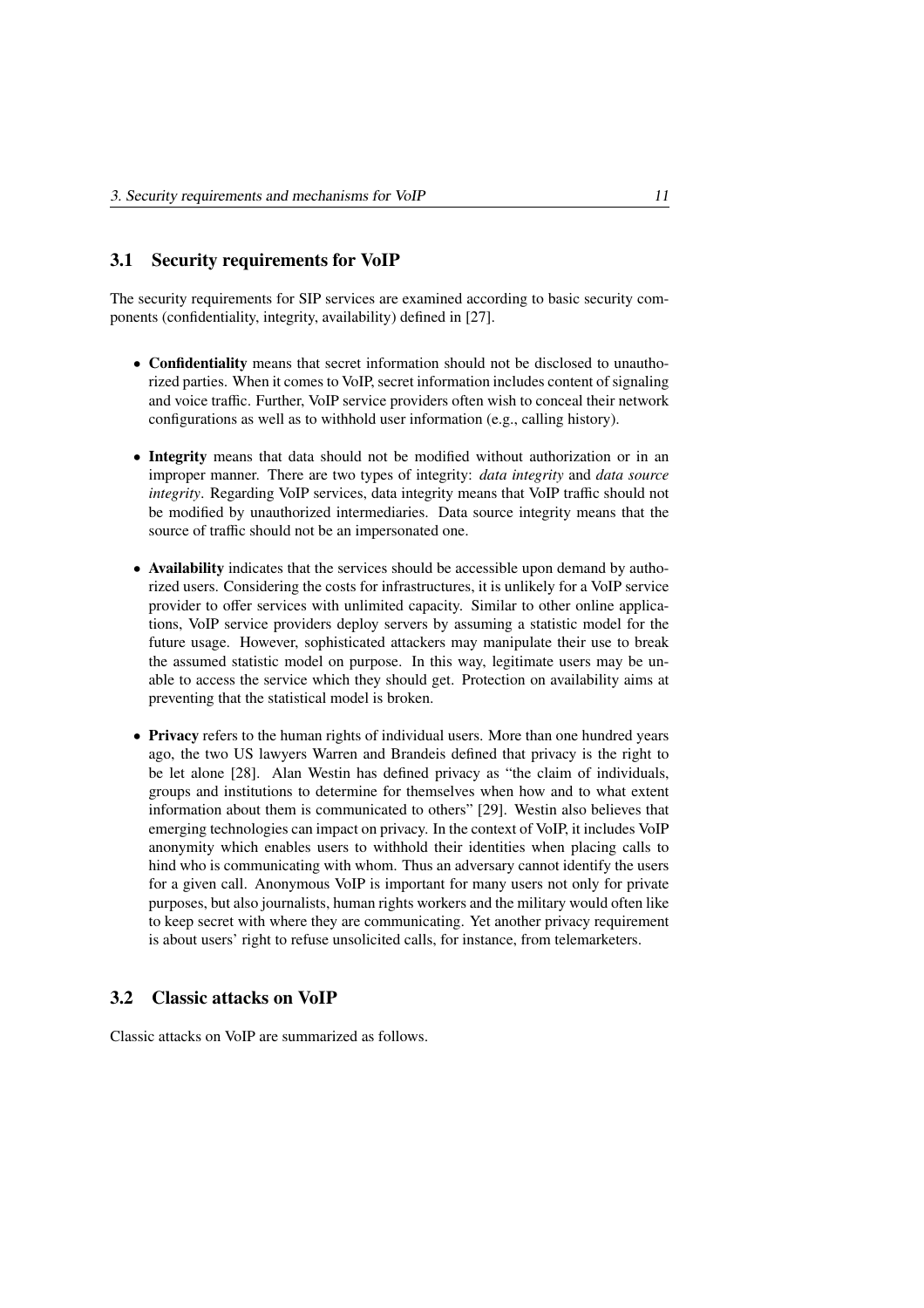- Eavesdropping: It is a threat against confidentiality. For instance, network intermediaries can sniff VoIP traffic including voice packets and signaling messages by using some traffic capture tools (e.g., wireshark [30]). From eavesdropped traffic, an attacker may be able to read the conversation content or signaling credentials.
- Traffic tampering: It is a threat against data integrity. It refers to a situation where an unauthorized intermediary alters traffic. For example, given that Alice sends an INVITE request to call Bob, an intermediary can alter the first line and *To* header in the request to make Alice talk with another person instead of Bob.
- Replay: It is a threat against data source integrity. A replay attack refers to capturing traffic and re-sending them again after a period of time. If the traffic contains credentials, it may enable unauthorized users to access VoIP services. A replay attack that leads to financial loss of legitimate users is called billing attack [31].
- Identity spoofing: It is a threat against data source integrity. Attackers may initiate calling requests with fake identities to avoid being traceable or attackers may present spoofed identities to cheat callees.
- Denial of Service: It is a threat against availability. Denial of Service (DoS) aims at preventing legitimate users to access VoIP services or at making the services temporarily unavailable. An attacker can mount attacks on SIP services by depleting resources (e.g., CPU, memory and bandwidth) of corresponding SIP proxies [32]. As VoIP is time-sensitive, services may suffer more from DoS than other non-realtime services (e.g., email).
- Spam: It is a threat against privacy in the sense of the right to be alone. Spam is foreseen to appear on VoIP due to its low cost and programmable VoIP UAs. It is named as SPam over Internet Telephony (SPIT). A SPIT client could automatically launch calls to a number of VoIP users and then play a pre-recorded audio in a conversation. There might be two kinds for a SPIT, namely *online SPIT* and *o*ffl*ine SPIT*. In online SPIT, the callee of a SPIT is available and thus the callee needs to decide whether to answer it or not. Therefore, the online SPITs annoy users by continuously drawing their attentions. In contrast, the offline SPIT means that the callee of a SPIT is not available and cannot make an answer personally. In this case, the SPIT will be redirected to and answered by the callee's voice mailbox server. As a result, a user's voice mailbox might be filled up with junk voice messages and leaves no room for useful ones.
- Traffic analysis: It is a threat against privacy or confidentiality of communications, depending on whether the victim is an individual or an organization. Attackers can profile secret information (e.g., call patterns, calling records and social relations) from VoIP traffic using data mining algorithms.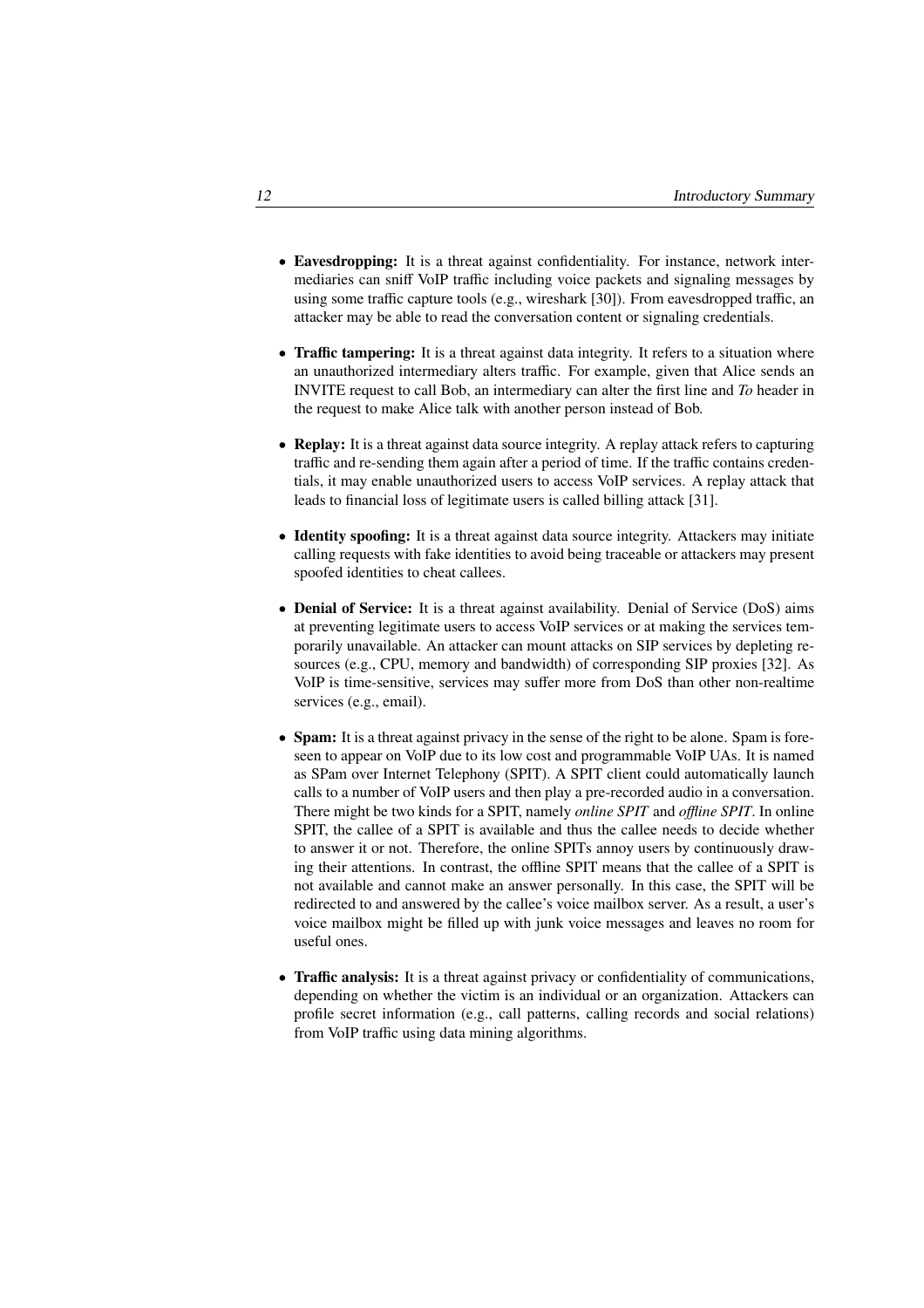

Figure 3: The HTTP Digest authentication adapted in SIP

## 3.3 Security mechanisms in VoIP-related RFCs

There are some security and privacy specifications that have been standardized by the IETF, classified as protections of signaling, voice traffic and underlayers respectively.

#### 3.3.1 Security mechanisms for signaling traffic

In RFC 3261 [12], RFC 3329 [33] and RFC 4474 [34], several security mechanisms are recommended to secure SIP services. These security mechanisms are summarized as follows:

- HTTP Digest authentication: HTTP Digest [35], a stateless, challenge-based mechanism, provides source authentication and anti-replay protection. It can be used for both proxy-to-user authentication and user-to-user authentication. An example of this mechanism is illustrated in Figure 3. The user first sends an INVITE request to a proxy. Then, the proxy responses with a "407" message containing a unique nonce (a random number). The user receives this message and generates a hash digest for the combination of the nonce and owned password. Thus, the user sends the INVITE request again including the generated hash digest. Since the secret knowledge (the nonce and user's password) is shared with the proxy, the hash digest can be re-generated by the proxy to authenticate the source of this request. It is difficult for an eavesdropper to capture the plain text of a password since only a hash digest is transmitted over the network. Furthermore, by hashing a password with a nonce, replay attack can be efficiently prevented.
- S/MIME: Both message integrity and confidentiality can be ensured by carrying S/MIME [36] bodies. A signature for part of the message will be generated and attached in order to ensure that the content is not modified during the transmission. Moreover, the message payload and some headers can be encrypted to protect against eavesdropping attacks. However, the integrity of some header fields, which are allowed to be modified by intermediaries (e.g., *Via*), cannot be protected by the signature. Similarly, the fields of some message headers for routing purpose (e.g., *To*, *Via*) must be kept in plain text during transmission.
- Inter-domain authentication: To prevent identity fraud problems, an inter-domain authentication has been proposed in RFC 4474 [34]. Its purpose is to authenticate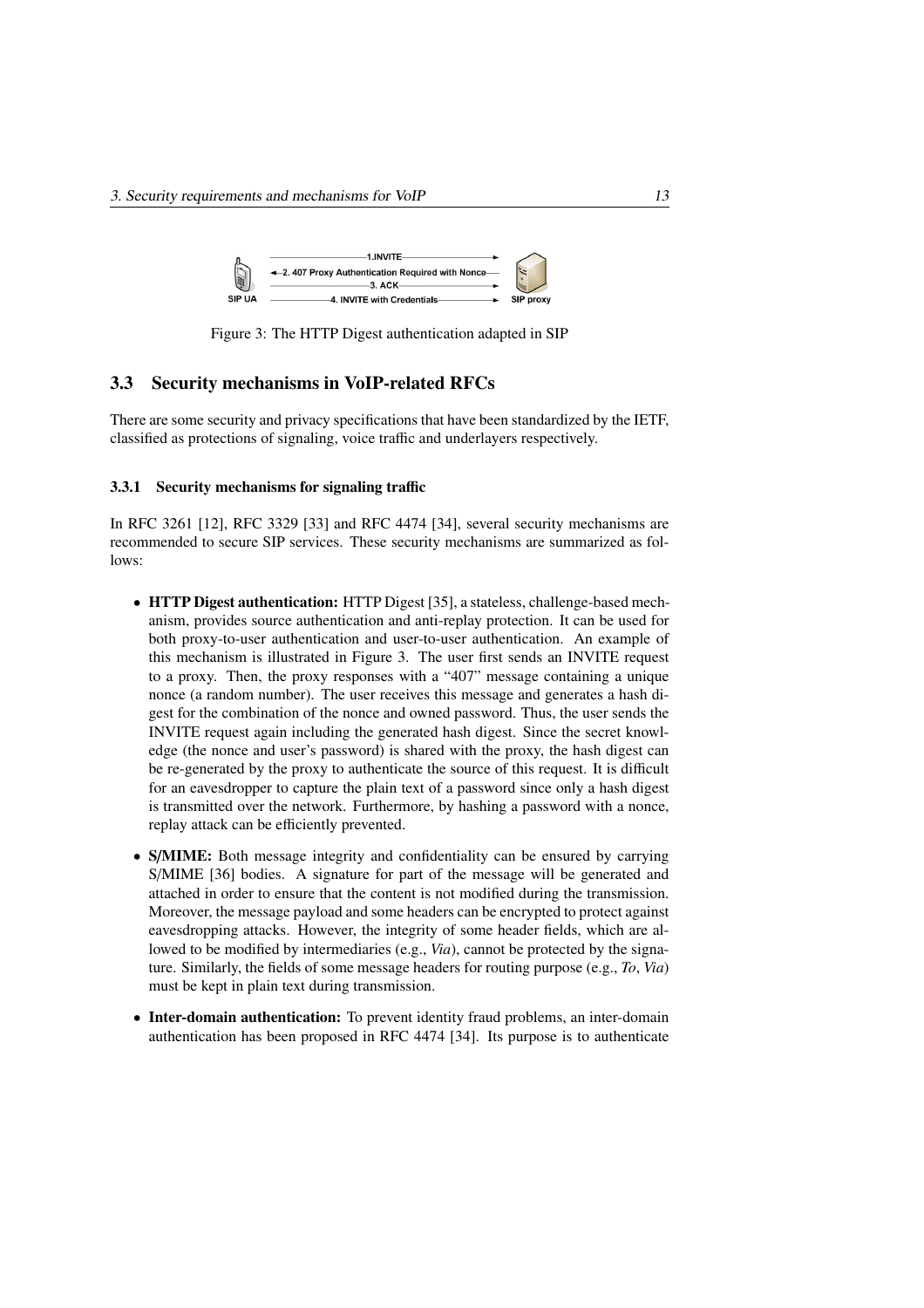

Figure 4: The mechanism of inter-domain authentication for message source

the originator of an inter-domain SIP message. The method is shown in Figure 4. For each outgoing message to other domains, the SIP proxy in the caller's domain generates a hash digest for this message. The digest is signed by the caller's proxy with its private key. The generated signature is encoded in a new header field *Identity* added to the original SIP message. Furthermore, the SIP proxy attaches another new header field *Identity-info*, which contains the Uniform Resource Locator (URL) [37] where the certificate can be fetched from. Then, this SIP request is forwarded to the callee's domain. It is regulated that each certificate must be provided by its domain itself. That is, in a SIP message, the URL indicated in the *Identity-info* field and the originator domain indicated in the *From* field should be matched. For each incoming message from other domains, the SIP proxy in the callee's domain first downloads the certificate according to the URL given in the *Identity-info* field. The public key extracted from the certificate is used to decrypt the signature contained in the *Identity* field. Then, a hash digest will be recomputed for the request. The result is used to be compared to the newly generated hash digest. The proxy will continue to process the message only if the two values are equal. This mechanism is recommended to be deployed in future SIP services to prevent SPAM [38].

#### 3.3.2 Security mechanisms on voice traffic

- Secure RTP (SRTP): SRTP [39] is a common security scheme in which communication parties share keys and encrypt/decrypt payloads of RTP packets. However, RTP headers are not encrypted since RTP headers are required to be in clear text to allow for billing purposes and header compression. This means that RTP header fields are still available to intermediaries despite of the protection.
- **Zimmermann RTP (ZRTP):** ZRTP [40] is a mechanism to agree on a session key for building SRTP sessions based on the Diffie-Hellman key exchange algorithm. The scheme does not rely on PKI. Instead, the communicating parties verbally crosscheck a shared value displayed at both UAs to ensure the end-to-end security.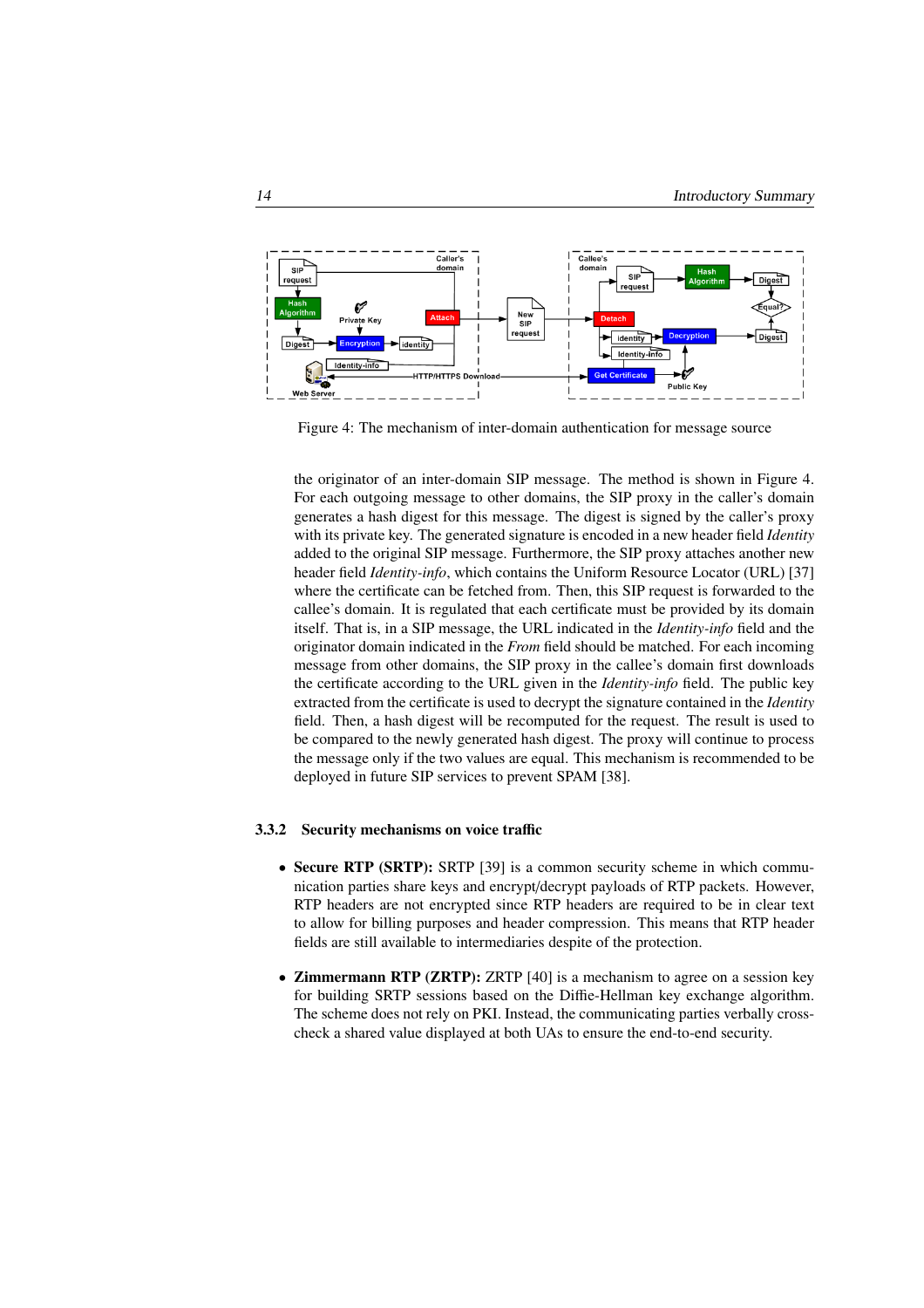#### 3.3.3 Security mechanisms at lower layers

Since SIP and RTP operate on the application layer of the TCP/IP model, the security mechanisms from lower layers can also protect them.

- TLS: Transport Layer Security (TLS) [41], working at the transport layer, provides source authentication, message authentication and message confidentiality, based on a Public Key Infrastructure (PKI). There are three phrases to build a TLS connection between two end-points: First, two end-points negotiate for supported cryptographic algorithms. Second, two end-points exchange a symmetric key and authenticate each other. Finally, they communicate with each other using the symmetric key for encrypting messages.
- **IPSec:** IPSec [42] stands for IP Security, which is designed by IETF to provide security at the network layer using a collections of techniques (authentication header (AH), encryption security protocol (ESP) and internet key exchange (IKE)). AH provides authentication to IP packets, while ESP offers security services including both authentication and confidentiality.

# 4 Research questions

In this section, three underlying research questions of this thesis are outlined.

• Question 1: *What are potential unexplored threats in a SIP VoIP network with regard to availability, confidentiality and privacy by means of unwanted traffic and information disclosure?*

This question is discussed in all listed papers except Paper V and X. Paper I and II proposed two kinds of DoS attacks in a SIP VoIP network, one against SIP infrastructures and another against web servers. Paper III discusses a VoIP spam threat which automatically generates SPITs using a Text-to-Speech synthesis engine. Paper IV, VI and VIII present threats to profile calling detail records, such as "who called whom". Paper VII and IX discuss methods to profile a victim VoIP user's social network and PIN code from traffic respectively. None of these threats has been explored in theory or in practice before.

• Question 2: *How far are existing security and privacy mechanisms su*ffi*cient to counteract these threats and what are their shortcomings?*

This question is investigated in each of the papers mentioned above. The protection schemes from both IETF standardization and related research work have been discussed to see whether they can solve the problems. In addition, Paper X provides a comprehensive overview of the state of the art on anonymous VoIP communication research including threats and countermeasures.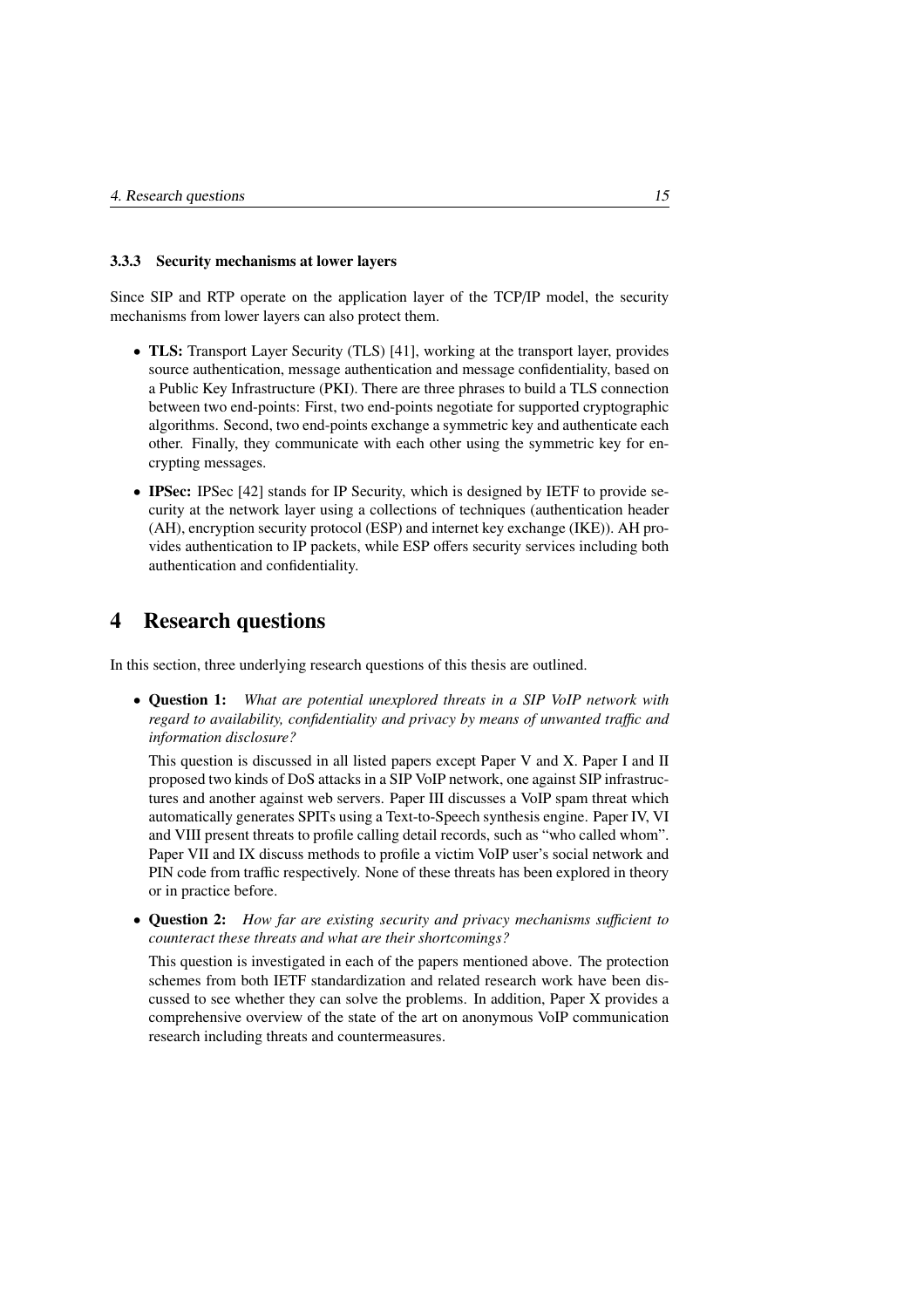• Question 3: *How can new countermeasures be designed for minimizing or preventing the consequences caused by these threats e*ffi*ciently in practice?*

The main objective of this thesis is to improve the security and privacy of current VoIP services. Therefore, it is necessary to develop novel solutions to eliminate the threats explored under Question 1 if the answer to Question 2 is negative. To realize this goal, we design, discuss and evaluate solutions for each vulnerability. The proposed countermeasures are presented in each paper.

# 5 Research methodology

The research methods conducted in this thesis include: *literature review*, *theoretical analysis*, *ideas development*, *quantitative experiments* and *data analysis*. The detail of each method is described in [43]. Below, we describe how we applied these research methodologies to address the questions above.

Question 1: Firstly, we studied literatures including VoIP specifications and other related papers on network security (*literature review*). We found several vulnerabilities that may exist on VoIP networks (*hypothesis formulation*). To validate our hypothesis, we adopted different methods.

- Paper I and II: We built testbeds with open source VoIP software to simulate the real VoIP networks. We also prototyped attacking tools. Since Papers I and II aim to investigate DoS attacks, we measure the attacking impact in terms of service performance. This method is defined in [44] as a *performance evaluation*. First, we measure the maximum load which a service can handle without being attacked and take this load as a benchmark. Then, we restart the measurement with attacks under different parameters to find out how much the load will be reduced. The amount of reduction reveals the attacking impact.
- Paper IV: We setup a testbed directly connected to the Internet. We collected the round trip times of several SIP requests which may trigger the testbed to download certificate from the Inernet, and then we compared on the round trip times. Note that the data we collected is public information and we did not risk or interrupt the services in the real world: Our experiments only generated a reasonable amount of well-formed http/https traffic to the Internet.
- Paper III, VIII and IX: In Paper III, we generated artificial spam traffic based on an online corpus of message spam. In paper VIII and IX, we invited around 40 students and collected their keystroke flows using pseudonyms. We applied several learning algorithms and measured the recognition accuracy.
- Paper IV and VII: We performed theoretical analysis on the attacks described in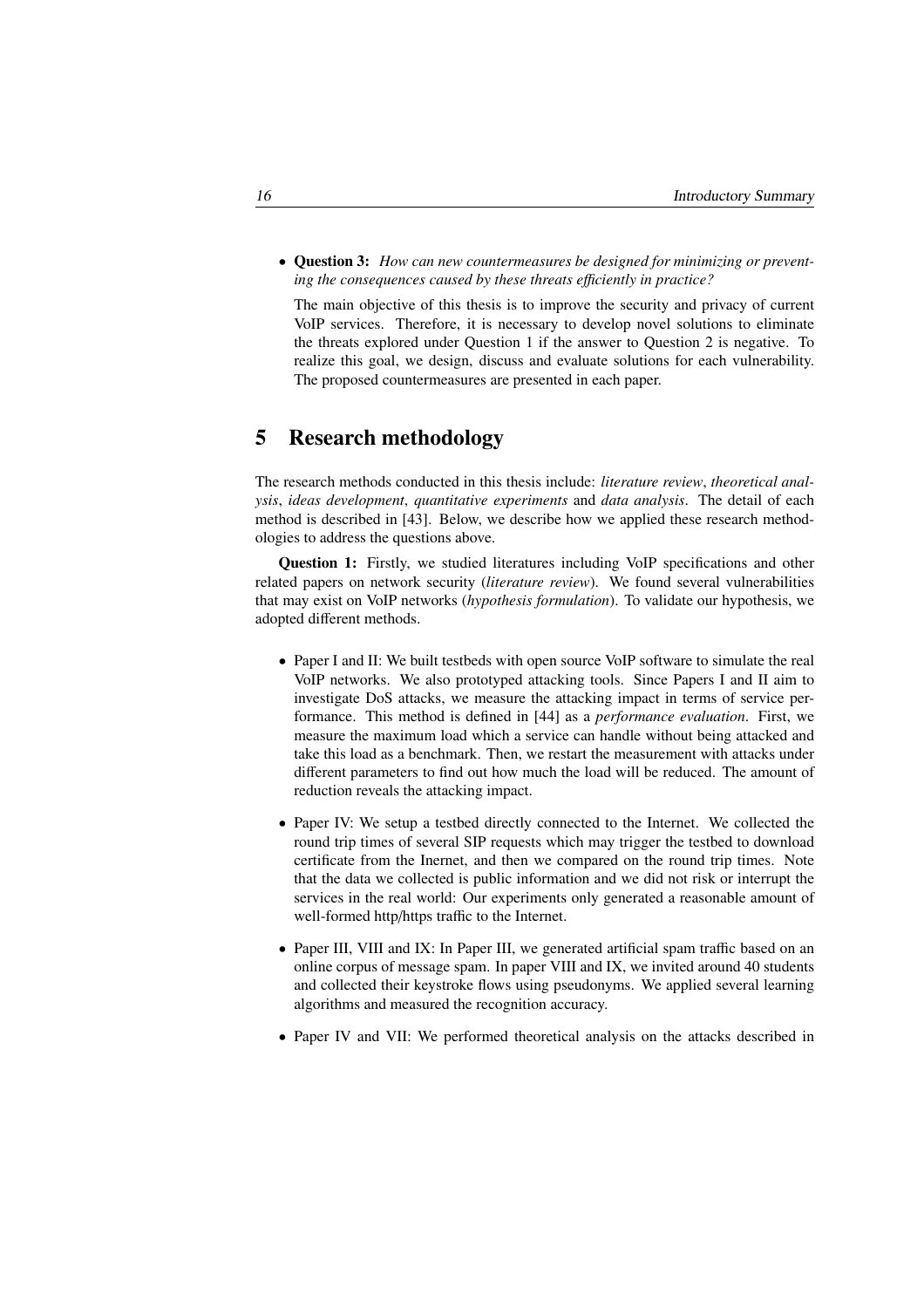Paper IV and VII. We employed *inductive approach* to propose formalized models for the threats. According to [44], this method is defined as *analytical modeling*.

Question 2: We reviewed RFCs, books and papers with regard to defensive solutions (*literature review*). Based on *analytical modeling* and *quantitative experiments*, we found that proposed methods are mostly insufficient to counteract the attacks that we had explored. In addition, Paper X conducted a *survey* on anonymous VoIP communications and identified the open problems as well as the research challenges.

Question 3: We applied the *evaluation research method* [43] to answer this question. We enumerated possible defensive solutions for the aforementioned threats. Then, we analyzed advantages and disadvantages of each solution theoretically (*theoretical analysis*). In Paper I and II-V, we also implemented and deployed solution prototypes in our testbed. Thus we repeated the attacks and analyzed whether the impacts can be reduced with these countermeasures (*quantitative experiments* and *data analysis*). Due to the constraints on data collection, we only discussed the countermeasures theoretically in Paper VI-IX.

# 6 Related work

This section summarizes research work which is related to this thesis, on unwanted traffic and information disclosure respectively, and briefly shows how this thesis has advanced state of the art.

## 6.1 Unwanted traffic

*Denial of Service*: Sisalem et al. [32] classified different types of DoS attacks targeting SIP infrastructures. They developed a taxonomy of attacks by different exploitable resources, including CPU, memory and bandwidth, to reduce the performance of a victim SIP entity. A stateful SIP proxy has to consume memory resources to keep the transaction states of unfinished SIP transactions. Therefore, stateful SIP proxies are especially vulnerable to INVITE flooding attack, in which an attacker floods SIP proxies with only INVITE messages to create a large number of broken transactions. Sengar et al. [45] proposed a machine learning method to detect INVITE flooding attacks. It is an anomaly detection system, in which they firstly characterized the distributions of INVITE and other messages in legitimate SIP traffic. They can later detect attacks if the distributions become abnormal. Moreover, [46–48] proposed specification-based detection methods using SIP state machine models to counter INVITE flooding attacks. Similarly Geneiatakis et al. [49] proposed a detection methods to prevent INVITE flooding using Bloom filter, which generates a dynamic whitelist to filter suspect traffic. Conner et al. [50] proposed a ringing-based DoS attack to consume memory resources of stateful SIP proxies. Different to INVITE flooding, this attack exploits the potential long time 180 Ringing state. Further details of DoS attacks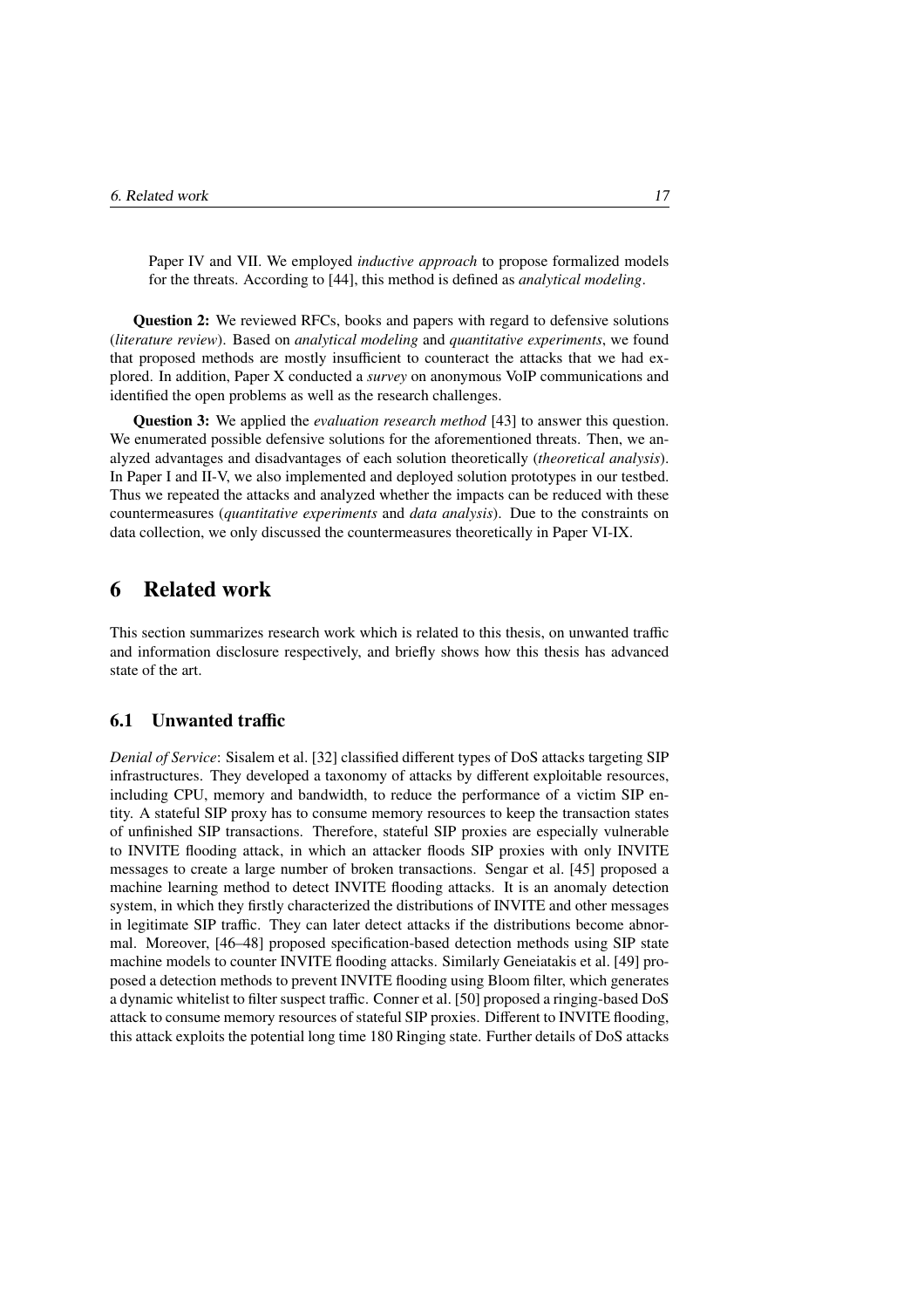on SIP VoIP and preventions are available in the survey by Ehlert [51]. The DoS attacks in our research are different with previous work. One of the threats we investigated is to block SIP proxies by exploiting external infrastructures (e.g., a DNS server and a HTTP server). These risks have not been studied before. Another is to take SIP proxies as reflectors to attack HTTP servers in the network. In the context of this thesis, our countermeasures are on two levels: one is on the protocol level in which we revise the protocols to eliminate this vulnerability and another is on the implementation level in which we implement a cache scheme to enhance the performance of a SIP proxy. Our solutions are based on *prevention*, instead of *detection*. One of the benefits of *prevention* is that *prevention* can minimize the attacking impacts during the attacks. Therefore, the damage caused by attacks has been eliminated from the beginning, whereas, in most cases, *detection* works only after the damage actually happens. It is too late as the damage already occurs and easily cause detection false alarm.

*Spam*: A popular scheme to combat VoIP spam is to use black lists or white lists to indicate the trust level. For instance, Skype users [2] can customize their configurations to allow being called by anyone or only by the users in their buddy lists. The unclassified calls from the users in a gray-list can be temporarily rejected [38, 52]. Balasubramaniyan et al. [53] generate reputations for VoIP users based on the call durations of their previous calls. It is motivated by the observation that a legitimate user typically makes longer calls than a SPITer. Similarly, Zhang et al. [54] use cumulative online duration to calculate the reputation value. The less time a VoIP user is online, the less calls he/she can launch. This scheme prevents the SPITers who register new accounts for SPITing. A Turing test tells whether the caller is a human or an automatic spam generator. Markkola et al. [55] implemented a prototype of audio CAPTCHA [2]. It says 5 random digits and requires a caller to correctly input them for the call being processed. Quittek et al. [56] proposed a hidden Turing test based on the factor that people usually greet each other at the beginning of a telephone conversation, which results in alternative short periods of silent and speech. SPITers typically do not react to greeting, and then can be detected. Different to previous work, we examined a VoIP spam method which can morph itself to avoid being detected. Our countermeasure takes VoIP flow features to cluster spam traffic.

#### 6.2 Information disclosure

*Information hiding on signaling flows*: As SIP messages are not mandatorily encrypted, Peterson [57] and Shen et al. [46] summarized privacy-sensitive message fields in SIP. The identities can be replaced by the a trusted third party with randomized pseudonyms. Karopoulos et al. [58] proposed a framework to encrypt caller and callee's identities. Unfortunately, it is not enough to only protect signaling traffic: Voice flows can also reveal secrets.

*Tra*ffi*c analysis attacks on voice flows*: Some VoIP users make calls over commercial relays for anonymity. Wang et al. [59] demonstrated that such a solution is vulnerable: An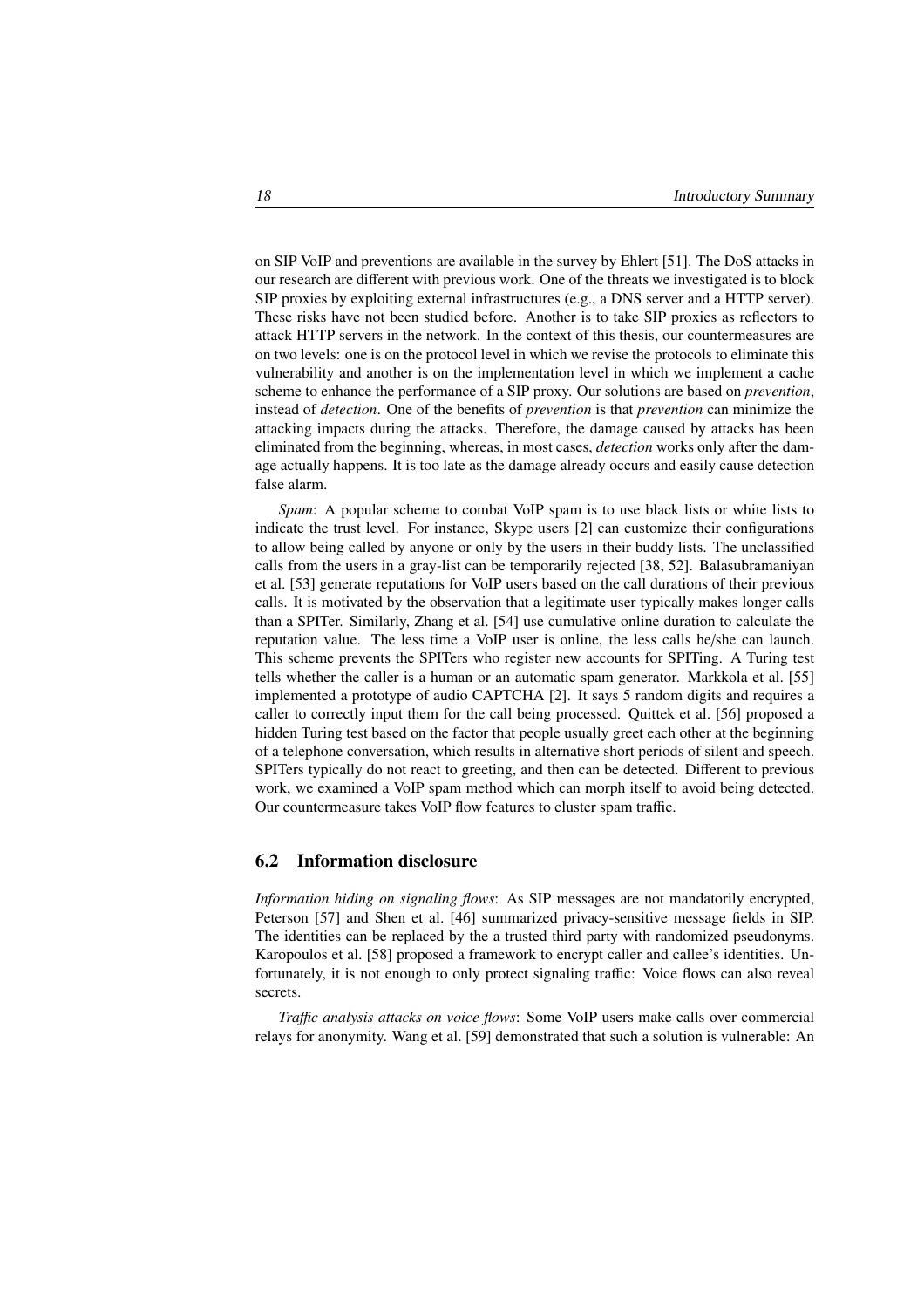attacker can embed watermarks into the encrypted VoIP flow. In this way, an attacker can find out who called whom by encoding and decoding the watermarks on both side of the relay. Verscheure et al. [60] proposed an attack to reveal calling records by exploiting the human conversation pattern: When one speaks, the other usually listens. This "alternate in speaking and silence" represents a probabilistic rule of VoIP communication. Taking this into account, the caller and the callee's flows are probabilistically linkable if the attackers can detect the silence and voice period for a flow. This attack is mainly against those VoIP systems which support silence suppression. These two papers are only focused on attacks and no countermeasure solutions are given. We provided a solution to counteract against both of the attacks in Paper V, which is based on packet dropping.

*Information leaking of VBR codec*: Variable BitRate (VBR) codec allows the codec to change its bit rate dynamically according to the input speech signal. Thus, the user-agents generate voice packets with different sizes if they apply VBR codec. Wright et al. [61, 62] demonstrated attacks to identify the spoken language or partial conversation content of encrypted voice packets by using the packet-length information. Moreover, the packetlength information may also enable attackers to recognize the speaker [63]. Different with this work, we proposed attacks using another side-channel: the RTP header information that indicates keystroke. This side-channel may reveal a users's identity or what the user has typed.

*Solution based on unlinkable identity*: Munakata et al. [64] proposed a user-driven privacy mechanism by introducing Globally Routable User Agent URIs (GRUU) [65] and Traversal Using Relays around NAT (TURN) [66]. The users can obtain a SIP URI (temp GRUU) and a IP address (IP address of a TURN server) which are unlinkable to their real identities. The proposed mechanism in [64] enables VoIP users themselves to achieve anonymity by using unlinkable identities that are functional yet anonymous. However, this method does not mitigate traffic analysis as well: Intermediaries on both side of a TURN server can still profile the mapping relationship of its relayed flows.

*Protection of presence tra*ffi*c*: Loesing et al., [67] proposed a P2P architecture based on Distributed Hash Table (DHT) with existing anonymous overlay networks (e.g., Tor [68]) to provide anonymity services for presence and message users. A user first configures his/her rendezvous address in an anonymous overlay network and later registers this address on a DHT. To extract the rendezvous address from DHT for communication, the user's buddies need to share a common knowledge with him/her. Danezis et al., [69] proposed Drac, a system designed to provide anonymity for instant message, presence and VoIP communications. Drac employs buddies as relays to connect to untrusted contacts. The communications between buddies are unobservable by applying heartbeat packets at a constant rate. However, the buddy-relationship in Drac is public. Our work is different to theirs: First, we consider a centralized presence model, rather than a P2P presence architecture; and our goal is to hide the buddy-relationship among users.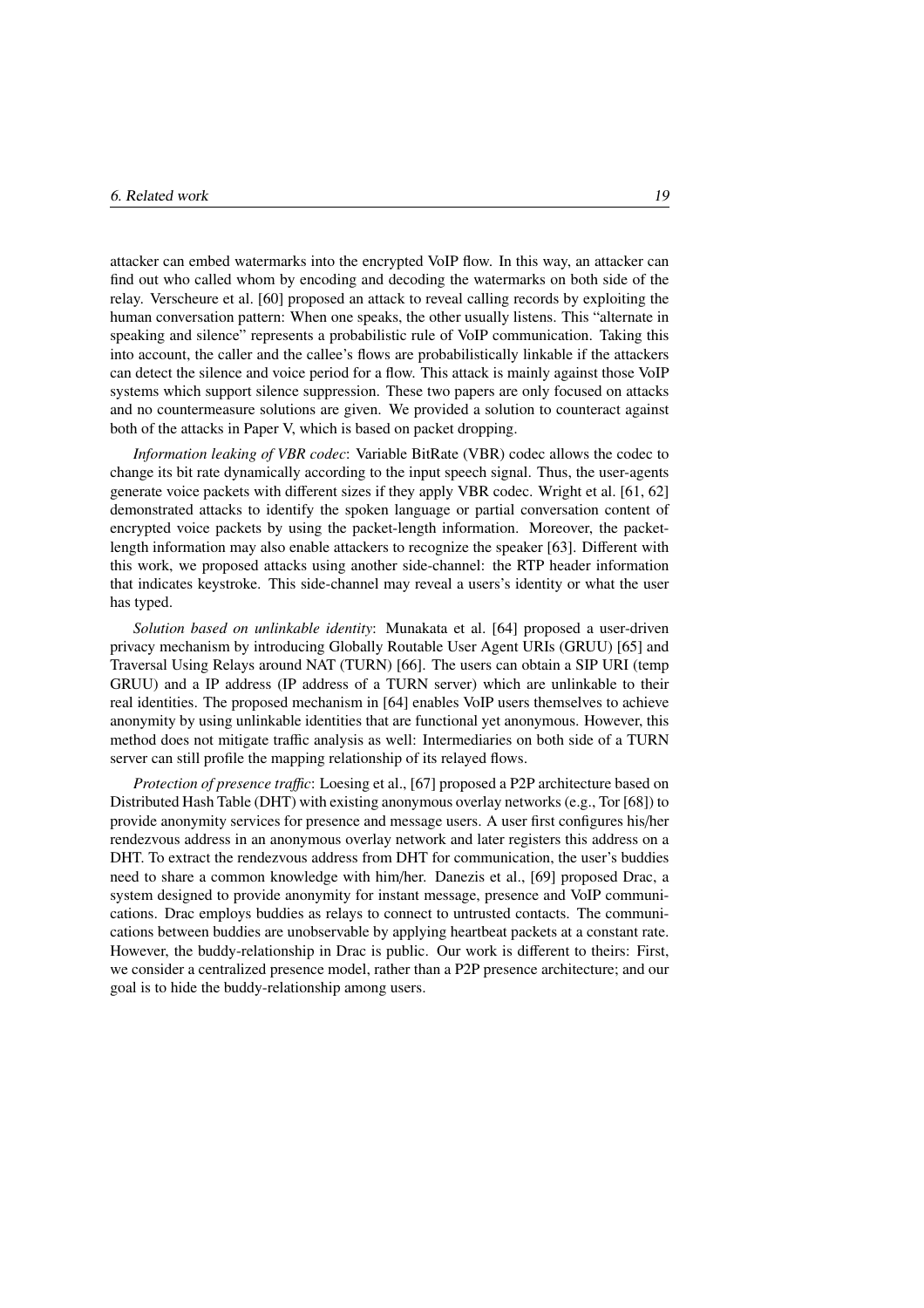# 7 Contributions

The objective of the thesis was to improve the security and privacy of current VoIP services. The main contributions of Part I are summarized in Section 7.1, and the contribution of Part II are summarized in Section 7.2. We also summarize the limitations of our research.

## 7.1 Part I: Unwanted traffic in VoIP networks

We have defined several potential threats with unwanted traffic: (1) An attack can take advantage of the communication latency between a SIP proxy and other external infrastructures (e.g., DNS servers, Web servers) to decrease the throughput of the proxy (Paper I). We named this type of attacks as blocking attacks and a formalized model of such blocking attacks was given in our work. (2) Another kind of DoS attack is against web servers in VoIP networks by taking SIP proxies as reflectors. It takes advantage of the unbalanced traffic volume between the server side and the client side. (3) The last one is the spam problem, in which one spam can be automatically duplicated with different flow patterns while keeping similar information. This makes SPITs hard to be detected.

We also proposed countermeasures to these threats. For the first threat, we applied a cache mechanism with a priority scheme for external information processing (e.g., DNS query). For the second threat, we modified the certificate distribution scheme defined in RFC 4474 [34]. For the third threat, we employed two local-sensitive hash algorithms to cluster spam flows. Different to common hash algorithm, the local-sensitive hash algorithm generates digests with a close distance for similar inputs. Our experiments show the strength and limitations of the proposed solutions.

#### 7.2 Part II: Information disclosure in VoIP networks

We did a comprehensive survey on anonymous VoIP communications. We surveyed some of the proposed attacks for intermediary attackers to identify the communication partners and also reviewed the existing research done to design anonymous VoIP communication services. We also discussed the major open problems in anonymous VoIP communication and possible directions for further research.

We also proposed several threats to Information disclosure. (1) We have identified and analyzed a timing attack aiming at extracting the calling history between domains. An attacker can send spoofed SIP requests to a victim proxy and observe the Round Trip Time (RTT) between the request and its response. With caches widely deployed, the RTTs for recently contacted domain should be relatively lower. Thus, the calling history of a domain can be profiled by a comparison of RTTs. We named this a SIP timing attack in Paper IV, which has not been studied before. (2) Paper VI and VIII discussed two possible methods to profile the calling records (e.g., who called whom) from wiretapped traffic. The first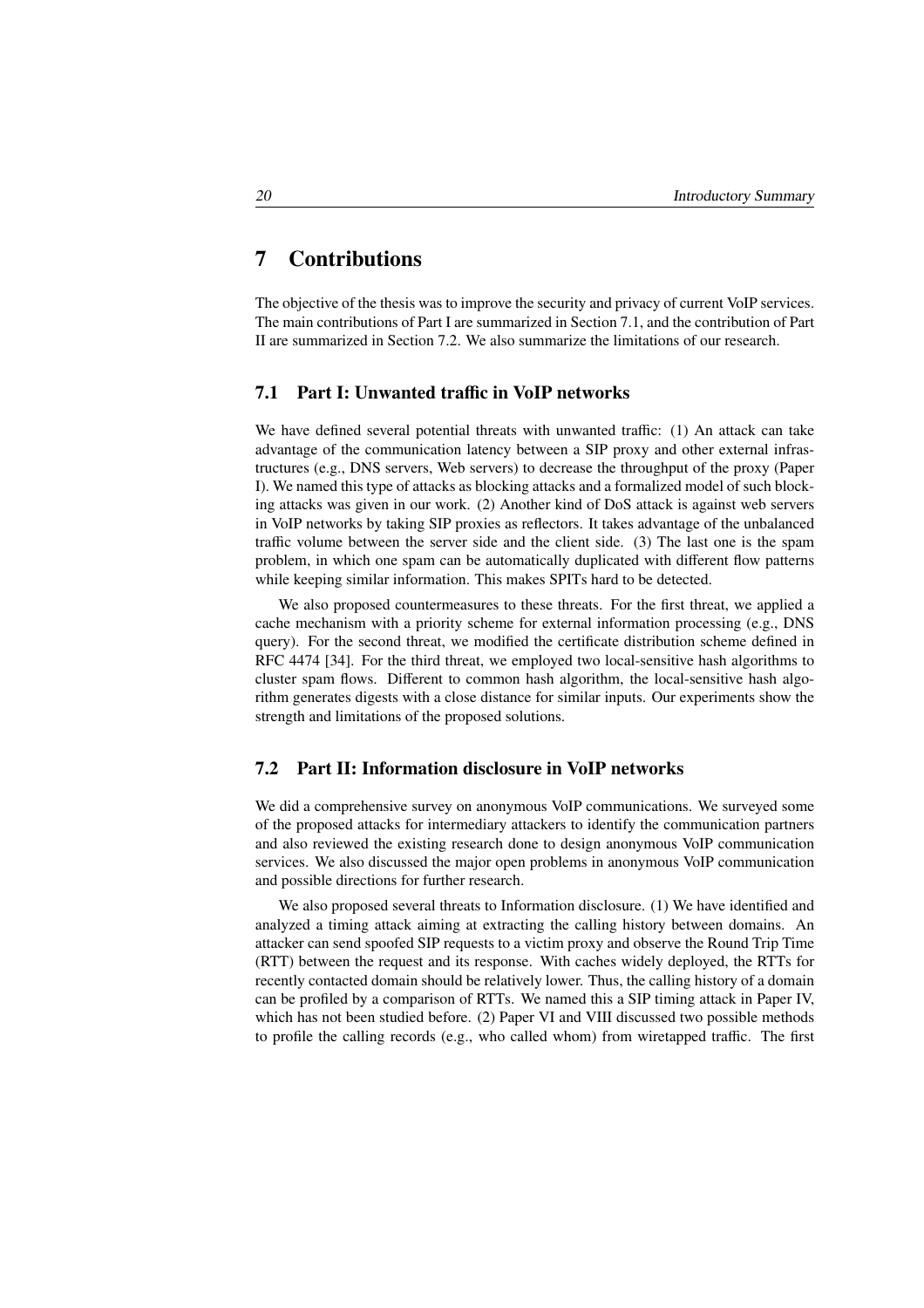takes advantage of starting and ending time of different conversations, while another takes advantage of users' keystroke patterns. (3) Paper VII proposed a threat where attackers may profile a user's social network by observing presence traffic. This attack is based on the assumption that the targets of presence traffic are the user's friends. (4) Paper IX presents a method to guess the DTMF PIN code of VoIP users from VoIP traffic. The method analyzes the time intervals between each pair of keystrokes and then uses a learning algorithm to predict the probability of a given keystroke pair.

In addition, we designed and discussed countermeasures against these threats. We applied padding methods to equalize flow patterns including packet sizes, packet interarrival time and round trip time to hide information (Paper IV, VI, VIII and IX). We also applied a VoIP "defensive dropping" method, in which some RTP packets for silence will be randomly dropped the transmission. Thus the flow patterns can be obscured to disclose information. Those countermeasures are also evaluated practically or theoretically.

## 7.3 Limitations

Although this thesis contributes an updated understanding of VoIP security and privacy, we note that some constraints in the research.

- We have proposed countermeasure solutions for most studied threats. Those solutions are designed for independent threats. Whether these solutions can be well integrated together has not been studied. It is possible that different countermeasure solutions interrupt each other when they are implemented in the same products. For instance, the batch solution in papers VI and VII increase the delay of signaling transmission and thus may cause a Denial of Service. However, it is difficult to have a comprehensive defending architecture to protect VoIP services against all threats. We believe that different service providers have different priorities for their security goals depending on the usage. For instance, a commercial VoIP service provider may care about the availability of their services against DoS and spam, while a military VoIP service provider may more concern on information disclosure.
- We generate artificial VoIP traffic to conduct our experiments instead of using the real VoIP traffic traces. One reason is that real VoIP traffic is confidential data and we do not want to compromise users' privacy. Another reason is that nowadays most VoIP service providers only deployed fundamental services (e.g., calling, messaging) so far. For instance, although the inter-domain authentication scheme [34] is implemented in SER [18], it still has not been widely used. Nevertheless, our goal is to locate the threats in those proposed schemes and protocols before they are widely deployed. Thus, lacking of real VoIP traffic traces does not impact our research goals.
- Papers II, VI and VII focuses more on threats and attacks, rather than countermeasures. We merely discussed possible countermeasure solutions in those papers.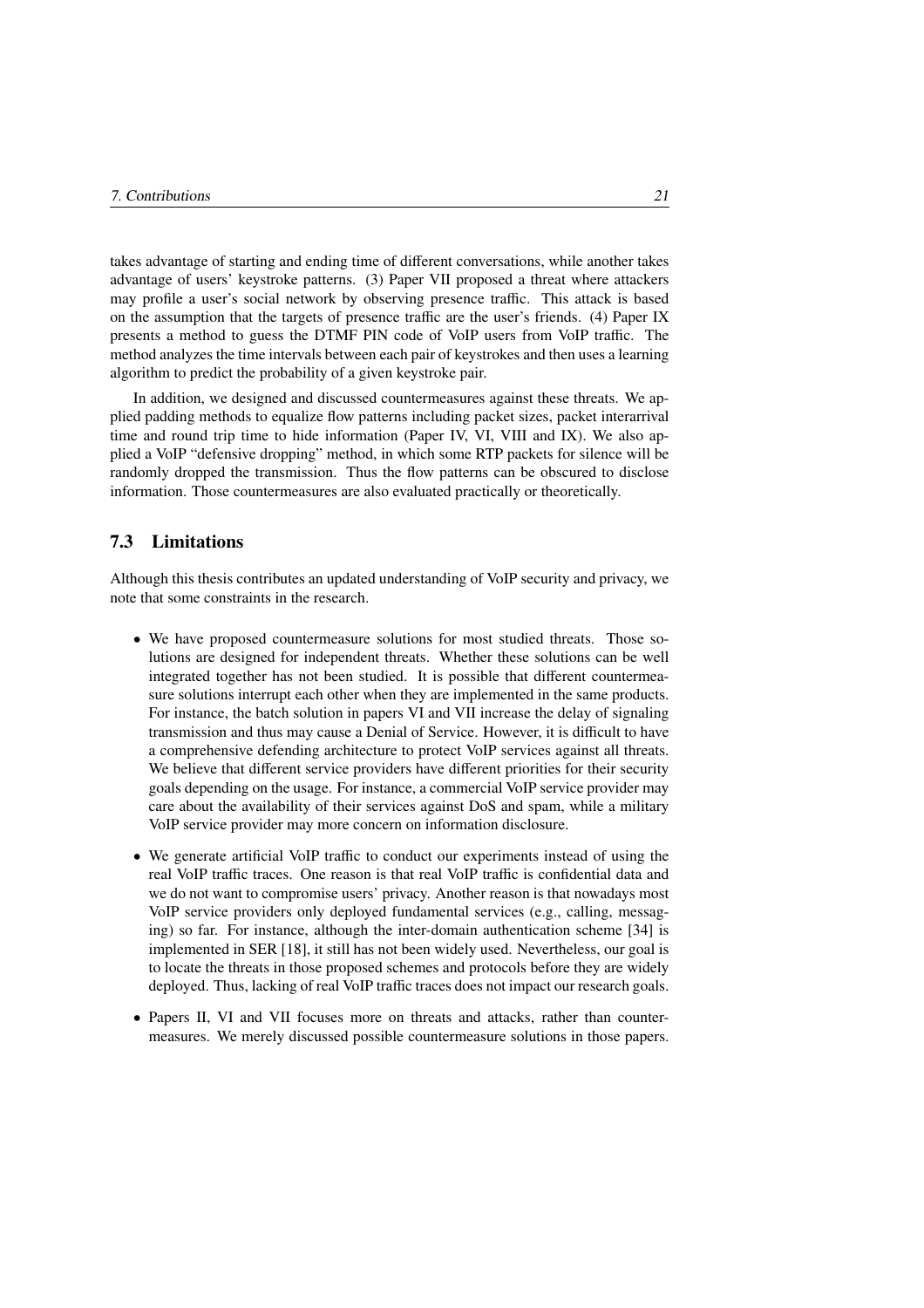Those solutions have obvious shortcomings. So far we have not found better ways to handle the threats. Thus in those paper our major contribution is studying the problems.

# 8 Summary of Papers

This section contains short summaries of the papers included in this thesis.

# Paper I – Blocking attacks on SIP VoIP proxies caused by external processing

As VoIP applications become increasingly popular, they are more and more facing security challenges that have not been present in the traditional PSTN. One of the reasons is that VoIP applications rely heavily on external Internet-based infrastructures (e.g., DNS server, web server), so that vulnerabilities of these external infrastructures have an impact on the security of VoIP systems as well. This article presents a Denial of Service (DoS) attack on VoIP systems by exploiting long response times of external infrastructures. This attack can lead the whole VoIP system in a blocked state thus reducing the availability of its provided signalling services. The results of our experiments prove the feasibility of blocking attacks. Finally, we also discuss several defending methods and present an improved protection mechanism against blocking attacks.

## Paper II – SIP Proxies: New Reflectors in the Internet

To mitigate identity theft in SIP networks, an inter-domain authentication mechanism based on certificates is proposed in RFC 4474 [34]. Unfortunately, the design of the certificate distribution in this mechanism yields some vulnerabilities. In this paper, we investigate an attack which exploits SIP infrastructures as reflectors to bring down a web server. Our experiments demonstrate that the attacks can be easily mounted. Finally, we discuss some potential methods to prevent this vulnerability.

# Paper III – Detecting Near-Duplicate SPITs in Voice Mailboxes Using Hashes

Spam over Internet Telephony (SPIT) is a threat to the use of Voice of IP (VoIP) systems. One kind of SPIT can make unsolicited bulk calls to victims' voice mailboxes and then send them a prepared audio message. We detect this threat within a collaborative detection framework by comparing unknown VoIP flows with known SPIT samples since the same audio message generates VoIP flows with the same flow patterns (e.g., the sequence of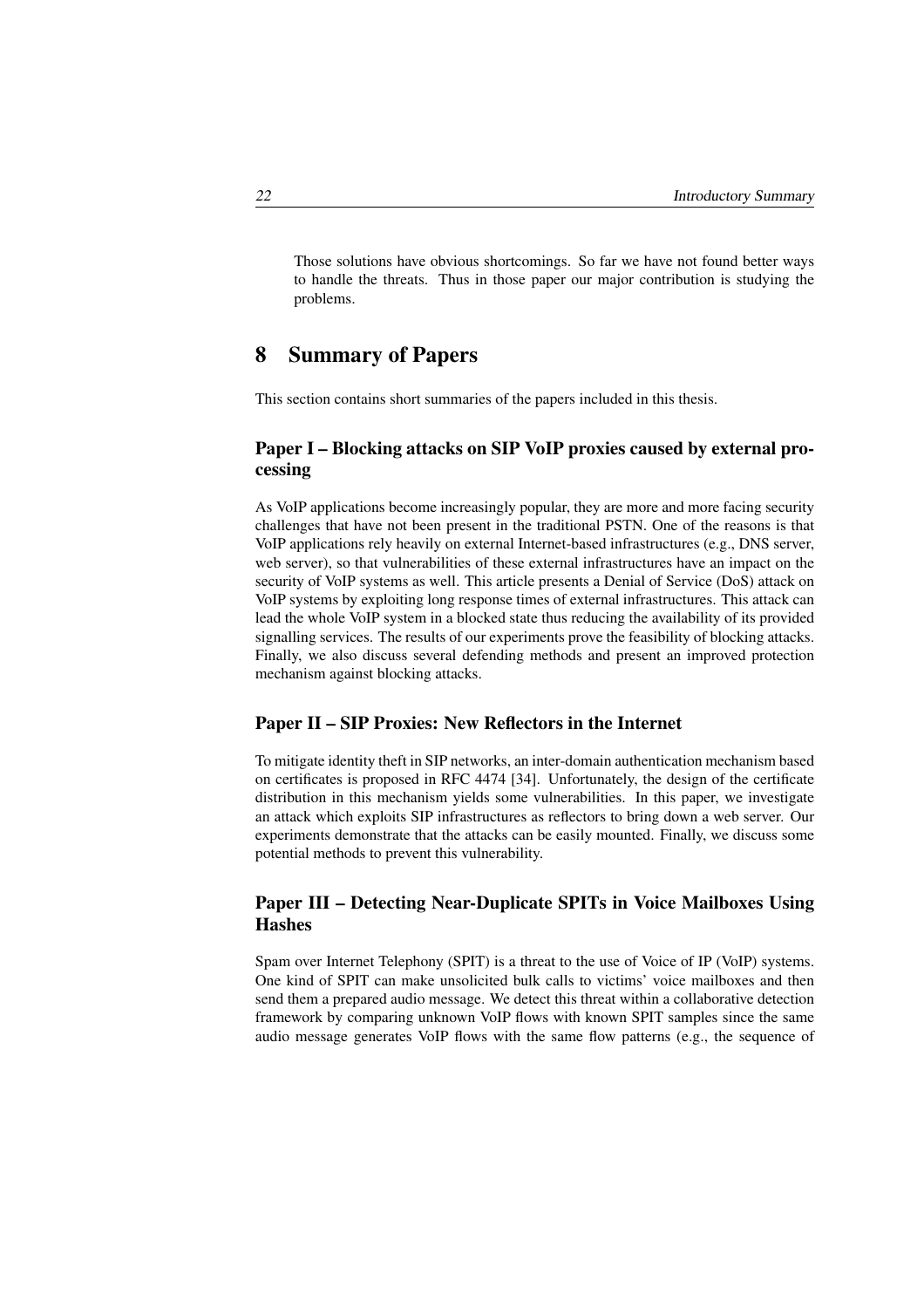packet sizes). In practice, however, these patterns are not exactly identical: (1) a VoIP flow may be unexpectedly altered by network impairments (e.g., delay jitter and packet loss); and (2) a sophisticated SPITer may dynamically generate each flow. For example, the SPITer employs a Text-To-Speech (TTS) synthesis engine to generate a speech audio instead of using a pre-recorded one. Thus, we measure the similarity among flows using local-sensitive hash algorithms. A close distance between the hash digest of flow *x* and a known SPIT suggests that flow *x* probably belongs the same bulk of the known SPIT. Finally, we also experimentally study the detection performance of the hash algorithms.

# Paper IV – Revealing the calling history of SIP VoIP systems by timing attacks

To provide high-level security assurance to SIP VoIP services, an inter-domain authentication mechanism is defined in RFC 4474. However, this mechanism introduces another vulnerability: a timing attack which can be used for effectively revealing the calling history of a group of VoIP users. The idea here is to exploit the certificate cache mechanisms supported by SIP VoIP infrastructures, in which the certificate from a caller's domain will be cached by the callee's proxy to accelerate subsequent requests. Therefore, SIP processing time varies depending whether the two domains had been into contact beforehand or not. The attacker can thus profile the calling history of a SIP domain by sending probing requests and observing the time required for processing. The result of our experiments demonstrates that this attack can be easily launched. We also discuss countermeasures to prevent such attacks.

# Paper V – Peer-to-Peer VoIP Communications Using Anonymisation Overlay Networks

Nowadays, Voice over Internet Protocol (VoIP) which enables voice conversation remotely over packet switched networks gains much attentions for its low costs and flexible services. However, VoIP calling anonymity, particularly to withhold "who called whom", is difficult to achieve since VoIP infrastructures are usually deployed in an open networking environment (e.g., the Internet). Our work studies an anonymisation overlay network (AON) based solution to prevent surveillance from external attackers, who are able to wiretap the communication channels as well as to manipulate voice packets in the channels. However, it has been demonstrated that the VoIP combined with traditional AONs are vulnerable to two attacks, namely watermark attack and complementary matching attack. Taking these two attacks into account, we investigate the "defensive dropping" method in VoIP: A VoIP user-agent sends packets to an AON in a constant rate, but packets during periods of silence are marked. Then, the AON drops some silence packets and forwards the remaining ones to their destinations. The result of our experiments shows that the dropping rate must be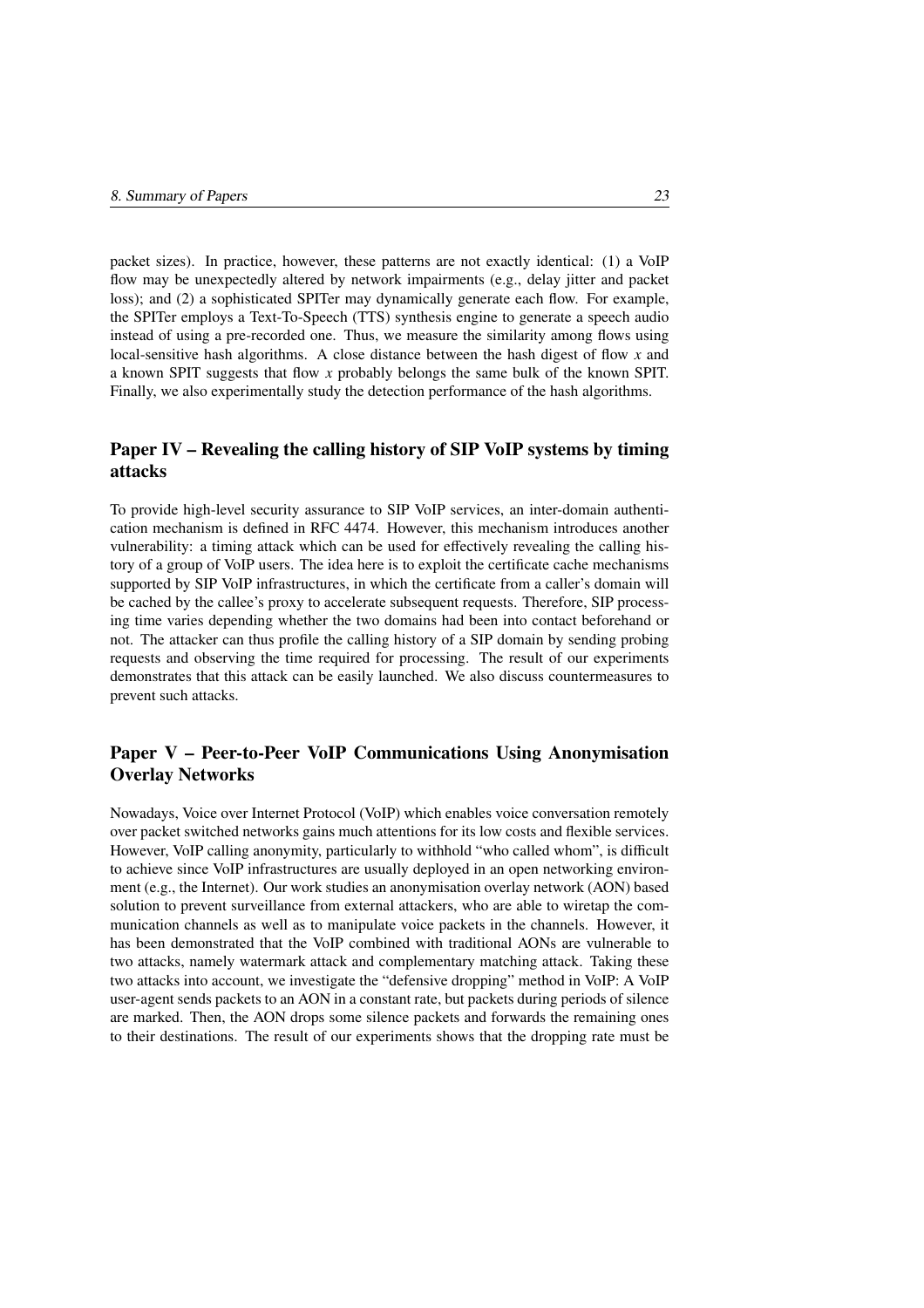carefully selected to counteract both of the two attacks. Finally, we discuss further threats in terms of this solution.

# Paper VI – Hidden VoIP Calling Records from Networking Intermediaries

While confidentiality of telephone conversation contents has recently received considerable attention in Internet telephony (VoIP), the protection of the caller–callee relation is largely unexplored. From the privacy research community we learn that this relation can be protected by Chaum's mixes. In early proposals of mix networks, however, it was reasonable to assume that high latency is acceptable. While the general idea has been deployed for low latency networks as well, important security measures had to be dropped for achieving performance. The result is protection against a considerably weaker adversary model in exchange for usability. In this paper, we show that it is unjustified to conclude that low latency network applications imply weak protection. On the contrary, we argue that current Internet telephony protocols provide a range of promising preconditions for adopting anonymity services with security properties similar to those of high latency anonymity networks. We expect that implementing anonymity services becomes a major challenge as customer privacy becomes one of the most important secondary goals in any (commercial) Internet application.

#### Paper VII – Timing Attacks on a Centralized Presence Model

Presence information (PI) represents the updated status, context and willingness of communication partners in Voice over IP systems. For instance, the action that Alice switches her status (e.g., from "idle" to "busy") will trigger PI messages to notify her buddies this change. In a centralized presence service system, presence communications are managed by a presence server based on users' buddylists. The privacy concern in this paper is that networking intermediaries, as adversaries, might be able to profile the buddy-relationship among the users by utilizing message arrival time. We found that the threat cannot be totally eliminated even if the server processes messages in batches. Attackers might observe the traffic in several rounds and thus profile the results. In this paper, we introduce the attacks and discuss potential countermeasures.

## Paper VIII – Analyzing Key-click Patterns of PIN Input for Recognizing VoIP Users

Malicious intermediaries are able to detect the availability of VoIP conversation flows in a network and observe the IP addresses used by the conversation partners. However, it is insufficient to infer the calling records of a particular user in this way since the linkability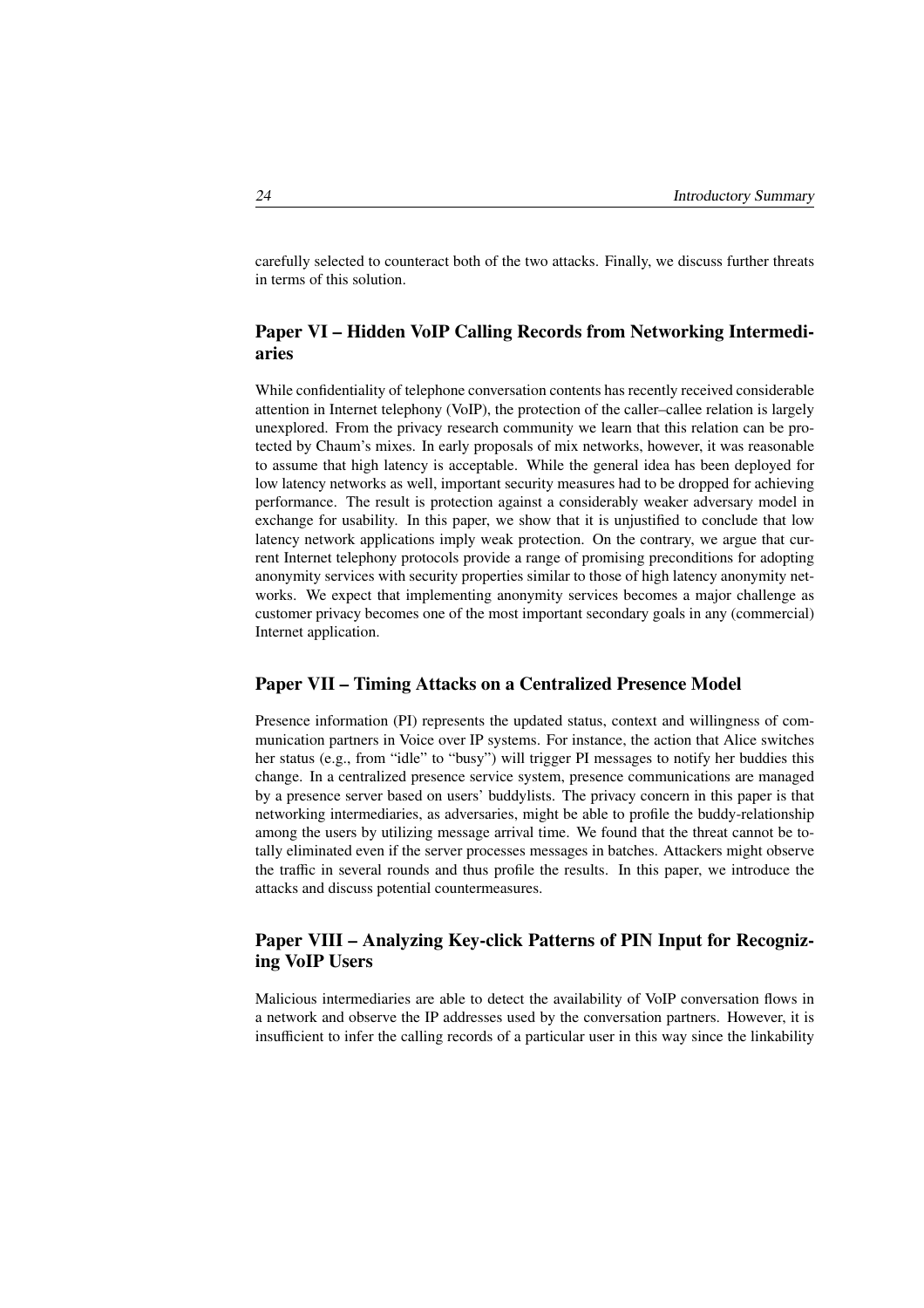between a user and a IP address is uncertain: users may regularly change or share IP addresses. Unfortunately, VoIP flows may contain human-specific features. For example, users sometimes are required to provide Personal identification numbers (PINs) to a voice server for authentication and thus the key-click patterns of entering a PIN can be extracted from VoIP flows for user recognition. We invited 31 subjects to enter 4-digital PINs on a virtual keypad of a popular VoIP user-agent with mouse clicking. Employing machine learning algorithms, we achieved average equal error rates of 10-29% for user verification and a hitting rate up to 65% with a false positive rate around 1% for user classification.

#### Paper IX – Timing attacks on PIN input in VoIP networks (Short paper)

To access automated voice services, Voice over IP (VoIP) users sometimes are required to provide their Personal Identification Numbers (PIN) for authentication. Therefore when they enter PINs, their user-agents generate packets for each key pressed and send them immediately over the networks. This paper shows that a malicious intermediary can recover the inter-keystroke time delay for each PIN input even if the standard encryption mechanism has been applied. The inter-keystroke delay can leak information of what has been typed: Our experiments show that the average search space of a brute force attack on PIN can be reduced by around 80%.

## Paper X – A survey on anonymous Voice over IP communication: Attacks and defences

Anonymous Voice over IP (VoIP) communication is important for many users, in particular, journalists, human rights workers and the military. Recent research work has shown an increasingly interest in methods of anonymous VoIP communication. This survey starts by introducing and identifying the major concepts and challenges in this field. Then we review anonymity attacks on VoIP and the existing work done to design defending strategies. Finally, we discuss possible directions for the future work in this field.

# 9 Conclusions and Outlook

Considering the increasing degree of VoIP deployment, we claim that it is crucial for the Internet community including venders and service providers to fully understand the potential security and privacy vulnerabilities of VoIP. A deeper understanding supports design of countermeasures that can be incorporated into the protocol specifications and products. In this thesis, we listed several potential security and privacy vulnerabilities, especially by means of unwanted traffic and information disclosure. Moreover, we have studied the vulnerabilities and countermeasures by conducted experiments.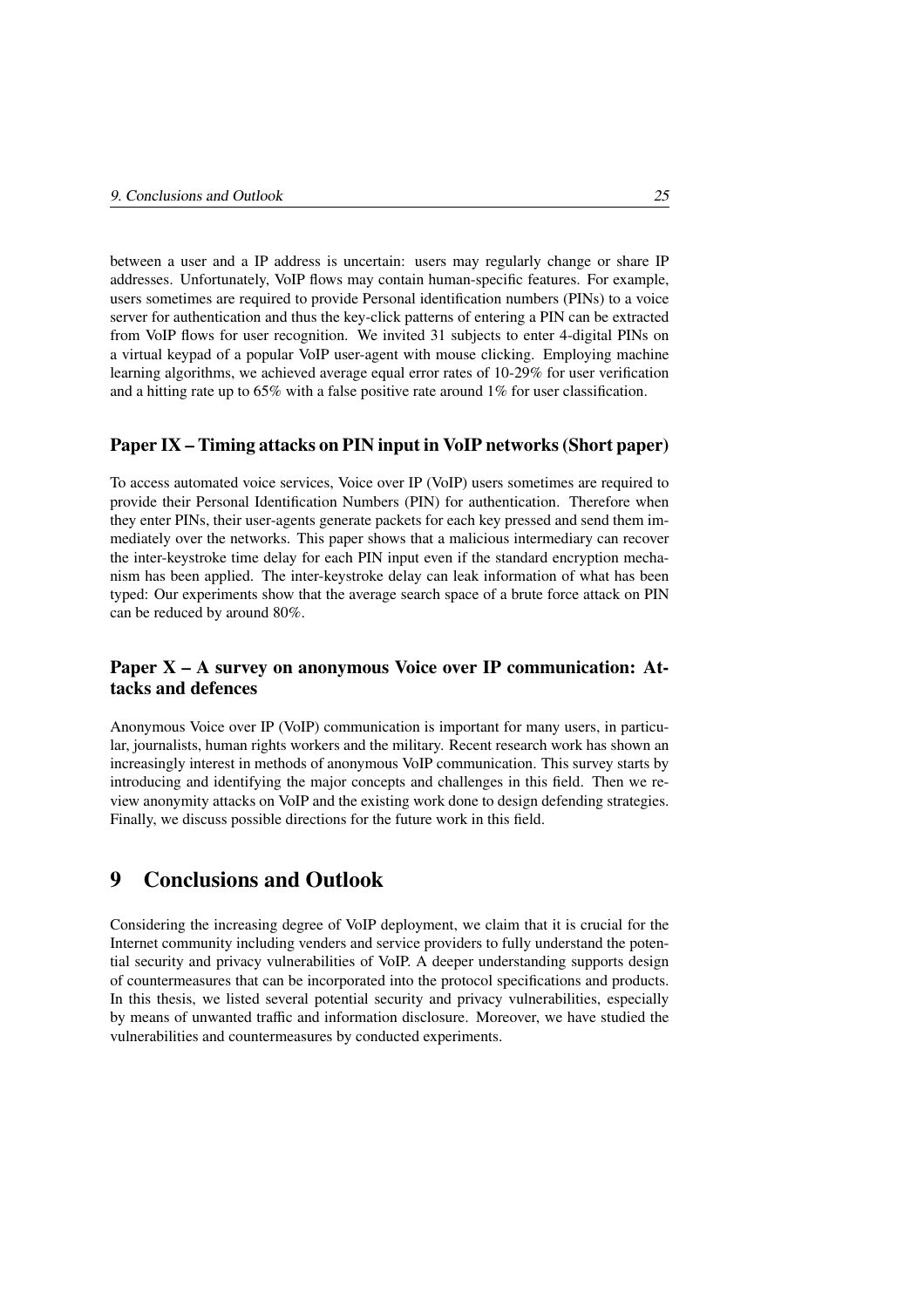This final section shows overall conclusions and lessons learned. We also suggest future research possibilities. Some of the main conclusions of this thesis are:

- *Achieving security and privacy for VoIP is more di*ffi*cult than for traditional PSTN.* VoIP infrastructures are deployed in a relatively open environment (e.g., the Internet). It is easy for potential attackers to access these infrastructures for launching attacks. In contrast, PSTN, a closed network using independent communication protocols, requires more cost for attackers to access. Moreover, since VoIP services heavily rely on assistance from external servers (e.g., DNS server, web server), the communication between VoIP servers and these external servers can be exploited to impact the confidentiality and availability of VoIP users. Such risks have never been reported in PSTN since it does not employs shared infrastructures.
- *Unbalanced resource consumption between client side and server side leads to DoS attacks.* In a client/server SIP architecture, a SIP proxy processes and forwards SIP messages between users. However, a message may consume little resource (e.g., bandwidth, CPU time, etc) on client side but heavy resource on server side under some circumstances. An attacker can thus take advantage of this fact to continuously attack the server side by depleting its resources.
- *It is more di*ffi*cult to classify voice spam than text spam.* Classification of spam needs machine learning algorithms and content recognition. Currently, the technique of processing text is more mature than that of processing of voice. Thus it is still rather challenging to manage VoIP spam.
- *Side-channels in VoIP tra*ffi*c disclose secret information.* Depending on the design, different side-channels may be present in VoIP traffic. For instance, the round trip time of a SIP message can reveal the content of local cache which can be used to guess the calling records between two SIP service domains. Also, header fields, packet sizes and packet interarrival time may disclose a user's identity, PIN code and social networks. To break side-channels, these traffic patterns must be equalized or distorted.
- Security products for VoIP should be designed taking efficiency into account. In contrast to other services (e.g., email, web), VoIP is time-sensitive. Therefore, complicated and time consuming security mechanisms are not suitable to apply for VoIP. If a designer fails to consider efficiency, attackers can easily manipulate the performance of SIP services to launch a Denial of Service attack.

Current VoIP and Internet technology are still being developed. New functions, features and implementations are likely to introduce further vulnerabilities. Hence in future it will be important to continuously conduct vulnerability assessment on the VoIP protocols and implementations. Another interesting future step is to improve defending alternatives for those found vulnerabilities. There are limitations on our proposed countermeasures,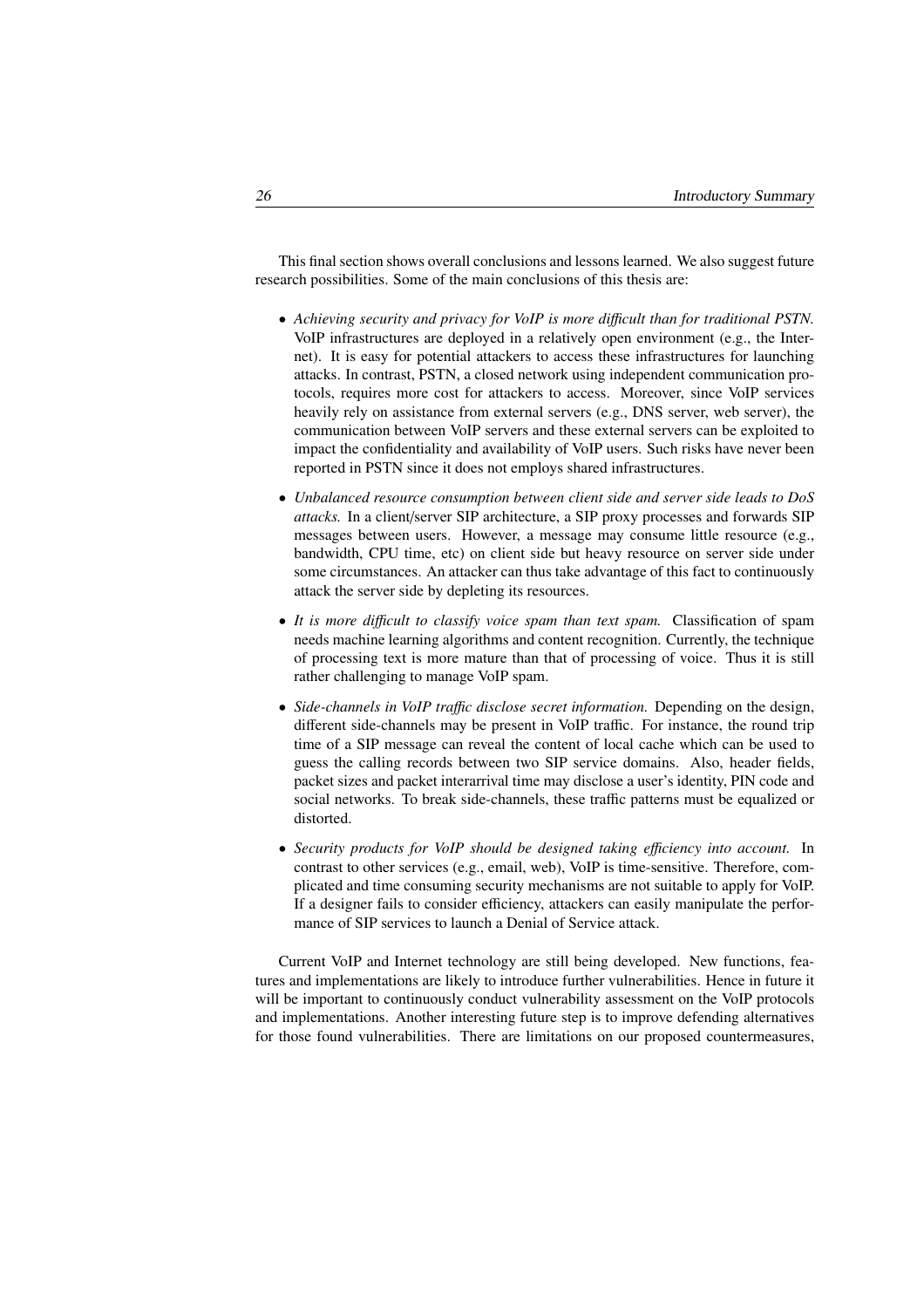which may work better if integrated with other alternatives (defense in depth). Moreover, there is no implementation for anonymous VoIP so far, although there are some implementations for low-latency anonymous communications (e.g., Tor [68], An.On [70]) which are however not scalable for VoIP applications. Especially, an optimization scheme to enhance anonymity with an acceptable communication quality is a necessity. Future work also should include implementation and testing of proposed defensive architectures in practice.

# References

- [1] U. Varshney, A. Snow, M. McGivern, and C. Howard. Voice over IP. *Commun. ACM*, 45(1):89–96, 2002.
- [2] Skype. http://www.Skype.com, visited at 11th-Oct-2011.
- [3] VoIP Security Alert: Hackers Start Attacking For Cash. http://www.informationweek. com/news/188702963, visited at 16th-Jan-2012.
- [4] D. Butcher, X. Li, and J. Guo. Security challenge and defense in VoIP infrastructures. *IEEE Transactions on Systems, Man, and Cybernetics, Part C: Applications and Reviews*, 37(6):1152–1162, 2007.
- [5] T.J. Walsh and D.R. Kuhn. Challenges in securing Voice over IP. *Security* & *Privacy, IEEE*, 3(3):44–49, 2005.
- [6] S. M. Bellovin, M. Blaze, and S. Landau. The real national-security needs for VoIP. *Commun. ACM*, 48(11):120, 2005.
- [7] D. C. Sicker and T. Lookabaugh. VoIP security: Not an afterthought. *Queue*, 2(6):56– 64, 2004.
- [8] E. A. Blake. Network security: VoIP security on data network–a guide. In *InfoSecCD '07: Proceedings of the 4th annual conference on Information security curriculum development*, pages 1–7, New York, NY, USA, 2007. ACM.
- [9] P. Park. *Voice over IP Security*. Cisco Press, 2009.
- [10] C. J. Dawson. http://sip-trunking.tmcnet.com/topics/sip-trunking/articles/ 67855-report-sip-trunking-increasing-popularity.htm, visited at 16th-Jan-2009.
- [11] J. Postel. Internet Protocol (IP), 1981. RFC 791.
- [12] J. Rosenberg, H. Schulzrinne, G. Camarillo, A. Johnston, J. Peterson, R. Sparks, M. Handley, and E. Schooler. SIP: Session Initiation Protocol, 2002. RFC 3261.
- [13] H. Schulzrinne, S. Casner, R. Frederick, and V. Jacobson. RTP: A transport protocol for real-time applications, 2003. RFC 3550.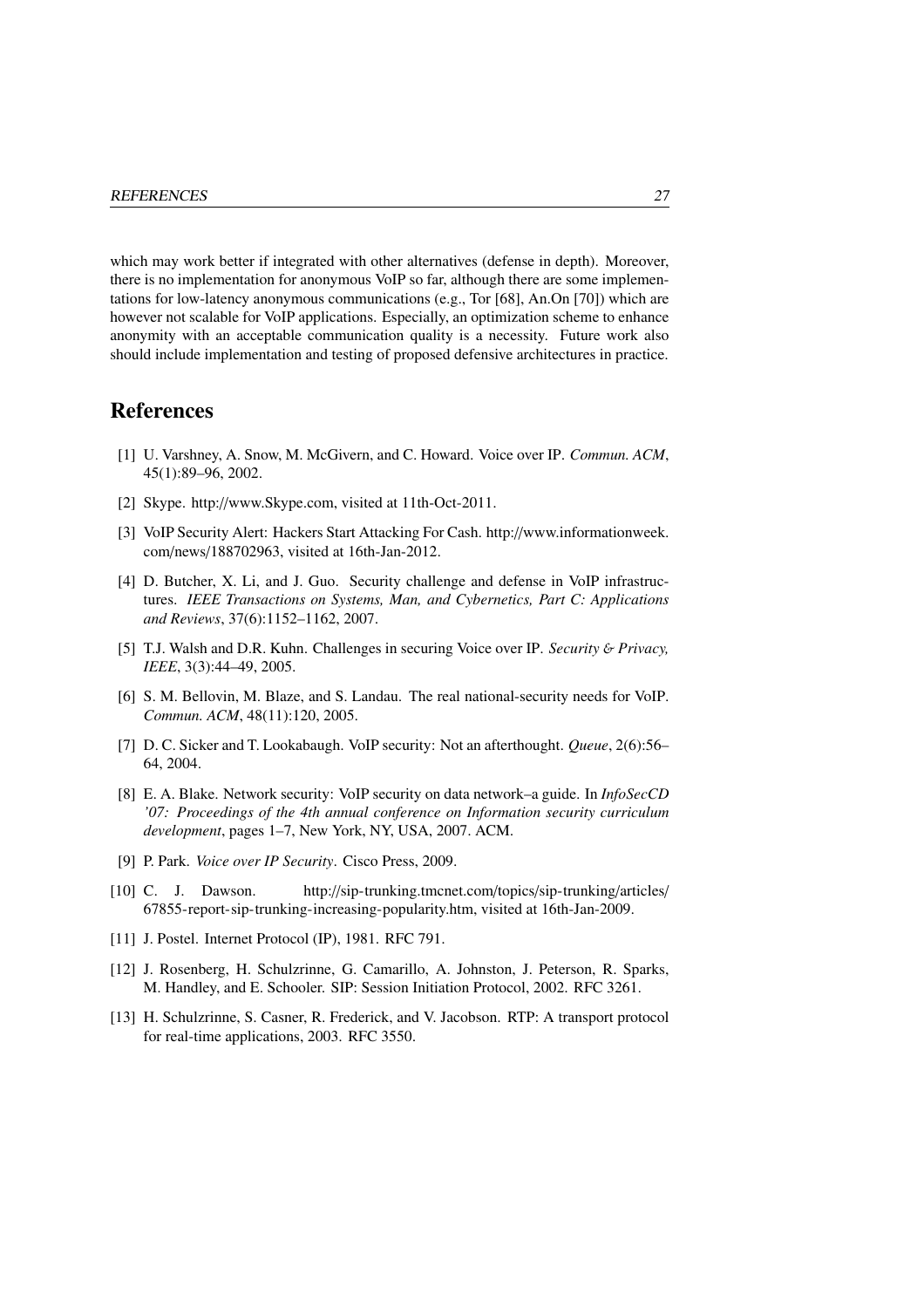- [14] The Internet Engineering Task Force (IETF). http://www.ietf.org/, visited at 16th-Feb-2012.
- [15] Kphone. http://sourceforge.net/projects/kphone, visited at 16th-Feb-2009.
- [16] Kcall. http://www.basyskom.de/index.pl/kcall, visited at 16th-Feb-2009.
- [17] X-Lite. http://www.counterpath.net/x-lite.html, visited at 16th-Feb-2009.
- [18] SIP Express Router. http://www.iptel.org, visited at 16th-Sep-2008.
- [19] OpenSIPS. http://www.opensips.org/, visited at 16th-Feb-2009.
- [20] R. Fielding, J. Gettys, J. Mogul, H. Frystyk, L. Masinter, P. Leach, and T. Berners-Lee. Hypertext Transfer Protocol – HTTP/1.1, 1999. RFC 2616.
- [21] J. B. Postel. Simple Mail Transfer Protocol (SMTP), 1982. RFC 821.
- [22] T. Berners-Lee, R. Fielding, and L. Masinter. Uniform Resource Identifier (URI): Generic syntax, 2005. RFC 3986.
- [23] G.711. http://www.itu.int/rec/T-REC-G.711/e, visited at 21th-Oct-2011.
- [24] Spexx. http://www.speex.org/, visited at 11th-Oct-2011.
- [25] R. Zopf. Real-time Transport Protocol (RTP) Payload for Comfort Noise (CN), 2002. RFC 3389.
- [26] Recommendation G.114 One-way Transmission Time. http://www.itu.int/itudoc/ itu-t/aap/sg12aap/history/g.114/index.html, visited at 21th-Oct-2011.
- [27] M. Bishop. *Introduction to computer security*. Addison-Wesley, 2005.
- [28] S. D. Warren and L. D. Brandeis. The Right to Privacy. *Harvard Law Review*, 4(5), 1890.
- [29] A. Westin. *Privacy and Freedom*. Atheneum, 1968.
- [30] Wireshark. http://www.wireshark.org/, visited at 16th-Feb-2009.
- [31] R. Zhang, X. Wang, X. Yang, and X. Jiang. Billing attacks on SIP-based VoIP systems. In *WOOT '07: Proceedings of the first USENIX workshop on O*ff*ensive Technologies*, pages 1–8, Berkeley, CA, USA, 2007. USENIX Association.
- [32] D. Sisalem, J. Kuthan, and S. Ehlert. Denial of service attacks targeting a SIP VoIP infrastructure: attack scenarios and prevention mechanisms. *IEEE Network*, 20(5):26– 31, 2006.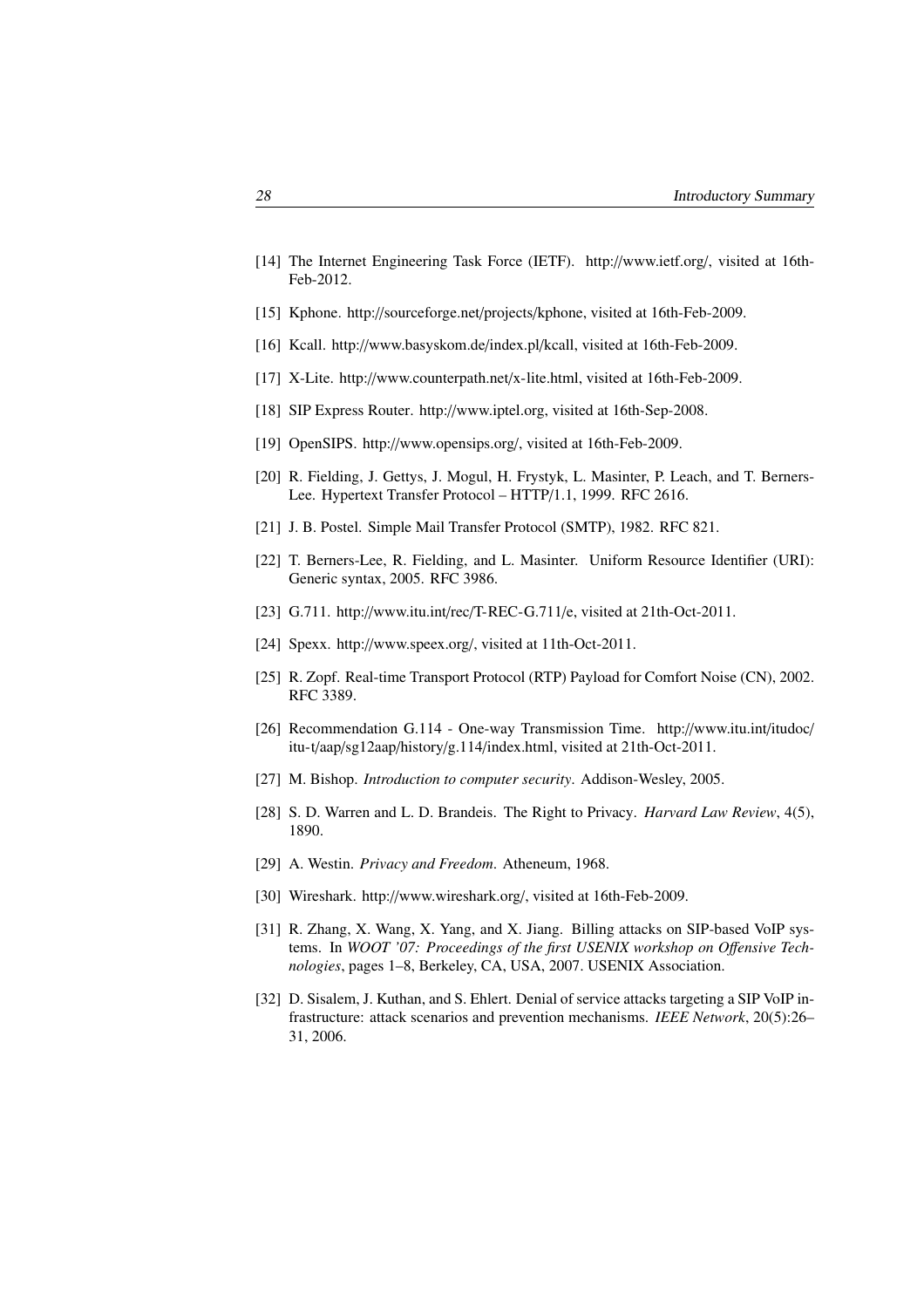- [33] J. Arkko, V. Torvinen, G. Camarillo, A. Niemi, and T. Haukka. Security mechanism agreement for the Session Initiation Protocol (SIP), 2003. RFC 3329.
- [34] J. Peterson and C. Jennings. Enhancements for authenticated identity management in the Session Initiation Protocol (SIP), 2006. RFC 4474.
- [35] J. Franks, P. Hallam-Baker, J. Hostetler, S. Lawrence, P. Leach, A. Luotonen, and L. Stewart. HTTP authentication: Basic and digest access authentication, 1999. RFC 2616.
- [36] B. Ramsdell. Secure/Multipurpose Internet Mail Extensions (S/MIME) version 3.1 message specification, 2004. RFC 3851.
- [37] T. Berners-Lee, L. Masinter, and M. McCahill. Uniform Resource Locators (URL), 1994. RFC 1738.
- [38] J. Rosenberg and C. Jennings. The Session Initiation Protocol (SIP) and Spam, 2008. RFC 5039.
- [39] M. Baugher, D. McGrew, M. Naslund, E. Carrara, and K. Norrman. The Secure Real-time Transport Protocol (SRTP), 2004. RFC 3711.
- [40] P. Zimmermann, A. Johnston, and J. Callas. ZRTP: Media Path Key Agreement for Unicast Secure RTP, 2011. RFC 6189.
- [41] T. Dierks and E. Rescorla. The Transport Layer Security (TLS) protocol version 1.2, 2008. RFC 5246.
- [42] S. Kent and R. Atkinson. Security architecture for the Internet Protocol, 1998. RFC 1825.
- [43] C. Robson. *Real world research*. Blackwell Publishing, 2002.
- [44] R. Jain. *The art of computer systems performance analysis: Techniques for experimental design, measurement, simulation, and modeling*. Wiley- Interscience, 1991.
- [45] H. Sengar, D. Wijesekera, H. Wang, and S. Jajodia. Fast detection of denial of service attacks on IP telephone. In *14th IEEE International Workshop on Quality of Service*, New Haven, USA, June 2006. IEEE.
- [46] E. Y. Chen. Detecting DoS attacks on SIP system. In *1st IEEE Workshop on VoIP Management and Security*, Vancouver, Canada, April 2006. IEEE.
- [47] H. Sengar, D. Wijesekera, H. Wang, and S. Jajodia. VoIP intrusion detection through Interacting protocol state machines. In *DSN '06: the International Conference on Dependable Systems and Networks*, pages 393–402, Washington, USA, June 2006. IEEE Computer Society.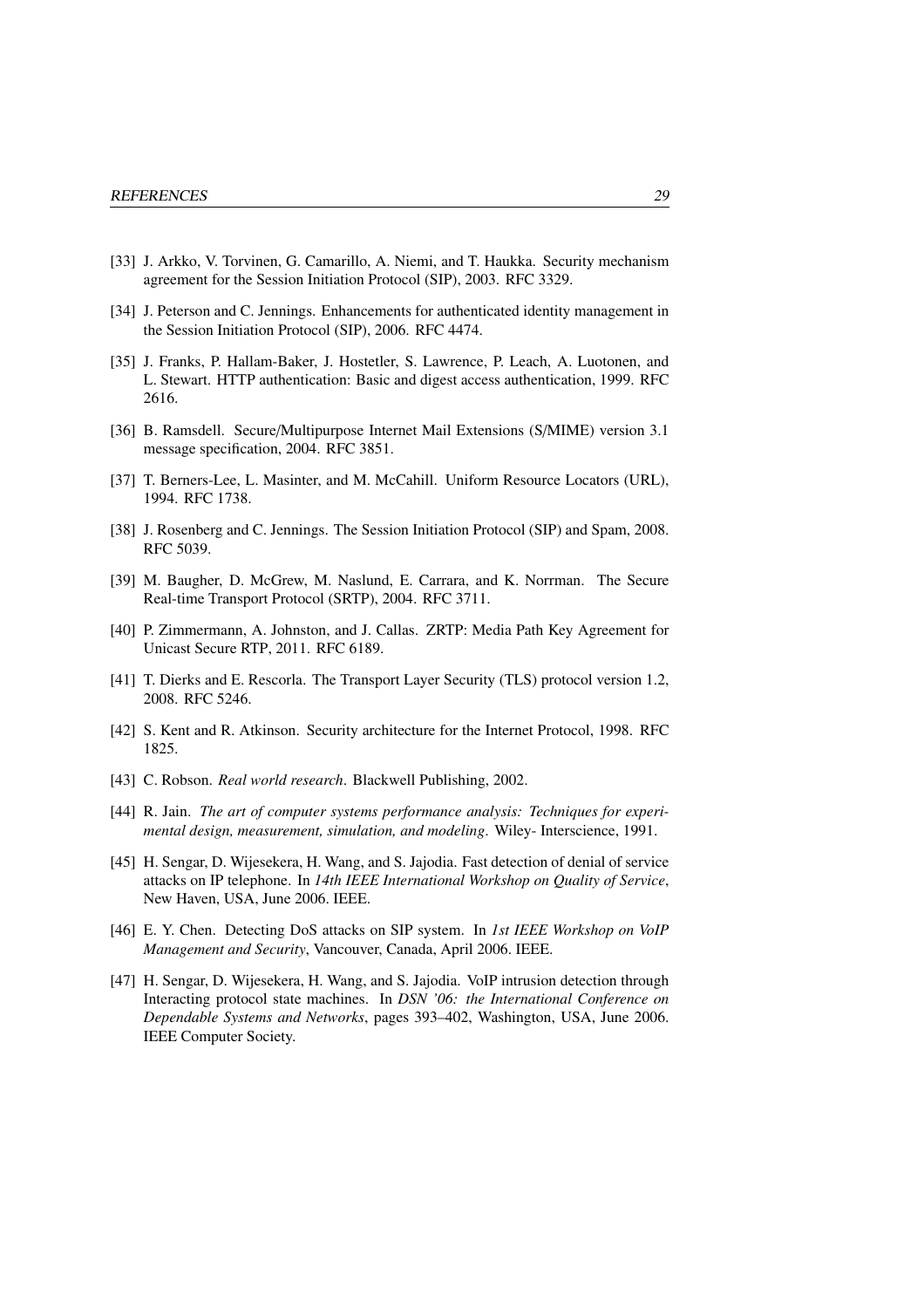- [48] S. Ehlert, C. Wang, T. Magedanz, and D. Sisalem. Specification-based denial-ofservice detection for SIP Voice-over-IP networks. In *3rd International Conference on Internet Monitoring and Protection*, Bucharest, Hungary, July 2008. IEEE.
- [49] N. Vrakas D. Geneiatakis and C. Lamrinoudakis. Utilizing Bloom Filters for Detecting Flooding Attacks against SIP Based Services. *Computer and Security*, 28(7):578– 591, 2009.
- [50] W. Conner and K. Nahrstedt. Protecting SIP proxy servers from ringing-based denialof-service attacks. In *the Tenth IEEE International Symposium on Multimedia (ISM)*, Berkeley, USA, December 2008. IEEE.
- [51] S. Ehlert, D. Geneiatakis, and T. Magendaz. Survey of Network Security Systems to Counter SIP-based Denial-of-Service Attacks. *Computer and Security*, 29(2):225– 243, 2010.
- [52] D. Shin, J. Ahn, and C. Shim. Progressive multi gray-leveling: a voice spam protection algorithm. *IEEE networks*, 20(5):18 – 24, 2006.
- [53] V. A. Balasubramaniyan, M. Ahamad, and H. Park. Callrank: Using call duration, social networks and pagerank to combat SPIT. In *Proceedings of CEAS '07*. ACM.
- [54] R. Zhang and A. Gurtov. Collaborative reputation-based voice spam filtering. In *Proceedings of DEXA workshop '09*. IEEE Computer Society.
- [55] A. Markkola and J. Lindqvist. Accessible voice CAPTCHAs for internet telephony. In *Proceedings of SOAPS '08*. ACM.
- [56] J. Quittek, S. Niccolini, S. Tartarelli, M. Stiemerling, M. Brunner, and T. Ewald. Detecting SPIT calls by checking human communication patterns. In *Proceedings of ICC '07*. IEEE Communication Society.
- [57] J. Peterson. A Privacy Mechanism for the Session Initiation Protocol (SIP), 2002. RFC 3323.
- [58] G. Karopoulos, G. Kambourakis, S. Gritzalis, and E. Konstantinou. A framework for identity privacy in SIP. *Journal of Network and Computer Applications*, 33:16–28, January 2010.
- [59] X. Wang, S. Chen, and S. Jajodia. Tracking anonymous peer-to-peer VoIP calls on the Internet. In *CCS '05: Proceedings of the 12th ACM conference on Computer and communications security*, pages 81–91, New York, NY, USA, 2005. ACM.
- [60] O. Verscheure, M. Vlachos, A. Anagnostopoulos, P. Frossard, E. Bouillet, and P. S. Yu. Finding "who is talking to whom" in VoIP networks via progressive stream clustering. In *ICDM '06: Proceedings of the* 6 *th International Conference on Data Mining*, pages 667–677, Washington, DC, USA, 2006. IEEE Computer Society.